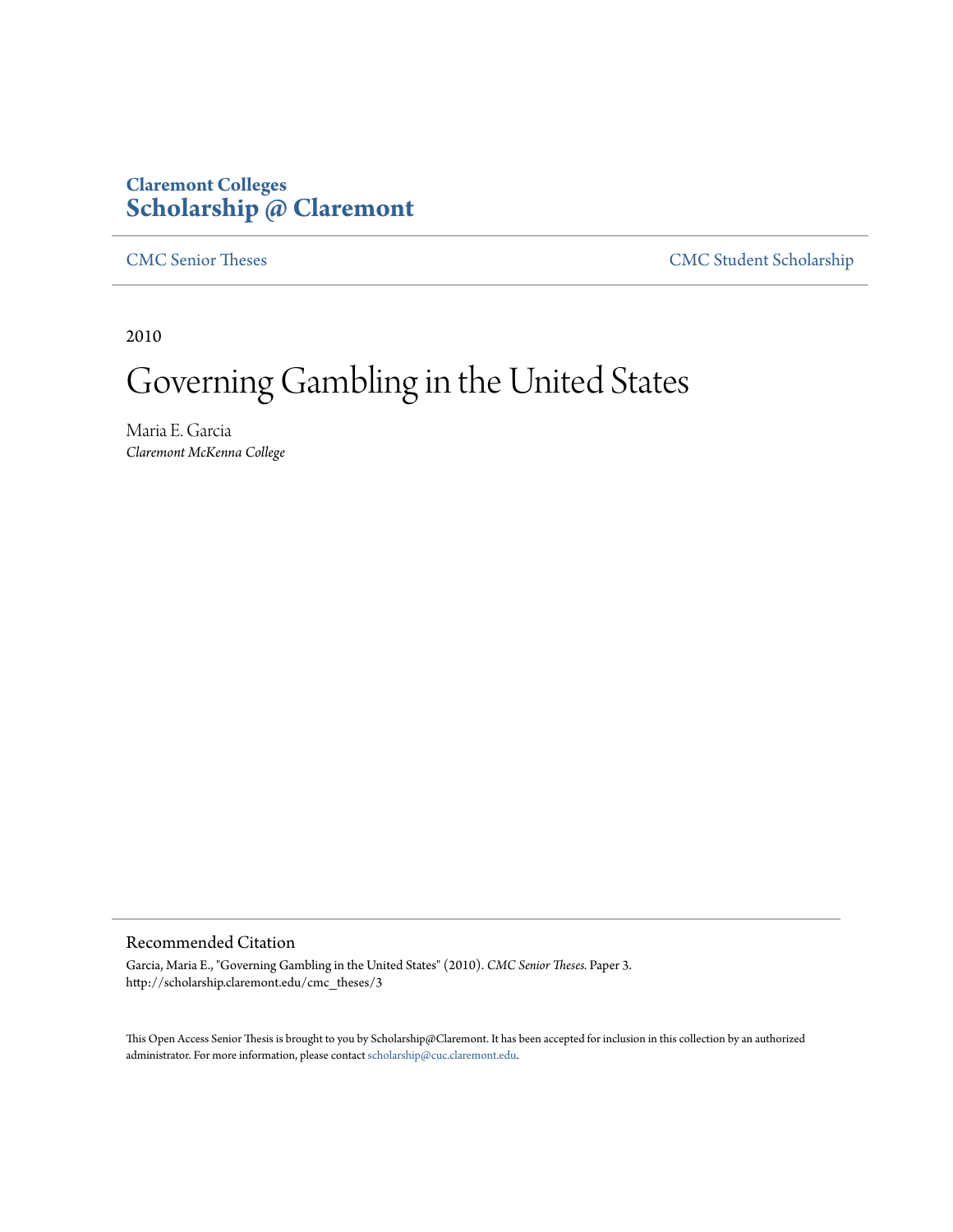## **CHAPTER 1 Introduction: Gambling in American Culture**

Since the birth of the American nation, gambling has formed a part of culture on the North American continent. Risk taking and daringness have helped shape the United States into what it is today: a country in which both the fortunate and unfortunate place their bets for a more promising future. At different times in history people from all over the world have taken a risk by immigrating to this prosperous country.

 By taking a journey to the New World, the colonists were risking getting lost at sea, running out of food, and the danger of surviving. The climate and possible dangers were foreign, yet they persevered in forming a new home. The United States of America was founded due to the willingness of the colonists to take a risk and break away from Great Britain. These brave revolutionists were willing to risk their lives for the beliefs that they held; they were willing to defy the king of England in the effort to construct a nation that would better meet their needs and that of those they loved. However, the possibility of losing such a grave wager not only endangered the men, but their families as well. Nevertheless, they saw a different lifestyle that seemed attainable if they were willing to take a chance and fight for what they wanted. Although the stakes were high, the outcomes were more than desirable—they seemed essential to the concept of happiness itself. The opportunity to have options, to be free of political and religious persecution, to be able to govern one's self as one sees fit, were all part of the unalienable Rights found in the United States' Declaration of Independence. Furthermore, the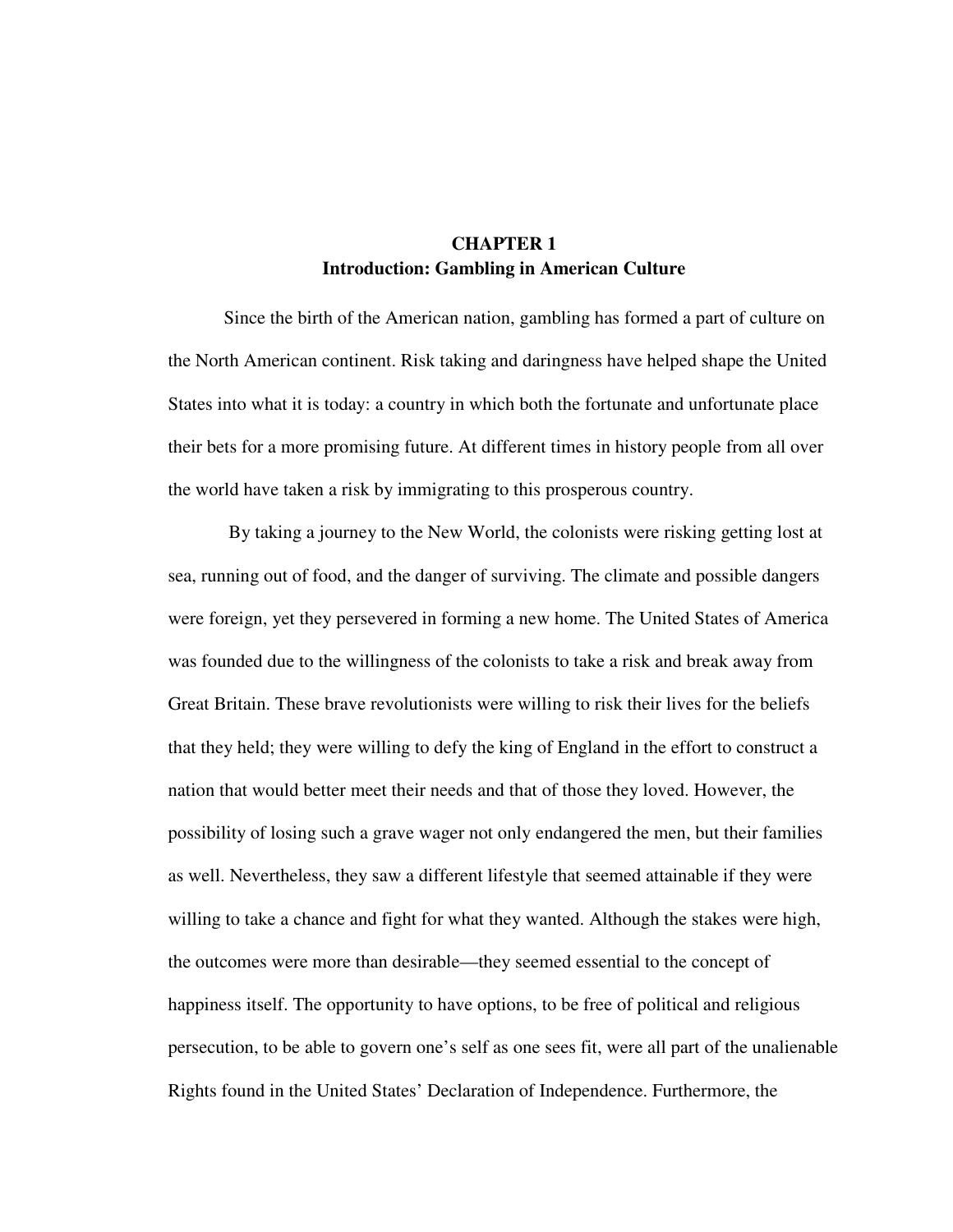Declaration of Independence, the document that could have ultimately have cost the patriots their lives, was based solely on the *opportunity* to be able to pursue whatever happiness may mean to an individual. This is how the United States of America was founded—on the mere chance that events would favor the colonists, even when all odds seemed to be against them. Thus, it seems that there is something distinctly American about being a risk taker.

 Gambling is based upon the willingness to take risks, to make bets even when they do not seem likely in order to increase one's gains. Being a risk-taker is a fundamental aspect of being American, of trying to attain the American Dream. The idea of going from rags to riches is heavily influenced by the notion that everyone who successfully follows this pattern has to make some hard decisions and take some risks even when these seem to be unfavorable. Even the familiar phrase "Go big, or go home" implies that being safe and taking small chances is not worth the time being invested; one might as well "go for the gold," set high expectations, or not try at all. However, taking a chance does not mean taking a foolish risk, something many gamblers often confuse. One must be smart when placing bets in order to increase the chances of reaping in benefits. Some people learn this through experience, most learn it if it is part of their profession (such as being a bookie), but many continue to suffer the same undesirable consequences. This does not seem like a trend that will be going out of style as it is even affecting American youth. In fact, there are people such as Edward O. Thorp who dedicate time to discovering ways in which to beat the odds. Thorp is the author of *Beat the Dealer*, a book that teaches the reader how to count cards and profit from playing blackjack. Thorp,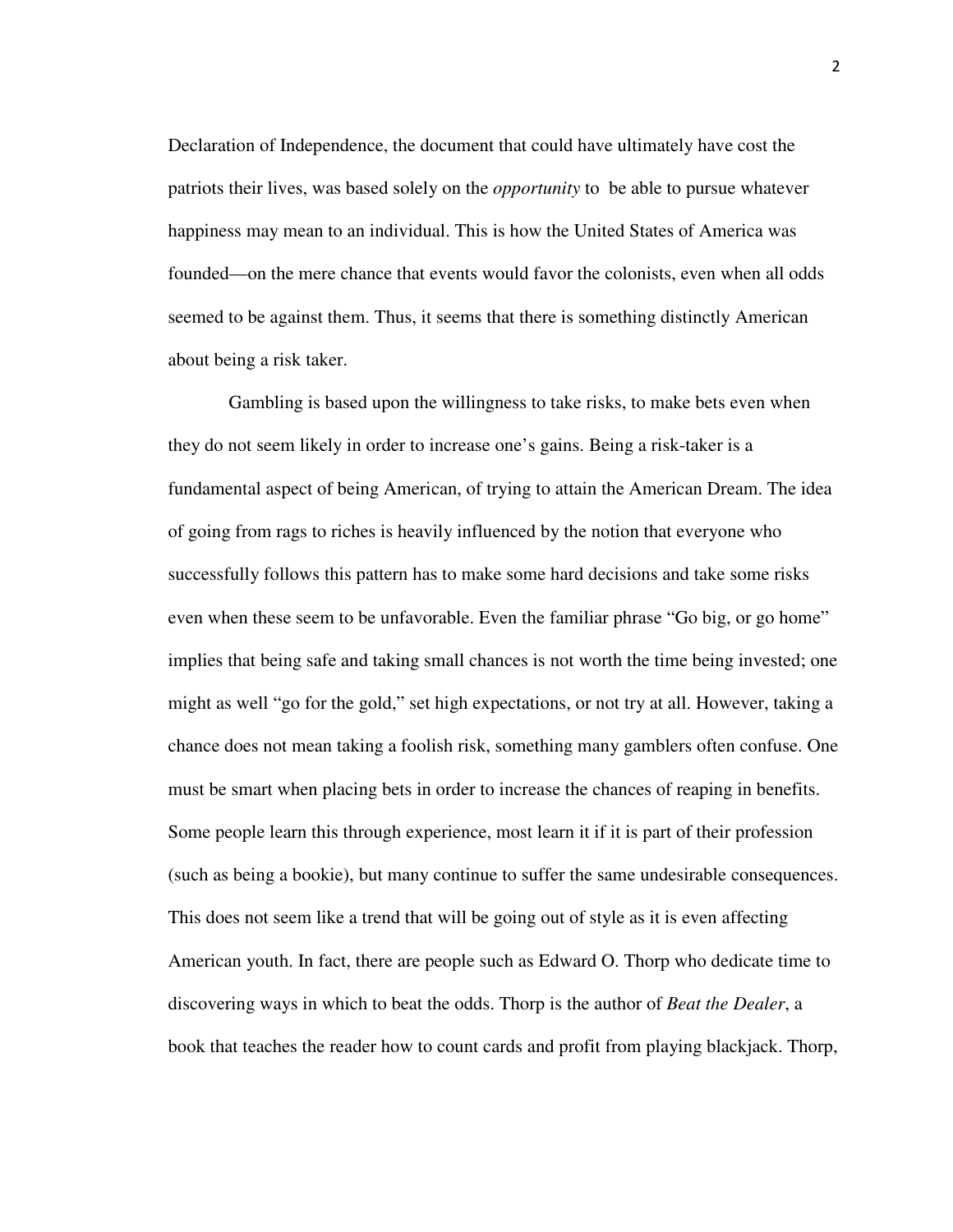however, is only one of several mathematicians who have tried to beat the system and reshape his luck so that risk taking will be profitable.

Betting has deep roots in American culture. It is for this reason that is has been hard to address the social harms inherent in gambling. One is unlikely to view an individual's gambling problem the same way that one would view alcoholism or some other type of personality disorder. If people who are afflicted with gambling addiction do not receive help, their problems will spill onto society. Organized crime and street crime will continue to flourish. Illegal gambling will continue to encourage money laundering. Both the government and communities will continue to be hurt. On the other hand, gambling may be beneficial in that it can create a lot of tax revenue that can be used to improve public goods and services such as education. It has also seemed to benefit Native Americans in that it has provided them with a source of income that most people are not legally allowed to have. Gambling in itself is not wrong if one can control it.

There are various forms of gambling. While casino gambling and lotteries are legal, sports wagering is not. It is interesting to note what different forms of gambling represent to society and what values government is enforcing through its legislation concerning gambling. While each form of gambling has its own unique harms and benefits, they also have many overlapping consequences.

This paper will focus on the legal issues associated with gambling, along with its impact on society. It will touch on the various forms of gambling and the cultures surrounding them. It is hard to fully understand the gambling question without acknowledging its economic impacts so there will also be a section on this. This paper

3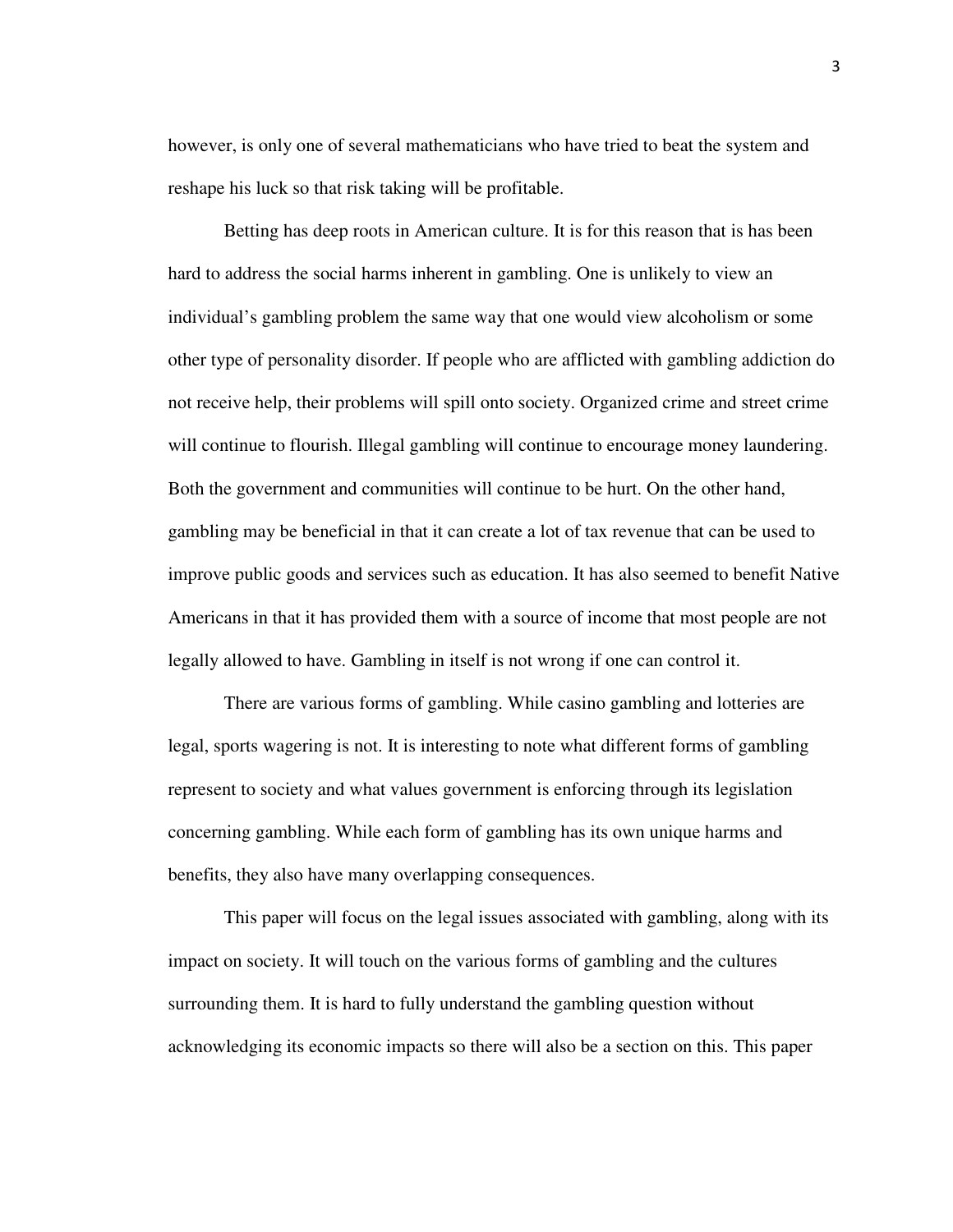will also attempt to analyze if government's regulation of the gaming industry is sufficient.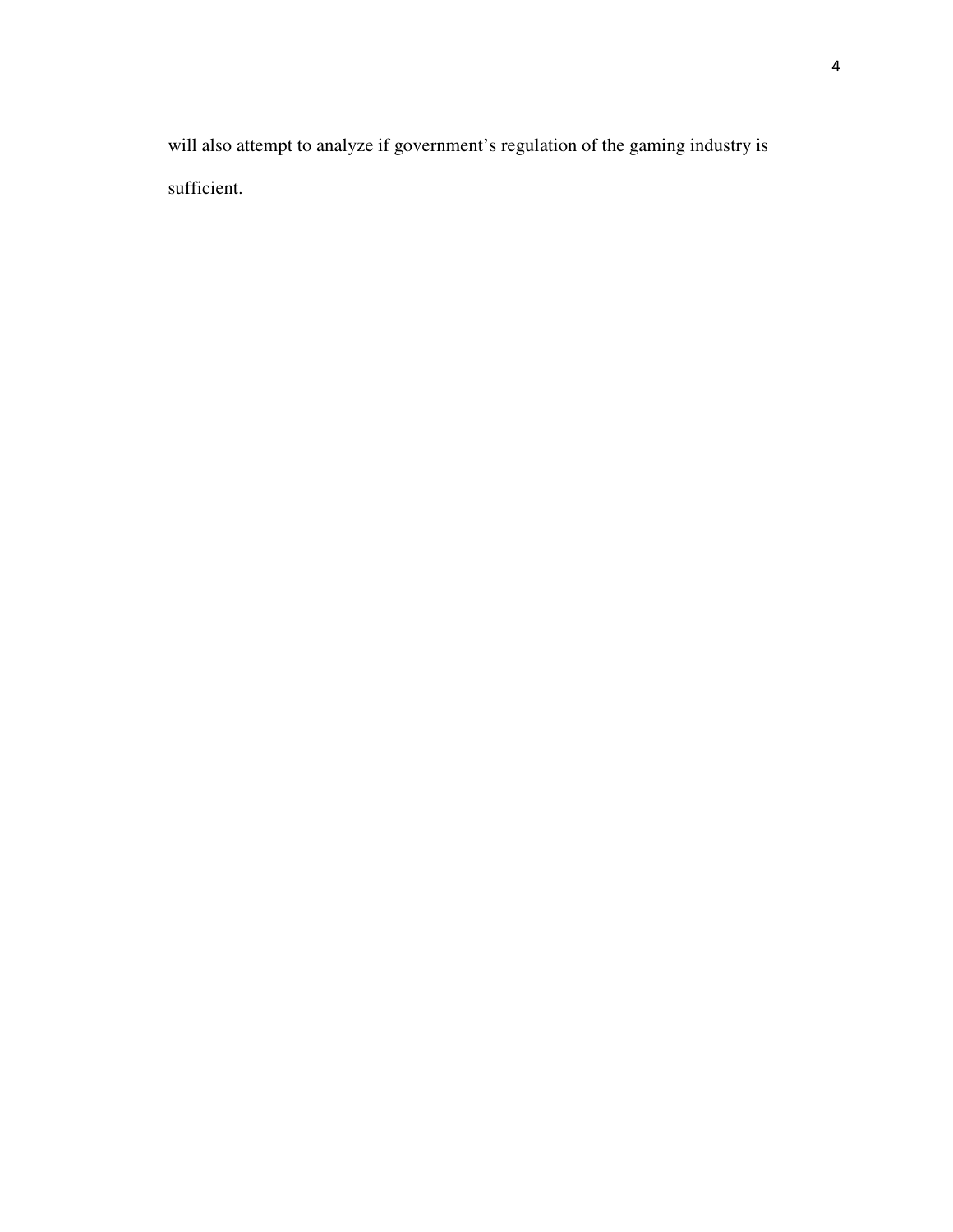## **CHAPTER 2 The Economics of Distinct Forms of Gambling**

 The economics behind gambling greatly affects both politics and the perception that gambling is immoral. Legislators often propose to levy "sin taxes" as a form of punishing gambling behavior, even as gambling simultaneously creates revenue for the states. The truth is, if one were to examine the numbers, sin taxes do very little to discourage gambling. The wagering industry is extremely successful because of its considerable powers of persuasion along with the wish in humans, especially in Americans, to seek rewards through risk. In fact, not all of the revenue created by gambling is readily available because of the popularity of underground gambling commerce. Aside from horseracing, it is illegal to bet on sport events. Nevertheless, the underground wagering market is thriving. By noting both the proceeds of the legal gambling sector and the best estimate of what the underground earnings are, a better understanding of the economic power that the parties who run these facilities have can be achieved.

## **Economics of Casino Gambling**

 Tax revenues from casinos may be examined in two distinct groups. Because Native American-owned casinos follow different regulations than commercial casinos, the profits reaped by the government from these gambling institutions are often separated into two different categories. While tribal casinos are not liable to pay taxes because of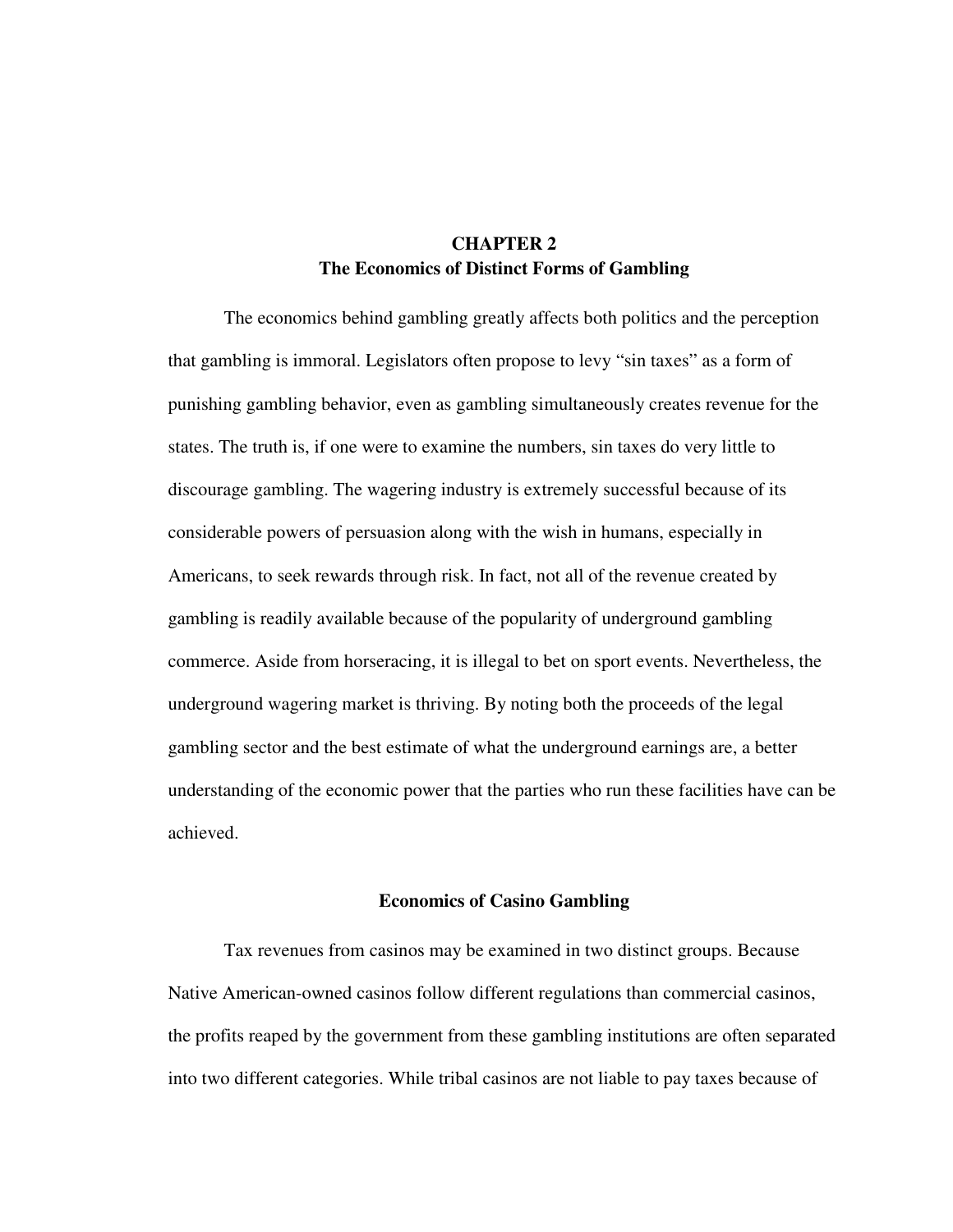the government recognized sovereignty of Native American tribes, they do contribute a vast amount of money to the government, especially for being an entity that is not required to do so. Nevertheless, it does not make a significant part of governmental GDP. In 2004, Native American casinos "contributed \$888 million to state and local governments on 2004 AGR of \$19.0 billion."<sup>1</sup> In comparison, the profit made from taxing commercial casinos in 2004 was \$4.7 billion. $<sup>2</sup>$ </sup>

 To better compare the revenue that the government earns from gambling establishments, the income received from both tribal casinos and commercial casinos can be studied using like variables. In 2004, the average tax rate of commercial casinos was 16.4% while the income made from tribal casinos may be translated to an average tax rate of 4.7%.<sup>3</sup> Commercial casinos provide significantly more money to governmental institutions than do tribal casinos; nevertheless, taking the two together, the overall earnings the government receives are substantial. Furthermore, wagering proceeds increase every year.

 It is important to understand what percentage of taxation comes directly from casino taxes. The following table demonstrates how dependent upon the revenue made from casino taxes the states that host commercial casinos are. While Colorado's casino taxes made up only 1.4% of the total tax collected in 2004, Nevada's casino taxes made up 18.7%. If casino taxes were eliminated in Colorado, the impact would not be too severe; however, if the same scenario occurred in Nevada, this state would be devastated. The chart below also shows the trend of casino taxes as a percentage of the total tax collection over a period of seven years in different states hosting commercial casinos.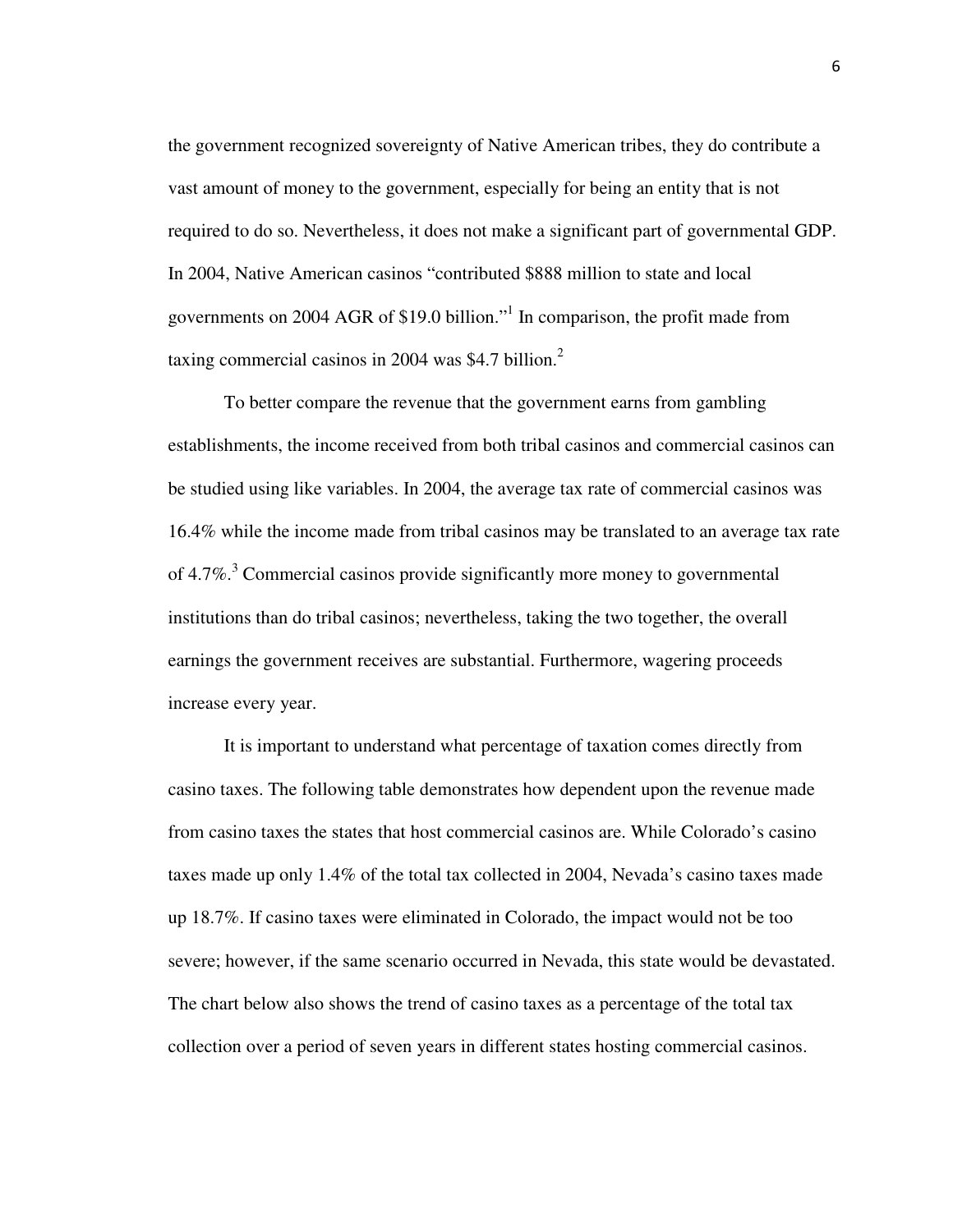While in some states income made from casino taxes has decreased, there has been an overall increase of casino taxes as a percentage of tax collection.

| <b>State</b>  | 1998 | 1999 | 2000 | 2001 | 2002 | 2003 | 2004 |
|---------------|------|------|------|------|------|------|------|
| Colorado      | 1.0  | 1.1  | 1.1  | 1.3  | 1.4  | 1.4  | 1.4  |
| Illinois      | 1.7  | 2.0  | 2.1  | 2.4  | 3.0  | 3.2  | 3.1  |
| Indiana       | 3.6  | 4.0  | 4.3  | 4.7  | 5.2  | 6.0  | 6.4  |
| Iowa          | 2.0  | 4.3  | 4.0  | 4.2  | 5.0  | 4.1  | 4.9  |
| Louisiana     | 5.3  | 5.4  | 5.7  | 5.1  | 5.9  | 6.2  | 5.4  |
| Michigan      | N.A. | 0.1  | 0.7  | 1.0  | 1.1  | 1.0  | 1.2  |
| Mississippi   | 5.9  | 7.4  | 7.2  | 6.6  | 6.6  | 6.4  | 6.5  |
| Missouri      | 3.0  | 3.2  | 3.5  | 3.6  | 4.1  | 4.2  | 4.4  |
| Nevada        | 18.3 | 20.6 | 21.2 | 19.7 | 21.9 | 18.4 | 18.7 |
| New Jersey    | 1.9  | 1.9  | 1.8  | 1.8  | 2.1  | 2.0  | 2.2  |
| South Dakota  | 0.5  | 0.5  | 0.6  | 0.5  | 0.5  | 0.5  | 1.1  |
| All Casino    | 2.6  | 2.9  | 3.1  | 3.2  | 3.6  | 3.7  | 3.9  |
| <b>States</b> |      |      |      |      |      |      |      |
| 4             |      |      |      |      |      |      |      |

**Casino Taxes as a Percentage of total Tax Collection, 1998-2004** 

 This chart reveals how important gambling is in some states. In Nevada, a politician's career can be deeply affected by his stance on how state government should deal with gambling. Incidentally, if a politician embraces the existence and or expansion of the gambling industry he will usually argue that this helps economic development.

 Earl L. Grinols, a former economics professor at MIT and Cornell University, tries to correct the misperception that the creation of casinos causes economic development. In his book, *Gambling in America*, Grinols explains that economic development occurs when the overall wellbeing of society increases. He clarifies that casinos help the economy grow when they truly create new jobs and not just replace old jobs. Nevertheless, this is not enough to measure the use of casinos as an effective economic development tool. The money created is important in his analysis. There must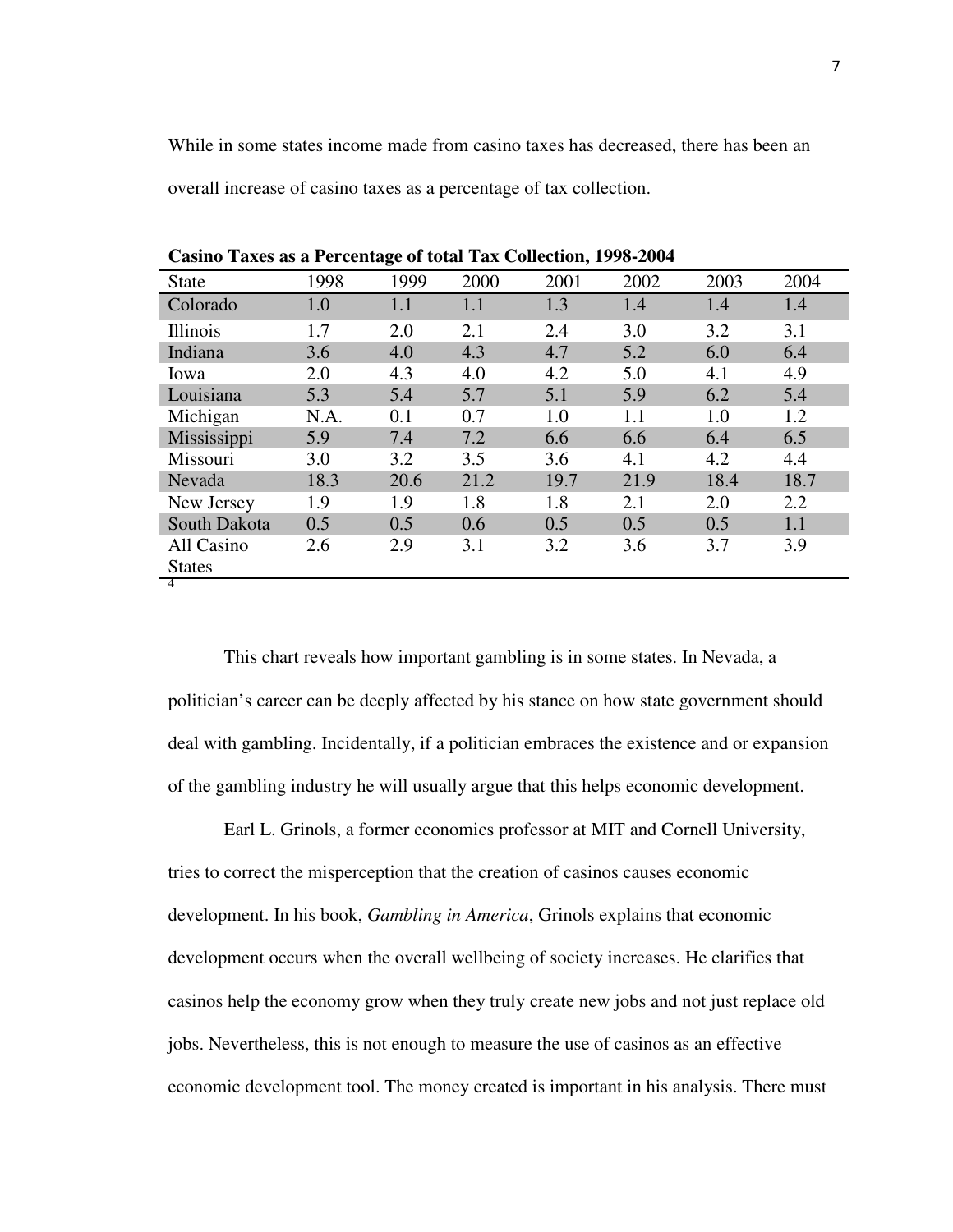be a creation of wealth. Grinols states that: "Cannibalized revenues are not new activity and should not be attributed to a casino...as net exports."<sup>5</sup> He refers to money that would have been spent regardless but is instead spent on gambling or another good or service. Cannibalized revenue, he argues, is not a factor in the development of the economy. Grinols emphasizes that casinos increase economic development when more money is generated; this should improve the wellbeing of households and possibly, but not necessarily, create jobs.

 While commercial gambling clearly has some economic impact on state budgets, it does not necessarily expand economic development. Statistics may be easily manipulated by a witty politician to legitimize his or her policies. Nevertheless, it is important to note that while profits made from commercial gambling may not be improving economic development, they may be keeping it stable. New casinos may only be replacing old jobs instead of creating new jobs, but at the least they are preventing an increase in unemployment. The tax revenue dependency of each state on commercial gambling differs. In some states, commercial gambling is a central part of their economy because it creates tourism. For this reason, the theory that commercial gambling enables economic development cannot be completely ruled out.

## **Lotteries and Government Revenue**

 An interesting form of legalized gambling that helps raise revenues for state governments is lotteries. This is the only form of gambling that is entirely managed by the states. All of the currency created by lotteries, including sales taxes and winning taxes, belongs to state and federal governments. While profits made from lotteries do not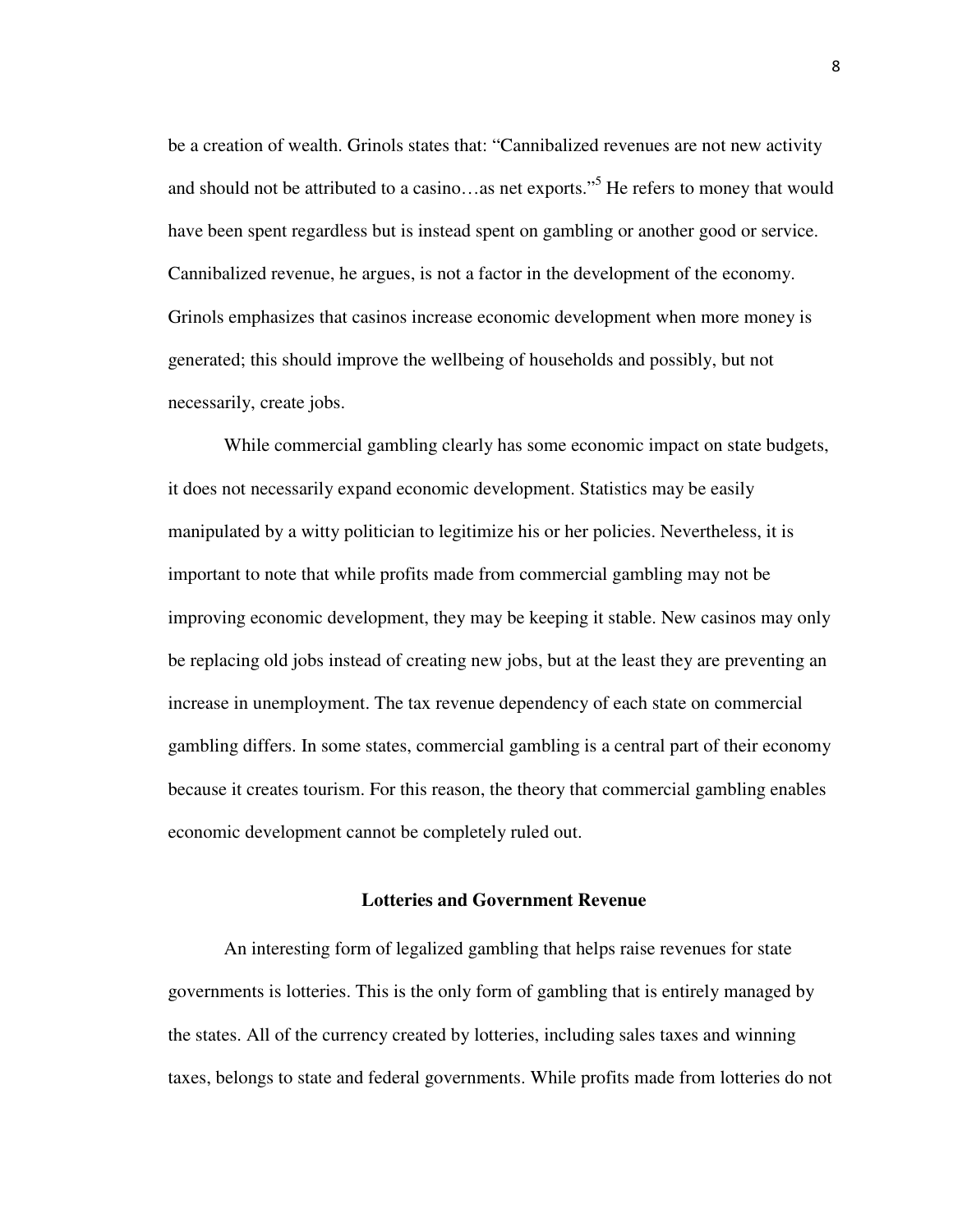account for a significant amount of the states' wealth, it has shown annual growth.<sup>6</sup> The income generated by lotteries is partly used to supply and improve public goods and services such as education and administrative costs.

| <b>Mega Millions Lottery</b> | <b>Lottery Winnings State</b>                                                         | <b>Lottery Winnings Federal</b> |  |
|------------------------------|---------------------------------------------------------------------------------------|---------------------------------|--|
| <b>Name</b>                  | <b>Tax</b>                                                                            | <b>Tax</b>                      |  |
| <b>California Lottery</b>    | No state tax                                                                          | 25% federal tax                 |  |
| <b>Georgia Lottery</b>       | $6\%$ state tax                                                                       | 25% federal tax                 |  |
| <b>Illinois Lottery</b>      | 3\% state tax                                                                         | 25% federal tax                 |  |
| <b>Maryland Lottery</b>      | 7.75 % for state and local;<br>6% for non-Maryland<br>residents                       | 25% federal tax                 |  |
| <b>Massachusetts Lottery</b> | 5\% state tax                                                                         | 25% federal tax                 |  |
| <b>Michigan Lottery</b>      | 4.35\% state tax                                                                      | 25% federal tax                 |  |
| <b>New Jersey Lottery</b>    | No state tax                                                                          | 25% federal tax                 |  |
| <b>New York Lottery</b>      | $6.85\%$ state tax,<br>New York City: 4.648%<br>city tax,<br>Yonkers: 0.685% city tax | 25% federal tax                 |  |
| <b>Ohio Lottery</b>          | $6\%$ state tax                                                                       | 25% federal tax                 |  |
| <b>Texas Lottery</b>         | No state tax                                                                          | 25% federal tax                 |  |
| <b>Virginia Lottery</b>      | $4\%$ state tax                                                                       | 25% federal tax                 |  |
| <b>Washington Lottery</b>    | No state tax                                                                          | 25% federal tax                 |  |
|                              |                                                                                       |                                 |  |

**Select State and Federal Taxes on Lottery Winnings** 

This table demonstrates the way in which different states approach lottery income. While some states do not tax lottery winnings, other states clearly strive to increase their revenue by imposing taxes. Interestingly and logically, some states impose heavier taxes on lottery winnings than others do. If the money is used to improve infrastructure or education, it is reasonable that a person who might benefit more from this should have a higher taxation rate. Nevertheless, the federal government has an obvious interest in improving federal public goods by imposing equally high taxes across state lines.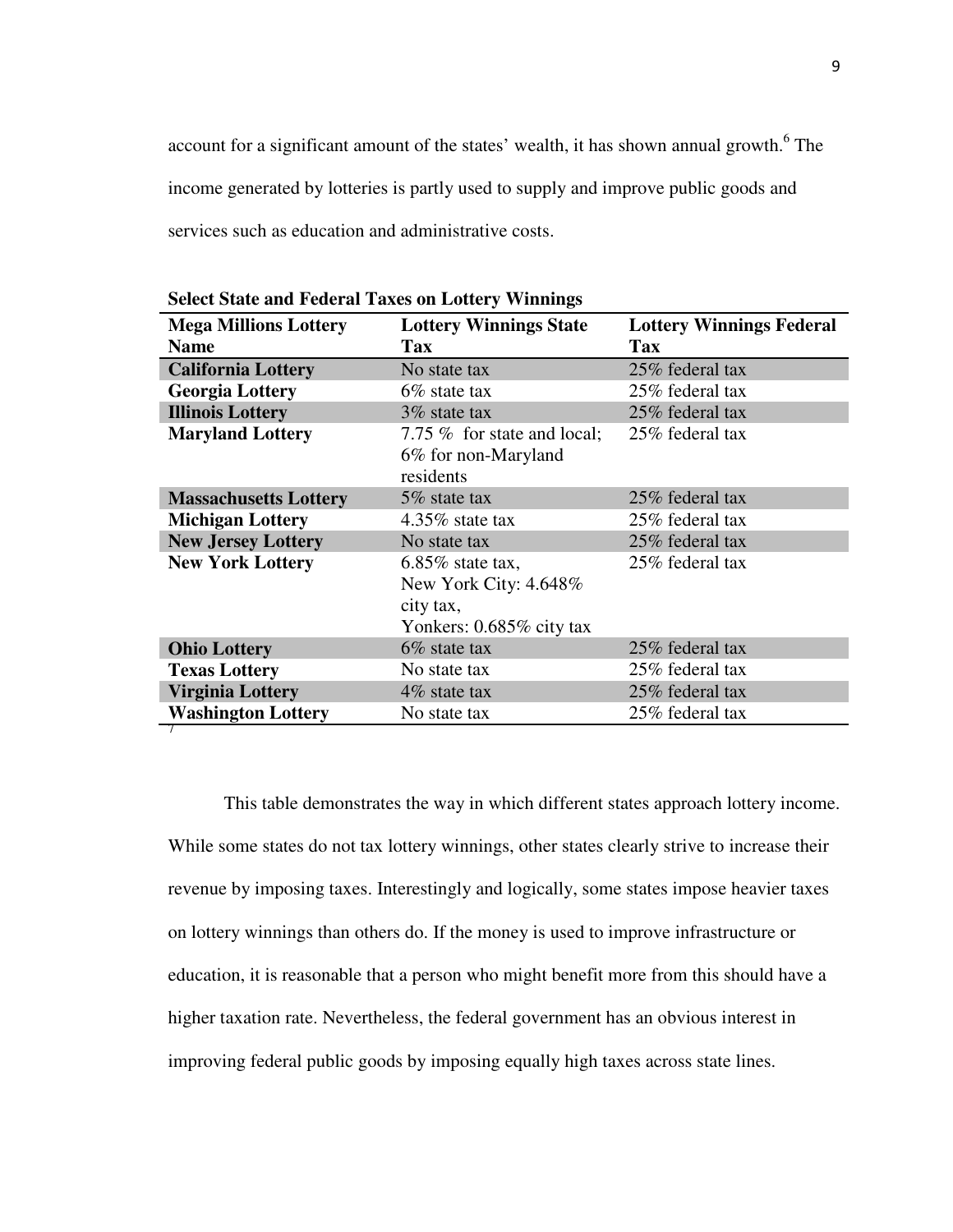In 1995, the United States had an income of \$28.7 billion from the sale of lottery tickets.<sup>8</sup> The government intake from the sale of lottery tickets has continued to increase. According to the Tax Foundation: "In Fiscal Year 2004, lotteries generated over \$48 billion in consumer spending, up from almost \$45 billion in Fiscal Year 2003."<sup>9</sup> Since then, the accessibility to buying lottery tickets has increased. More places sell lottery tickets, and lottery ticket drawings have increased. Additionally, more lottery games have been created. All of these factors help contribute to growing profits from lottery sales. People will continue to participate in lottery drawings, especially because lottery tickets are incredibly cheap. One can buy a lottery ticket for \$1. When spending such a relatively small amount of money buys one the chance to win more than twice the amount of money that was spent, it may be hard to resist buying a lottery ticket. The cost is low but the returns could be magnificent.

 The profits made from the sale of lottery tickets are divided in approximately three ways. About half of the intake is used in the form of cash prizes for the winners of the lottery. From the remaining proceeds, some of it is used to finance the operational costs of the lottery and the rest is allocated to public goods and services by the both the state and federal government.<sup>10</sup> It is for this reason that lottery returns only make up a small part of the government budget. Nevertheless, these earnings do help alleviate state governments with their spending necessities.

#### **The Economics of Sports Wagering**

According to Daniel B. King, accountant and author of the article "Sports Betting as an Alternative Investment," if one knows what one is doing, one is as likely to make a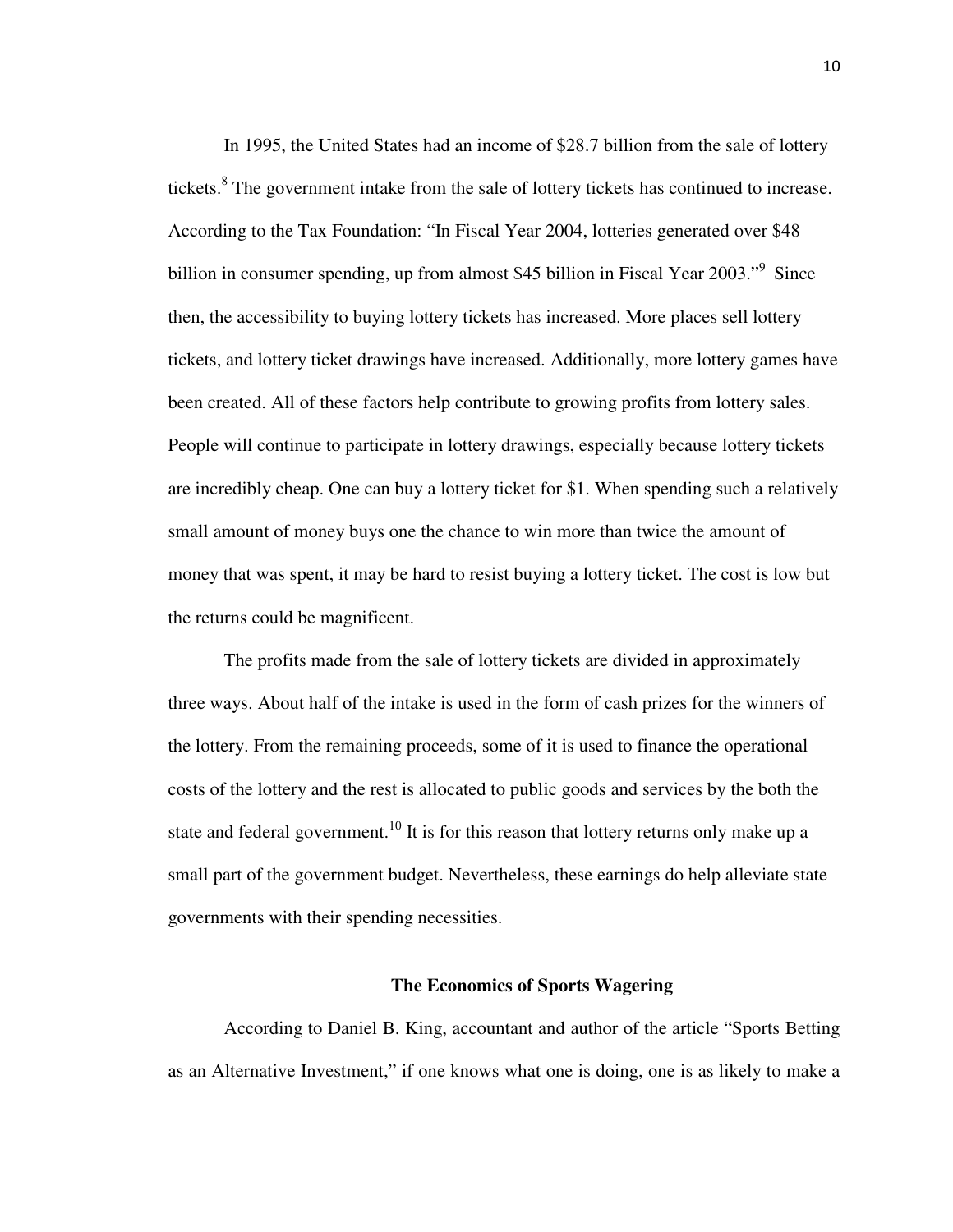profit from betting on sports as one is from making a profit from investing on stocks.<sup>11</sup> King argues that people who successfully invest on Wall Street have knowledge that ordinary people do not possess, and if one were to hire a professional bettor as one hires a firm to invest one's money, the monetary returns would be just as bountiful. However, King does state that "a good bettor will still lose around 4.4 to 4.6 bets out of  $10.^{12}$ 

 It is hard to trace the economics behind sports bets because much of it is part of the underground economy. However, the revenue from sports books that has formed part of the U.S. GDP has been \$0.1 billion each year since 1999 to 2005, and in 2006 it doubled to  $$0.2$  billion.<sup>13</sup>

**Nevada Gambling 2004-2006: Race and Sports** 

| Year | <b>Total Money Wagered</b> | Revenue (House Wins) |
|------|----------------------------|----------------------|
| 2004 | \$2.6 billion              | $$203.5$ million     |
| 2005 | \$3.1 billion              | $$225.5$ million     |
| 2006 | \$3 billion                | \$480 million        |
| 14   |                            |                      |

This chart alone shows how much money is being legally wagered in only one state. One can only imagine how much more currency is actually part of the underground economy. According to a letter that Massachusetts' gubernatorial candidate, Christy Mihos, wrote, criminal wagers make up \$400 billion of the United States underground economy.<sup>15</sup> This is such a large sum that Mihos pleads to allow for a legal avenue for sports wagers to be made in his state in an effort to raise as much needed money as possible in the current recession.

Mihos' ideas do not seem so implausible after one learns a few facts, such as that "…in the late 1990s, there were an estimated 250,000 bookies in the United States, and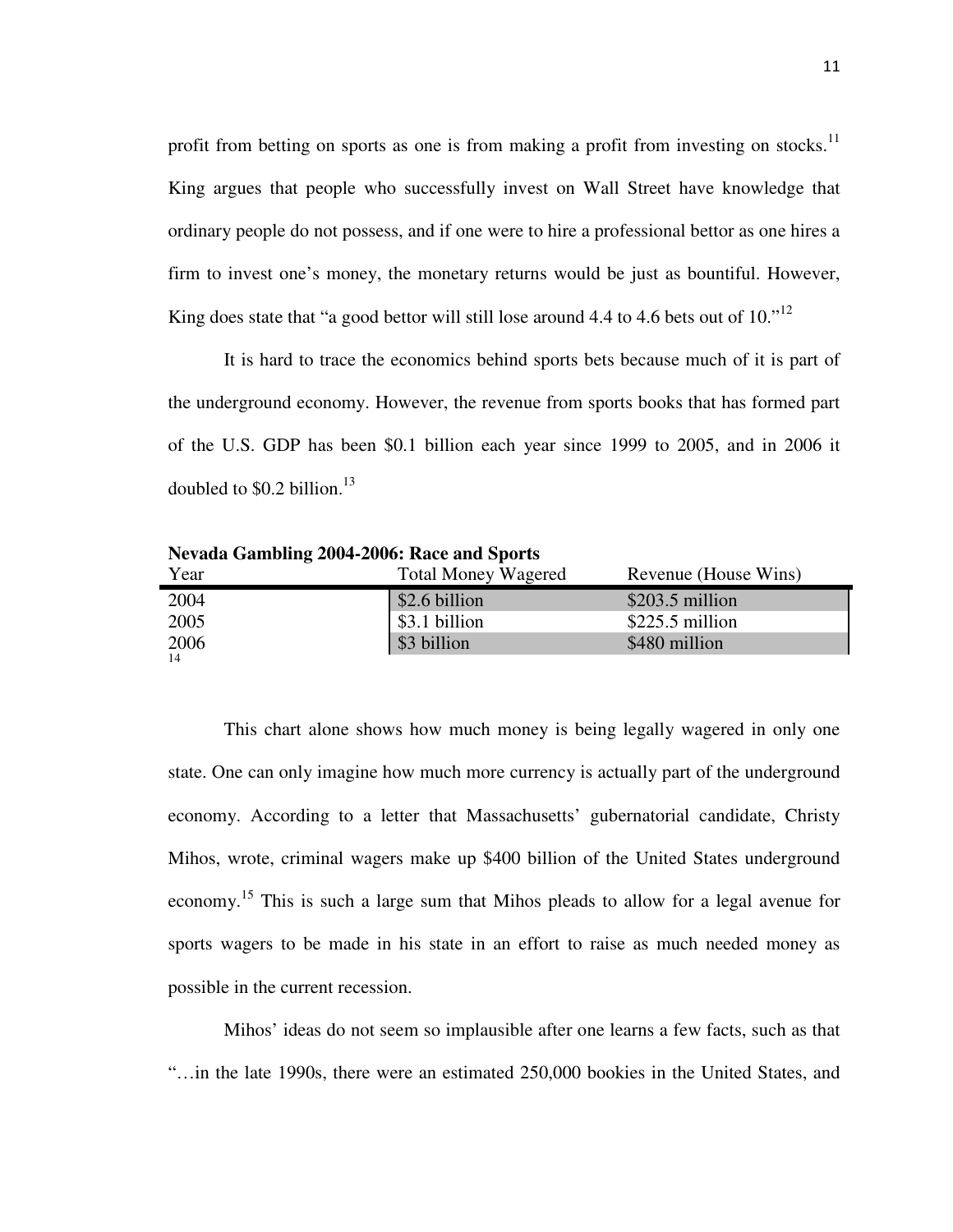they did an annual business of more than \$100 billion,"<sup>16</sup> or that "the amount of money bet on sports via the Internet almost doubled from \$1.2 billion in 1999 to \$2.17 billion in 2001."<sup>17</sup> The numbers are huge and being able to visualize what could be done for this country with this possible revenue makes it almost silly to ignore the possibility of being able to legalize betting. People are going to find bookies to accept their bets, whether it is through legal or illegal means. It seems almost too erodent that states might make gambling legally accessible and reap the tax benefits.

Integrating the revenue made from sports bets into the U.S. GDP would increase the money available to the government to help expand infrastructures and improve such social services as education. However, many criticize this idea as immoral and not worth the benefits gained from it. Yet, it makes a lasting impression when looking at the numbers and imagining what the country would be able to accomplish if betting illegally were to be legalized.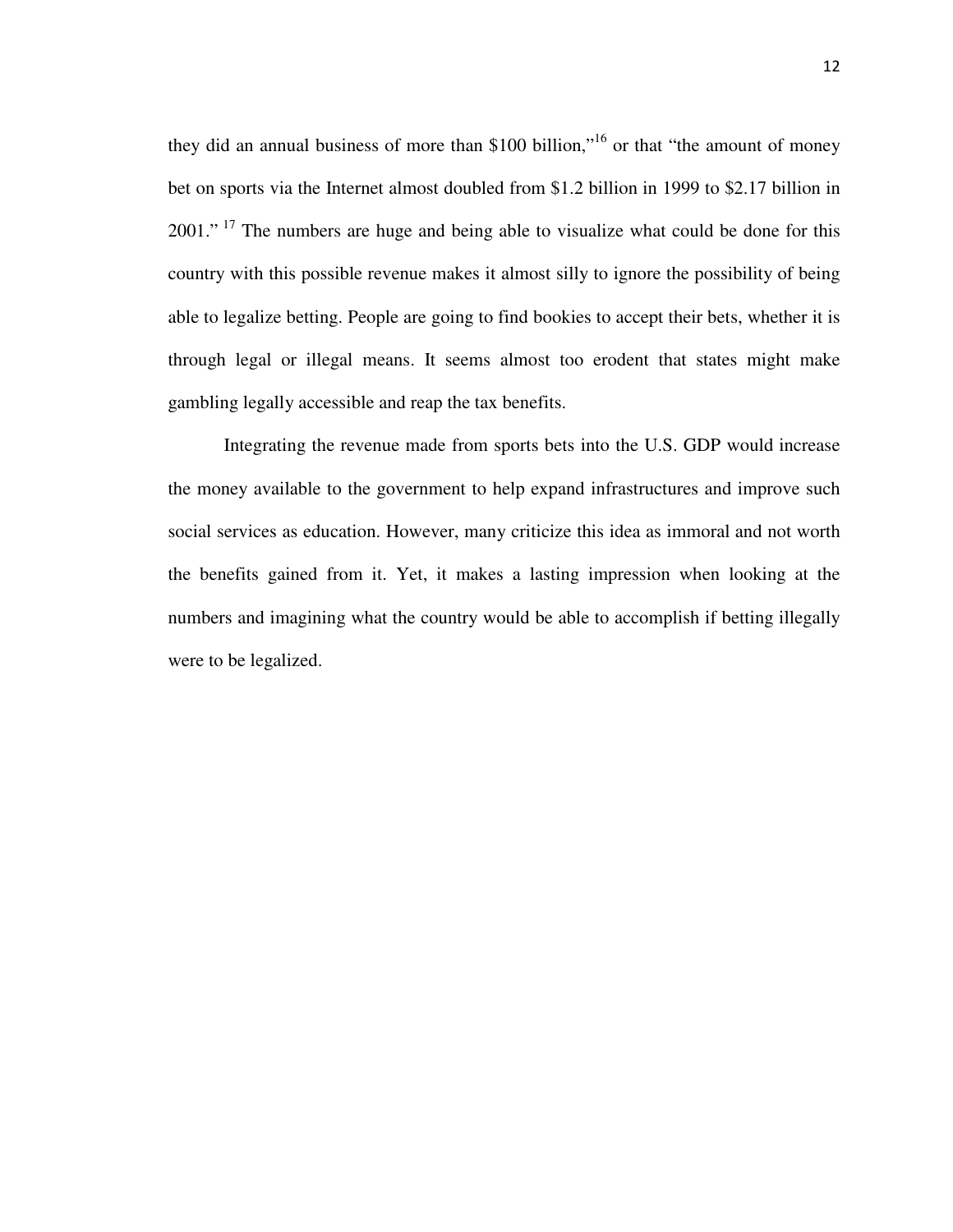## **CHAPTER 3 Government Regulation of Gambling**

Because of the problems associated with gambling, along with society's concern for its morality, there are various laws dealing with gambling in general and some concerning with sports wagering in specific. There are various well articulated arguments for the acceptance of gambling, but just as many for its condemnation. This dilemma can be illustrated by what may seem to be contradicting policies concerning gambling. While state lotteries are perfectly legal and the revenue made from them is often intended to help increase the quality of education, the same is not true for sports wagering.

 Some of the strictest laws apply to internet gambling. With the constant advances in technology, people have easier access to more things, including sports betting online in the convenience of one's home. In fact, one can simply use a research engine, such as Google, and easily find hundreds of online bookies. However, many "require bettors to first open accounts of at least \$500 or \$1000 to finance their play."<sup>18</sup> To the average middleclass American, losing a bet of this magnitude could have a severe impact on his or her daily life. At the extreme addiction could result. It is for this reason that government has seen it to be its rightful place to intervene. Legislation concerning gambling is frequently imposed, overturned, revised, and amended.

 The Interstate Horseracing Act of 1978 was amended in 2000 to specify the legal permission to wager through different mediums of communication—including the telephone and the internet—across state lines if this sort of behavior was legal in the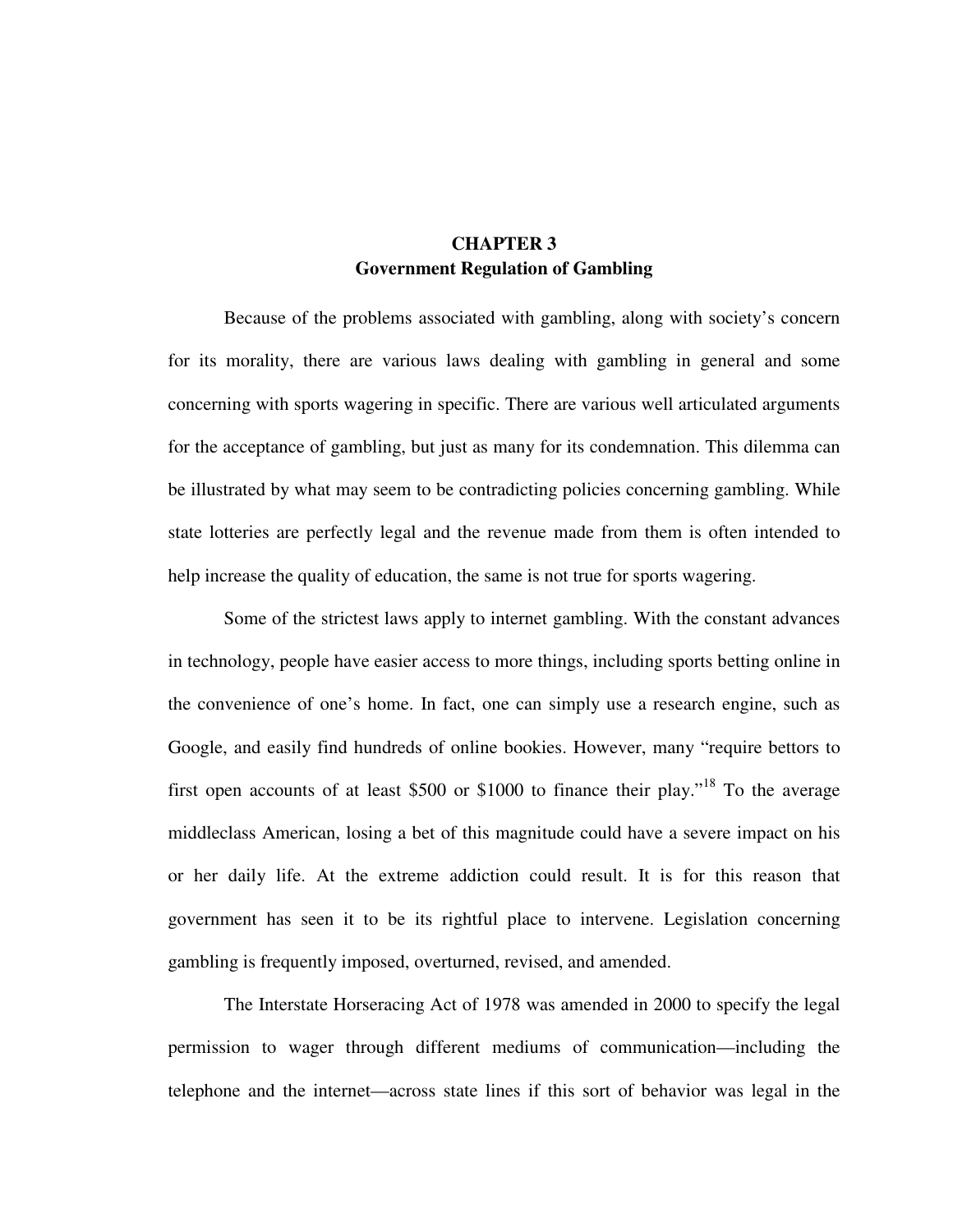states involved.<sup>19</sup> This was done in an effort of the federal government to retain control of interstate commerce; but the law is fluid enough to allow states to decide if this behavior should be outlawed. This type of law is important for it helps prevent cases such as *Katz v. United States* (1967)—a peculiar incident in American history in which Katz's privacy, protected by the  $4<sup>th</sup>$  Amendment, was violated when government agents tapped the phone line from which Katz was relaying wagering information to individuals in different states. $20$ 

 The Internet Gambling Prohibition Act of 1997 has helped to define previous laws more clearly such as 18 U.S.C. 1084. This policy expands criminal chargers to persons found guilty of placing any wagers online, as opposed to only holding illegal bookies accountable. Furthermore, it also makes it illegal to receive betting information through electronic communication mediums, and it allows prosecution to be able to be expanded if one of the involved parties was not in the United States at the time of the crime.<sup>21</sup>Additionally, it gives Congress the right to demand that communication services disconnect illegal gambling businesses from their services. The Internet Gambling Prohibition Act has helped regulate online wagering, along with other electronic sources of communication.

In the late 1940s, the United States Senate created a special committee to investigate how organized crime affected interstate commerce. In their investigations they found that organized crime heavily depended on the profits from gambling to finance their activities. As a result, the Model Anti-Gambling Act was passed in  $1952<sup>22</sup>$ It targeted people who ran gambling institutions or who gambled with the goal of winning profits. Social gambling was considered harmless. Punishments for engaging in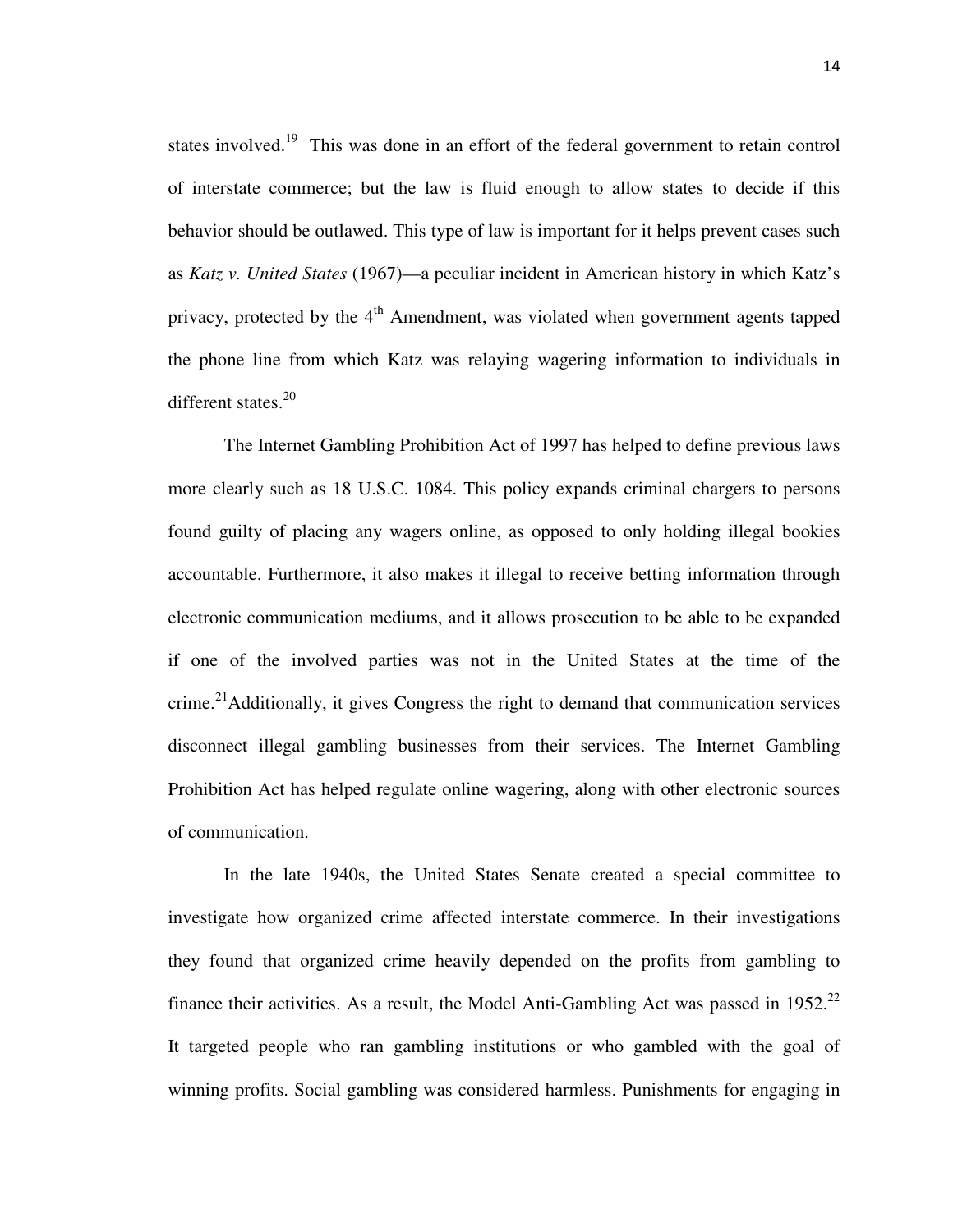the declared criminal behavior included fines and imprisonment. A select number of states adopted the act but by 1984 it was retired. Other laws have since been created to better meet the needs of the states.

 Among the many affairs of the states that the United States government is concerned with, interstate commerce has been a continuous pressing issue. In an effort to continue to combat illegal activities associated with gambling, Congress passed the Illegal Money Transmitters Act of  $1992<sup>23</sup>$  This act targets the owners of businesses who knowingly allow money laundering to occur. While many establishments can allow monetary transactions to hide the illegal origins or destinations of currency, casinos are the stereotypical institutions. This appears to be even more likely when criminal organizations have a history of using gambling businesses to fund their illegal activities. The Act of 1992 made it a felony or a misdemeanor, depending on the state, to allow money laundering to occur. It could be punished by 5 years imprisonment and a fine.

 Both the Model Anti-Gambling Act and the Illegal Money Transmitters Act imply that the American government despises criminal organizations and will attempt to create legislation to further punish their activities. While the Model Anti-Gambling Act attempted to punish those who used gambling as a means to sustain themselves with the prior knowledge that criminal organizations did just that, the Illegal Money Transmitters Act criminalized institutions enabling criminal organizations to fund their activities with illegally obtained money.

 The regulation of Indian Gaming has also formed an important part of gambling legislation. The Indian Gambling Regulatory Act was enacted in 1988 in an effort to respect tribal autonomy while maintaining control over criminal activities associated with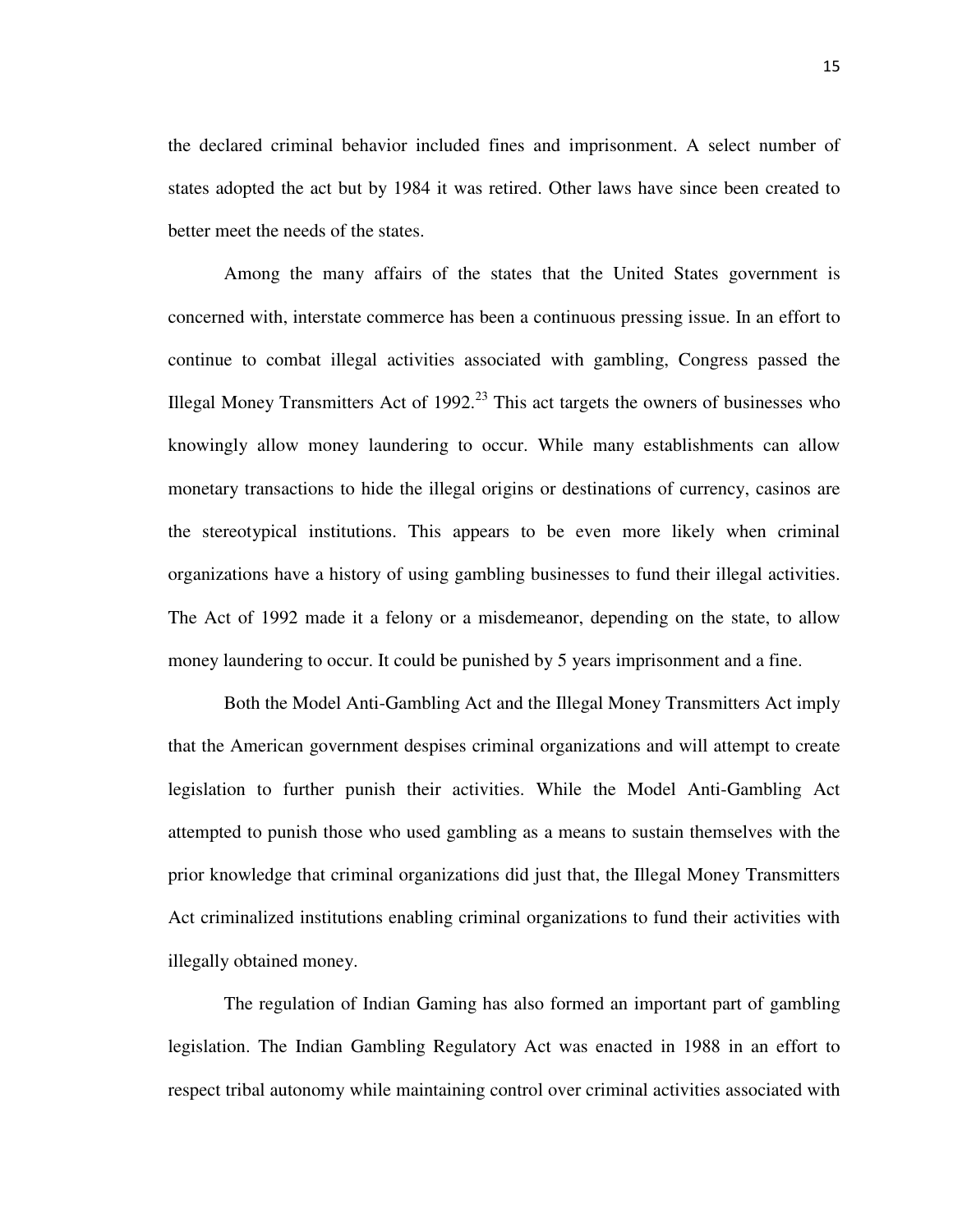gambling.<sup>24</sup> This statute divided gambling activities intro three distinct classes. Class I gambling consists of Native American conventional forms of gambling. Class II gambling refers to bingo and lottery games. Class III gambling is concerned with casino gambling and any other form of gambling not encompassed by the previous classes. The United States government is mildly interested in Class II gambling and extremely concerned with Class III gambling. Class II gambling is only a problem when the games under this division are illegal in the state in which it is being practiced. Class III gambling requires Native American tribes to seek the permission of the state to be able to operate casinos. The state is supposed to allow it if adequate safety measures are taken. A more in depth analysis of Native American gambling will be presented in Chapter 6.

 Concerning to more traditional forms of betting, the Professional and Amateur Sports Protection Act of 1992 outlawed the legalization of sports gambling in all states with the exceptions of Nevada and Oregon.<sup>25</sup> This law is intended to protect the integrity of sports and to help retain ethical and core values on all levels—from college sports to professional sports. The Federal Wire Act, another such piece of legislation designed to help state governments better control their residents by giving them the power to punish offenders with up to two years of prison and a fine, was also anticipated to help reduce sports wagering.

 Policies have been implemented to help prevent illegal sports wagering and to help promote clean competition. Nevertheless, there are still many bills being worked on and many that have not made it out of Congressional committees. The High School and College Gambling Prohibition Act was introduced as a bill in 2000, but neither the House of Representatives nor the Senate ever got to vote on it.<sup>26</sup> The purpose of the bill was to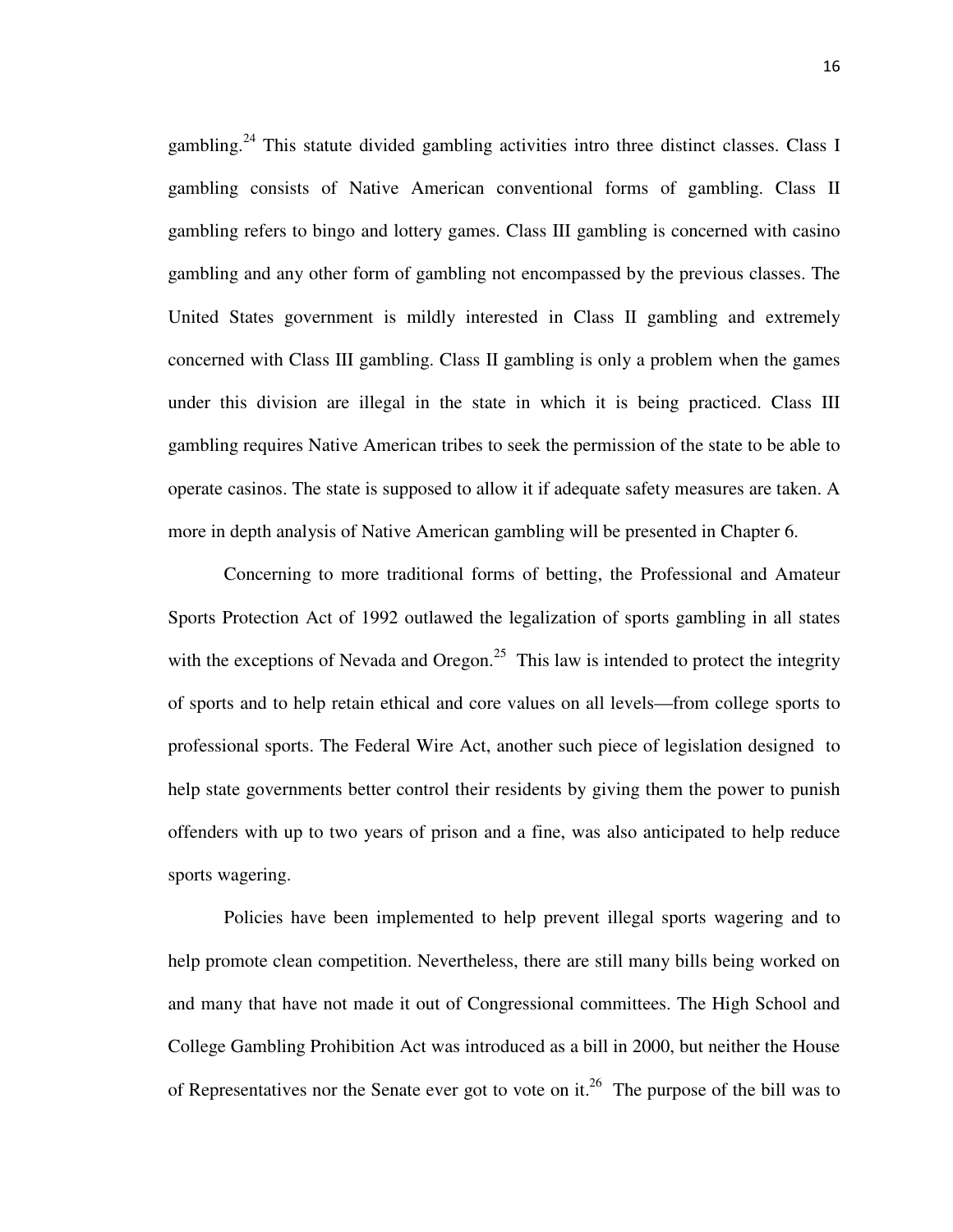ensure that wagering would neither hinder nor tarnish youth sports. Any type of wagering on high school, college, or Olympic sports, or on the performance of the athletes, was declared to be illegal. Although this bill died in the legislative process, it still has the potential to be resuscitated.

 The laws analyzed demonstrate the federal government's concern with individuals' privacy, retaining the integrity of sports, relations with Indian nations, and the overall desire of preventing criminal organizations from benefiting from gambling. Laws pertaining to lotteries are drastically different. The government has a monopoly on lotteries and the laws on this form of gambling deal with third parties. Federal and state regulations are more wary of what the ordinary citizen could do with a lottery ticket. It is for this reason that the majority of lottery laws prohibit the transportation of lottery tickets unless specifically allowed under local statutes.<sup>27</sup> Even the distribution of pamphlets with information on winning lottery prizes is prohibited. When examining all these laws, even on gambling events as different as lotteries and casino wagering, one may notice that the federal government does not trust the judgment of its residents. It is as if the government is intending on protecting society from what they seem to think are foolish decisions on behalf of people who engage in gambling activities. Nevertheless, ordinary people have just as strong of an opinion on this behavior.

 Laws concerning gambling, especially in sports, are labeled as morality laws. Citizens often have strong opinions about such behavior and its implication for society. The politics behind the legal acceptance of sports wagering is often closely tied to economic perspectives and to the principles society holds. While there are many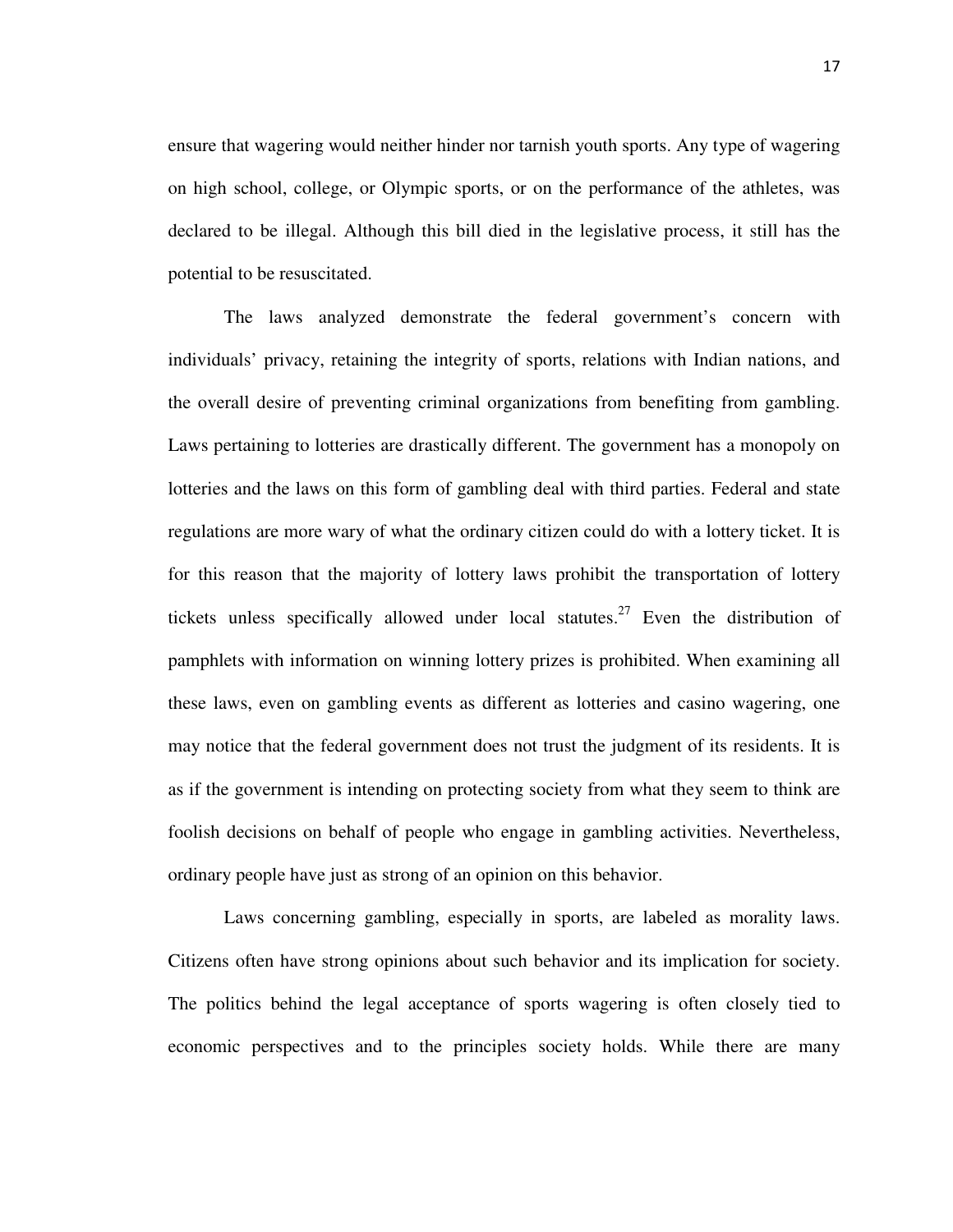restrictions on gambling, there are also various loopholes and numerous individuals who will disregard public policy.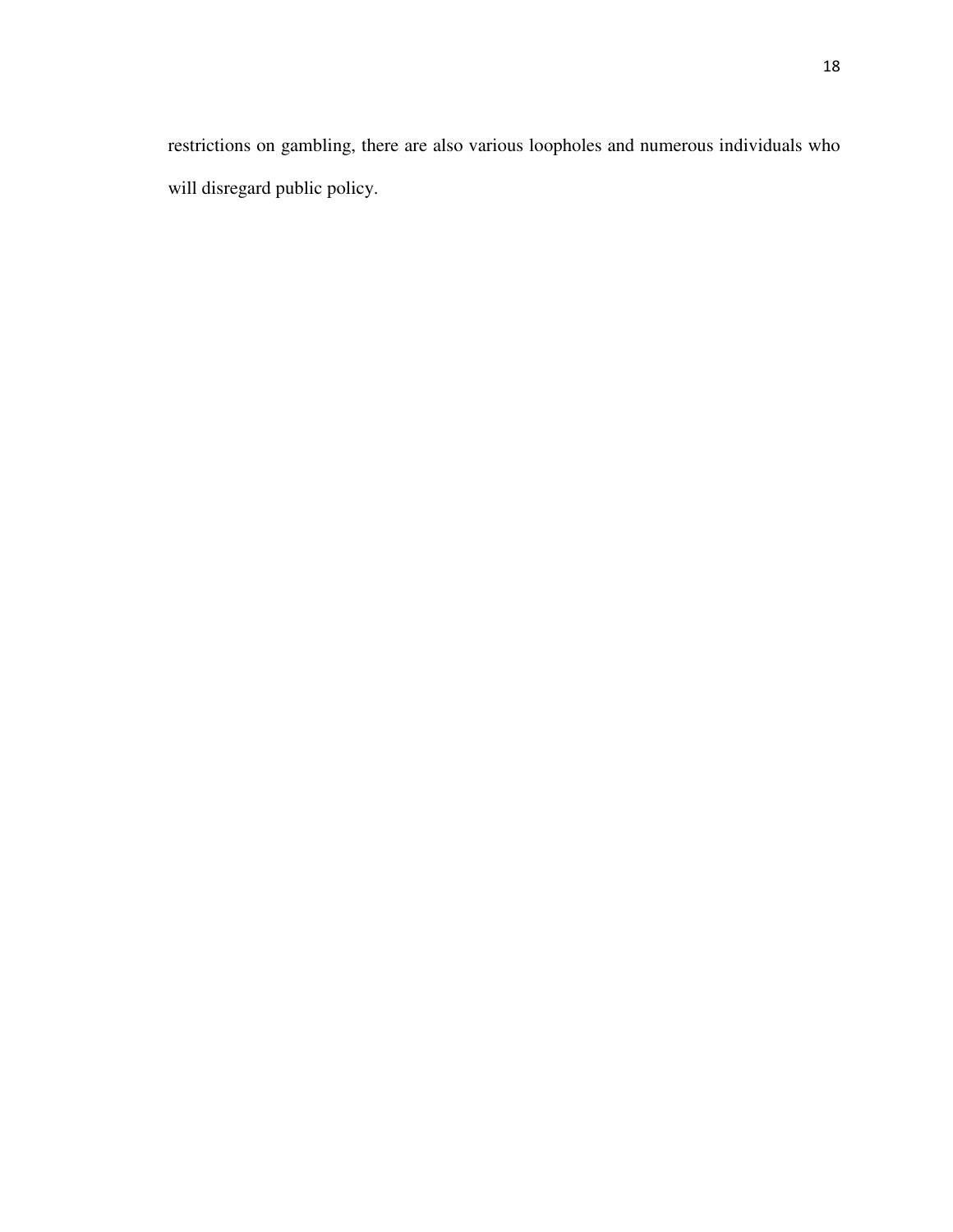## **CHAPTER 4 Politics in Action**

There are issues which American citizens need more information on to create an opinion, such as what the appropriate level of carbon dioxide emissions should be in factories in order to slow down global warming. There are other issues, often called moral issues, for which more information will most likely not change anyone's opinion. People who care about moral issues tend to be very passionate and very unlikely to be willing to compromise on an issue. Politicians running for a political office often recognize this ideological or moral segment or the population as possible constituents and try to appeal to them by taking a firm stance on an issue. Moderate positions on an issue do not get politicians any votes. A popular moral issue is gambling. People either approve of it or condemn it. The most popular argument for supporting gambling is that people have a right to engage in activities that they enjoy if they do not harm other people. It is a basic liberty. Playing at a slot machine should have no effect on anybody else. If an individual develops a destructive gambling habit then it is unfortunate. Any behavior could become harmful if it becomes addictive; gambling does not provide any special circumstance. Additionally, many people believe that gambling advances economic development and that it helps create jobs. Any information that disproves any of these beliefs will surely be discarded.

 There are also various arguments against the legality and expansion of gambling. This industry is positively correlated with the increase in crimes. It is associated vice.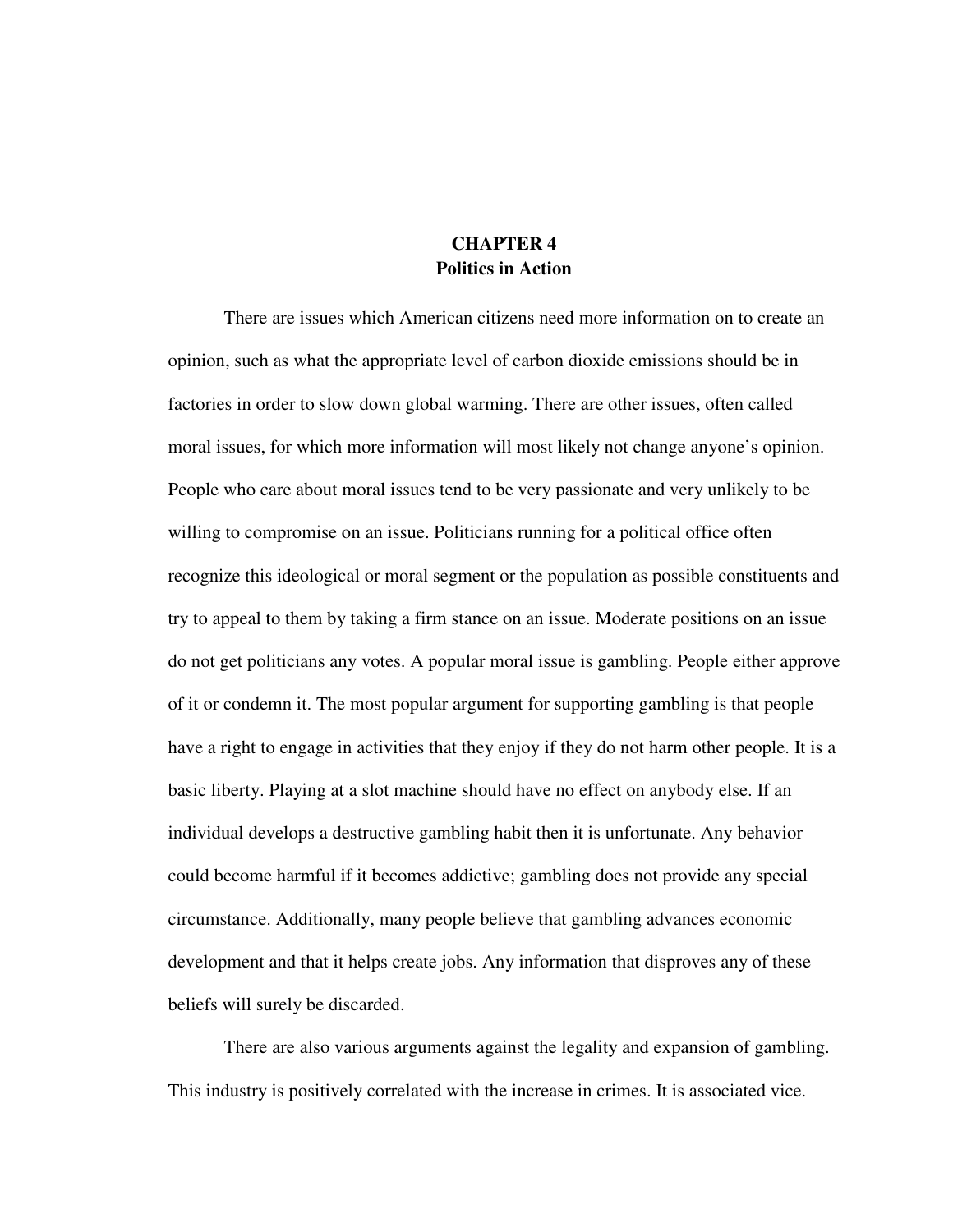Some of the people who own and administer gambling businesses have been notorious criminals. Some American citizens do not understand how it could be possible for an activity that is connected with the Mafia could bring any positive outcome to society. Politicians recognize these concerns and use them to better shape a career for themselves. Often, they deliver passionate speeches about how they will protect the American people from a restriction on their liberties or from the "evils" of criminal enterprises. For instance, in famous hearings, Senator Estes Kefauver utilized the issue of gambling to win his reelection. This chapter will focus on his efforts as an example of the role gambling plays in politics. Often, much attention will be brought to the issue, but just as suddenly the spotlight may turn off and the situation will return to oblivion.

## **The Kefauver Committee**

Opportunistic politicians have often turned to the issue of gambling as a means of gathering political and financial support. Sometimes, however, it is not the common gambling issue of what type of wagering is legal that is being attacked, but the corruption behind gambling that is significant. Most authority figures are aware that mobsters often congregate in places that foster gambling and wagering games. Furthermore, many people in positions of power know that many places, such as casinos, are owned and administered by notorious criminals. Locations such as Las Vegas and Chicago, where gambling is popular, are perfect for cunning governmental figures who want to easily find a problem to combat.

 For fifteen months, from 1950 to 1951, Democratic Senator Estes Kefauver from Tennessee tried to rid the United States of organized crime. He travelled to fourteen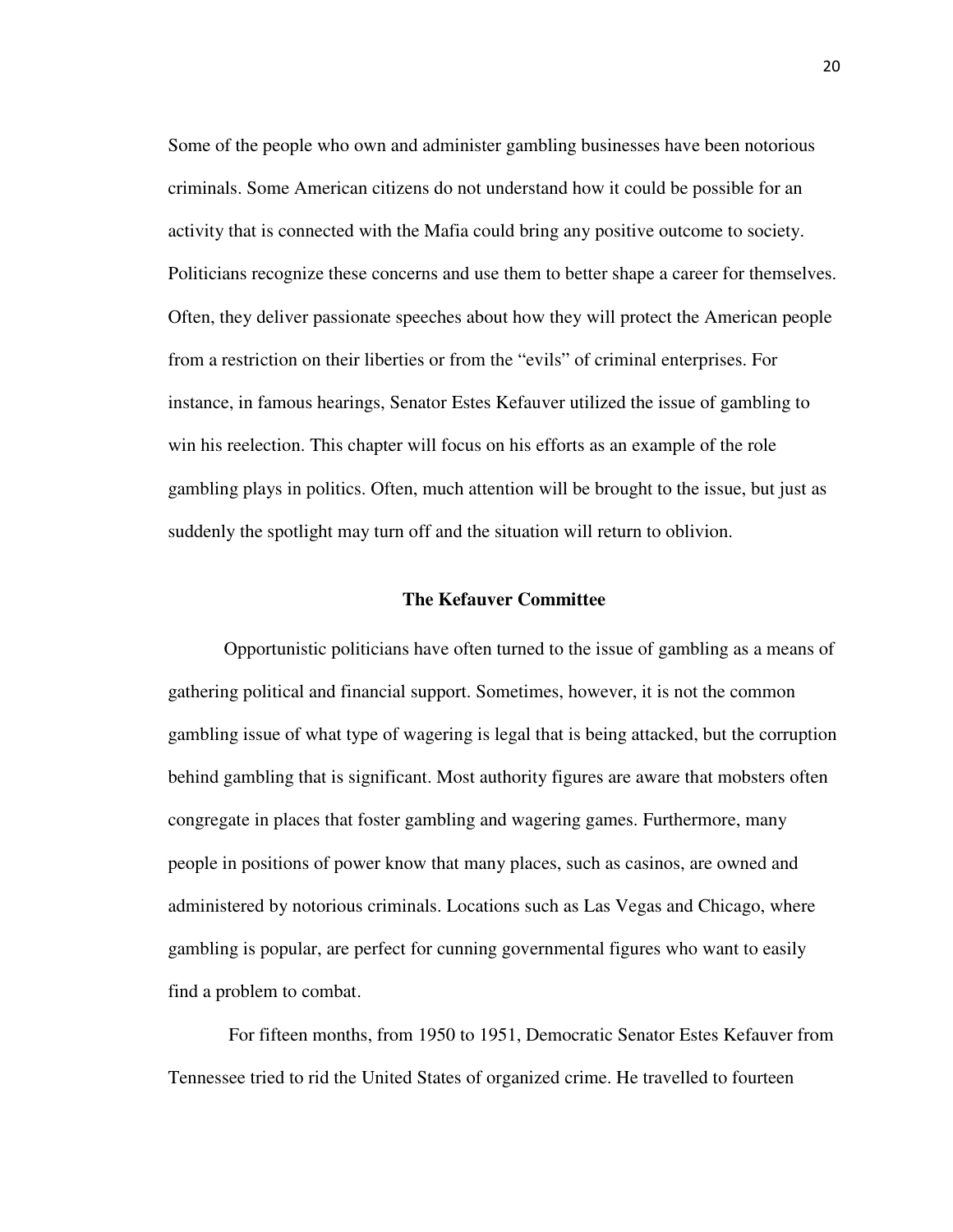different cities in an effort to eliminate the presence of gangsters.<sup>28</sup> Kefauver created a Senate committee that travelled with him; together they would hold hearings concerning the underground economy. Members who made up the committee were politicians from both Democratic and Republican parties. Many of the Kefauver Committee members were not well known prior to the hearings and used this project as a vehicle to gain popularity to achieve their own personal political ambitions.

Senator Charles W. Tobey (R-New Hampshire) agreed to join the Kefauver hearings partly because his reelection was nearing in his state.<sup>29</sup> Tobey's contributions to the Kefauver Committee, however, were minimal. He mostly brought attention to himself by loudly voicing his opinions and bringing attention to whatever issue would politically help him.

Tobey prodded the Committee to open an investigation into gambling operations in Boston and New England, from which he might benefit… [and] he attempted to link his New Hampshire political opponents to crime syndicates...<sup>30</sup>

When Tobey's suggestions for possible investigations were ignored, he would engage in pointless criticism; it distracted attention from pressing issues and did not help advance the project. Furthermore, attacking his political rivals only caused them to bring awareness to Tobey's lack of assistance in decreasing crime. As evidence of this, Tobey was often ill prepared in the hearings and would not always know all of the relevant facts in the cases. Clearly, Tobey's involvement in the committee was strictly for political self promotion.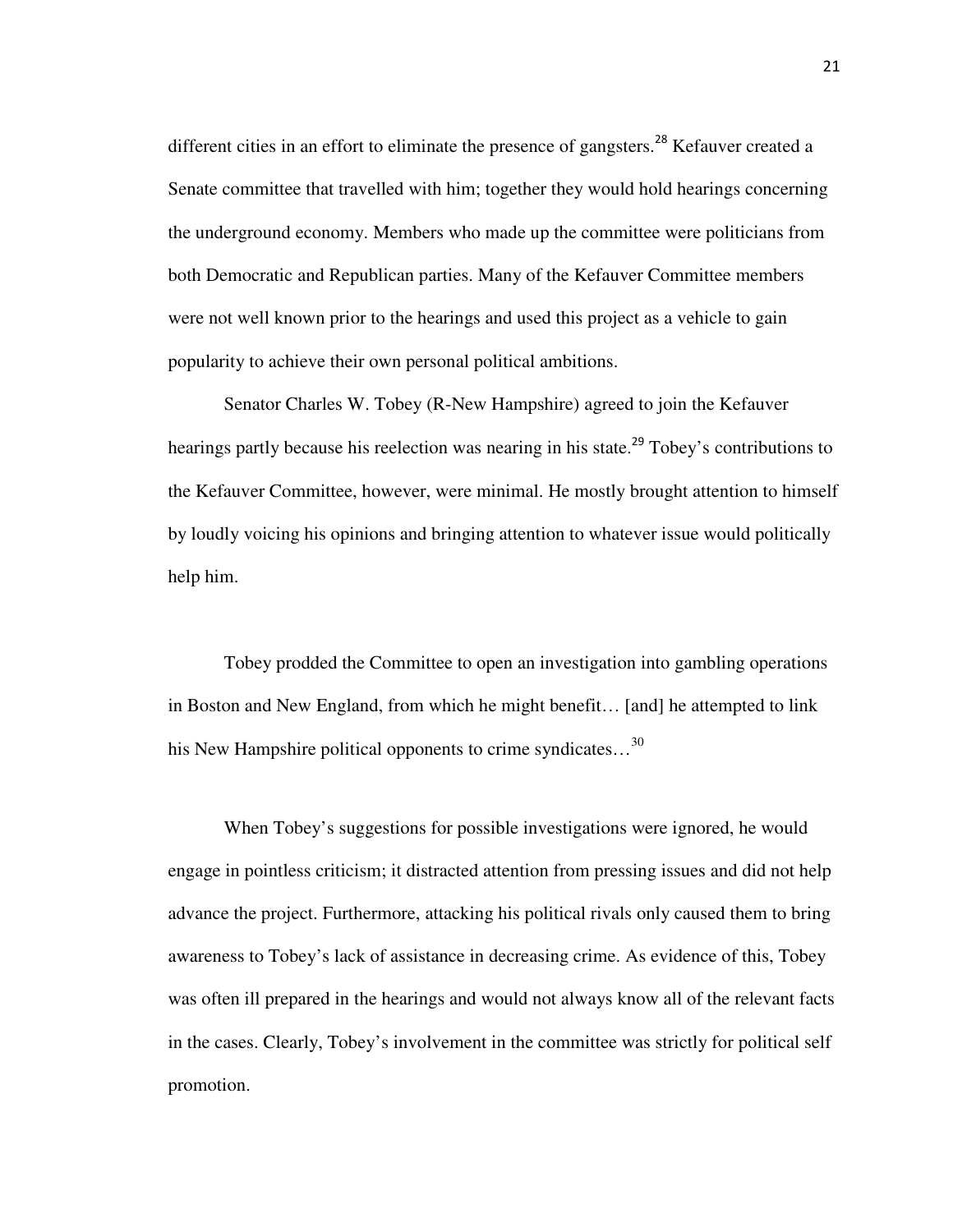To bring attention to what has been dubbed the Kefauver Hearings, Kefauver invited television networks to film the court hearings.<sup>31</sup> The televised hearings instantly became popular. In the 1950s not too many American families owned television sets, but this did not prevent the Kefauver Committee from having a large audience. Many people would watch the spectacle at bars or restaurants. Movie theaters began to show the Kefauver Hearings too.<sup>32</sup> The American public was drawn into the mixture of crime, politics, and justice. It was a common conversation topic among housewives. The publicity that the Kefauver Hearings received helped to shape American culture and knowledge.

Prior to the Kefauver Committee, the "Mafia" was mysterious in that it seemed almost to be merely a myth. In fact, Kefauver introduced this term to American citizens.<sup>33</sup> Kefauver shed light upon the world of organized crime and the underground economy it sustained. He targeted kingpins of illegitimate businesses that included the trade of prostitution and narcotics along with illegal gambling. Not too many Americans were aware of this reality, especially if they lived at a distance from where these events took place. The mystery surrounding these new findings also helped to turn Kefauver into a celebrity.

Kefauver was invited to be the mystery celebrity guest on CBS's production *What's My Line?*<sup>34</sup> In this game show, a panel would ask a series of questions from which it would derive its answer as to who the mystery guest was. As the panel began to learn that the guest was Kefauver, they started to make allusions to the Kefauver Committee. This further demonstrates the popularity of the hearings. At some point, one of the participants was asked a question to which he answered: "I refuse to answer on the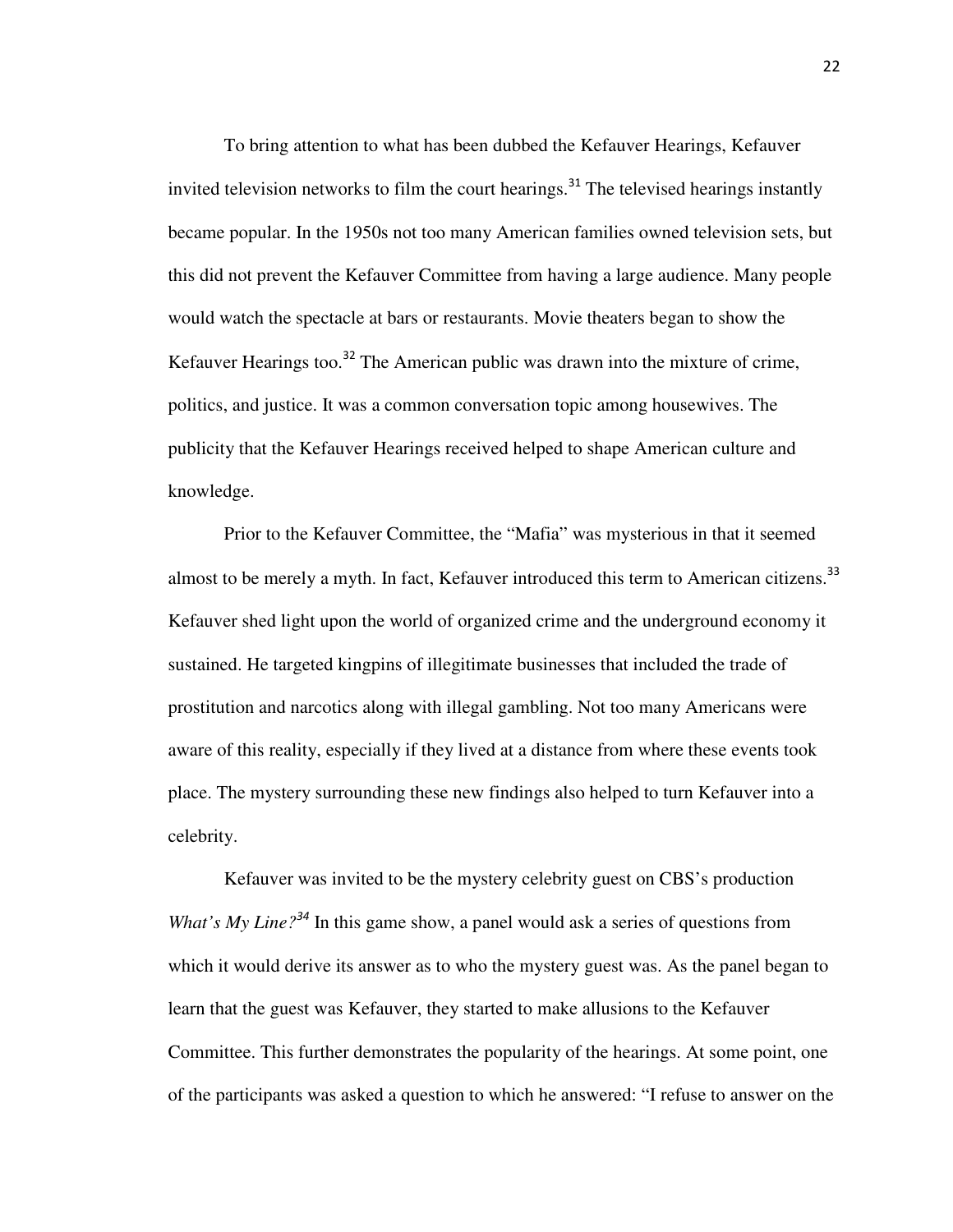grounds that it might tend to incriminate me."<sup>35</sup> This phrase had essentially become the catchphrase of the Kefauver Hearings. In trial, many of the defendants would answer questions with this phrase or some variation of it. Thus, the  $5<sup>th</sup>$  Amendment protection against self incrimination started to become common knowledge. While the American public became captivated by the Kefauver Hearings, it had its critics.

One of the stops that the Kefauver Committee made was in Las Vegas. The population here seemed more annoyed than amused at the arrival of the committee. The syndicates in Las Vegas, as in other cities, had little respect for the Kefauver Hearings. They saw it as just another example of politicians striving to gain constituents.

"Privately my father and his friends joked that the Commission [sic] would never shut them," remembered the daughter of one of the [casino] owners. "They had never had respect for politicians since they had made a career of bribing them."<sup>36</sup>

These sentiments accurately give insight into the relationship that politicians and Mafia members seemed to have during the Kefauver Hearings. When witnesses were called to testify at the hearings in Las Vegas, their testimonies on Mafia activities and the underground economy were conveniently ignored by the Kefauver Committee.<sup>37</sup> Easily attainable information from the police department on organized criminal activities was also not taken into consideration. Nevertheless, the media noticed these discrepancies. It was remarked that members on the Kefauver Committee and other politicians who showed public approval of their project had ties to different syndicates.<sup>38</sup> Furthermore, many of these politicians received money from the Mafia for their political campaigns. It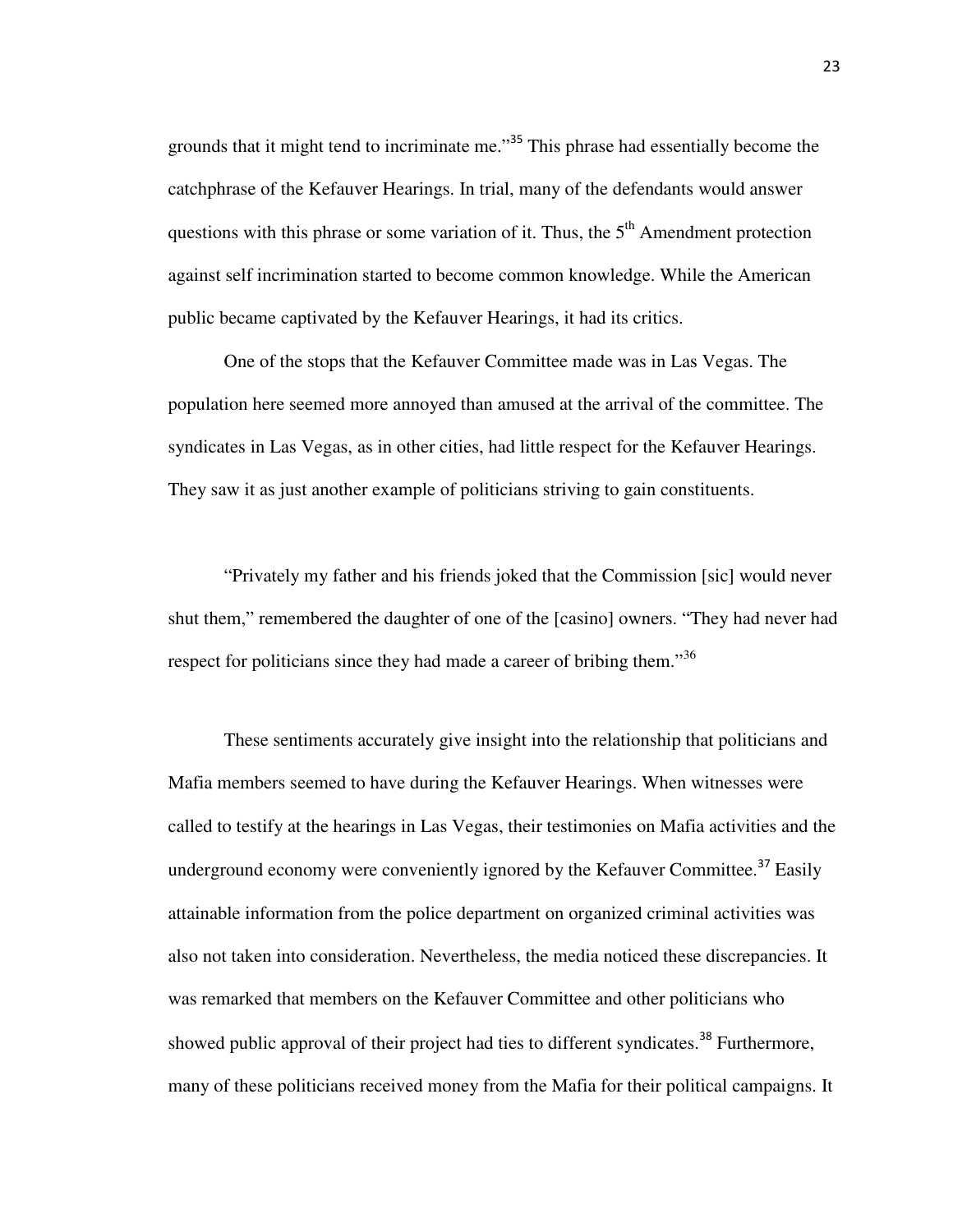was also common knowledge that Kefauver was a habitual gambler and as a result may have had some relationship with mobsters. This would provide a plausible explanation for why there was relatively little change in Las Vegas after the Kefauver Committee left the city. The contribution that the Kefauver Committee made to Las Vegas was a recommendation to increase taxation on gambling; this was a proposition that had no popular support.<sup>39</sup>

In conclusion, the Kefauver Committee received plenty of attention for the drama that it offered; however, very little was actually accomplished. It was essentially a tool to increase the popularity of various politicians, including Kefauver, who had presidential aspirations. The world of organized crime was largely unaffected. The Kefauver Hearings actually encouraged more criminals to run their corrupt businesses in Las Vegas. After the hearings in that city it became obvious that mobsters in Las Vegas were rarely disturbed by the government. Nevertheless, the hearings captivated the federal government's interest which at a later time inspired a more thorough investigation of syndicates in the United States. The Kefauver Committee is an example of the role politics plays in the culture of gambling.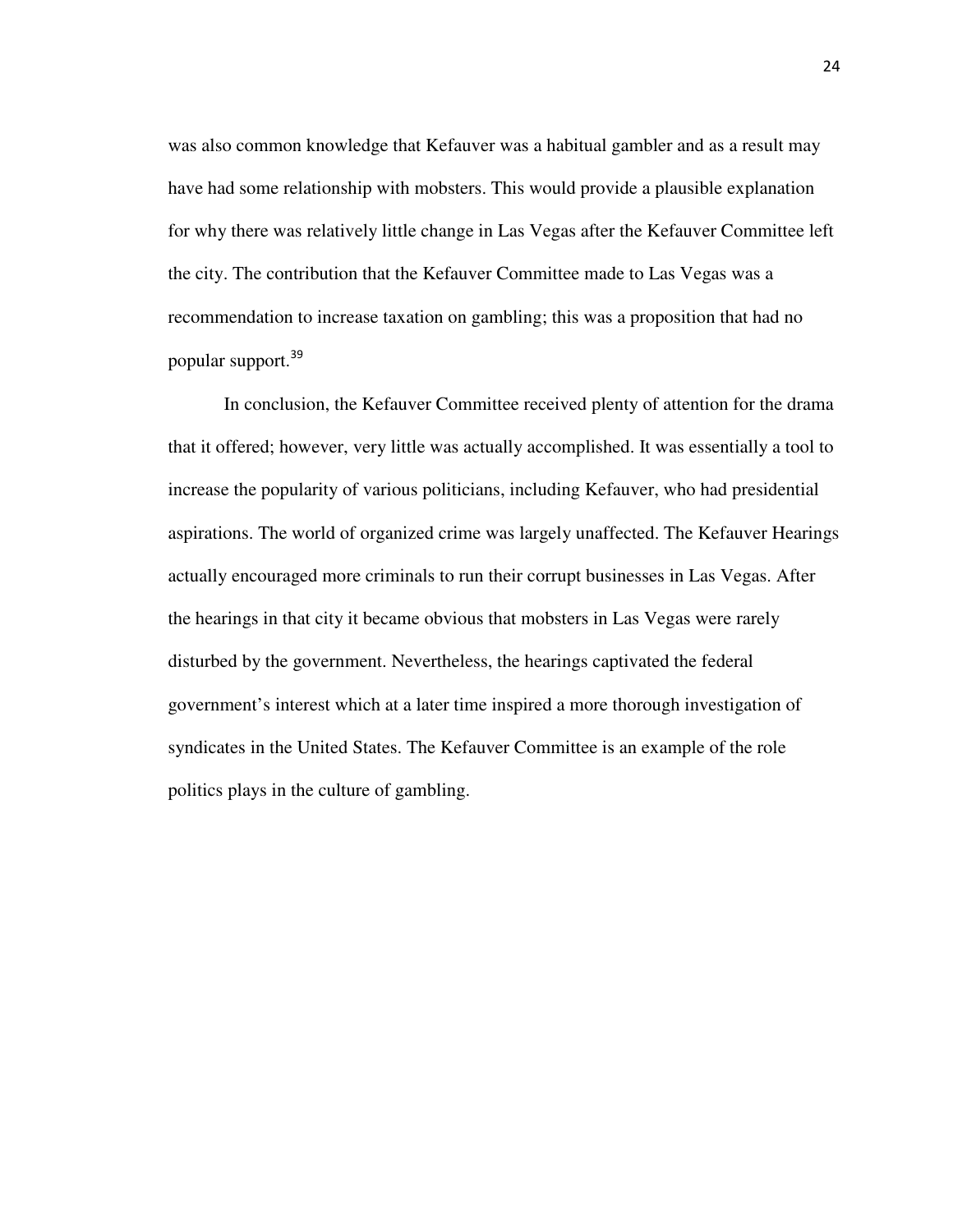## **CHAPTER 5 Gambling and Sports**

 Sports wagering is a popular form of gambling. While a great part of sports betting occurs in the underground market, there are some legal venues. Horse races are the only athletic events in which legal betting is incorporated. People can openly participate in bets at horse racing facilities. In fact, it is rare that people who attend horse races fail to participate in any bets. While horse races are the only sport to allow wagering, there are legal bookkeepers who conduct bets on different sports.

The only two states in which betting on sports are legal are Nevada and Oregon. In these two states, casinos offer a vast amount of betting opportunities on every sport. One can find a few sporting events to place a wager on every day of the year. The most popular sports to wager on are baseball, college basketball, and professional boxing.

This section will examine horse racing, the only sport to allow legal betting, and boxing. Observing prize fighting will serve as an example of a sport in which wagering is carefully limited and corruption can easily occur. It is also perhaps the ideal sport to compare to horseracing. Boxing and horseracing are similar in their setup; they are both individualistic sports in which only one athletic participant can win. These sports will help to contrast the differences in how wagering occurs because of government regulations. Some historical background will be provided to better understand how gambling has become a part of these sports.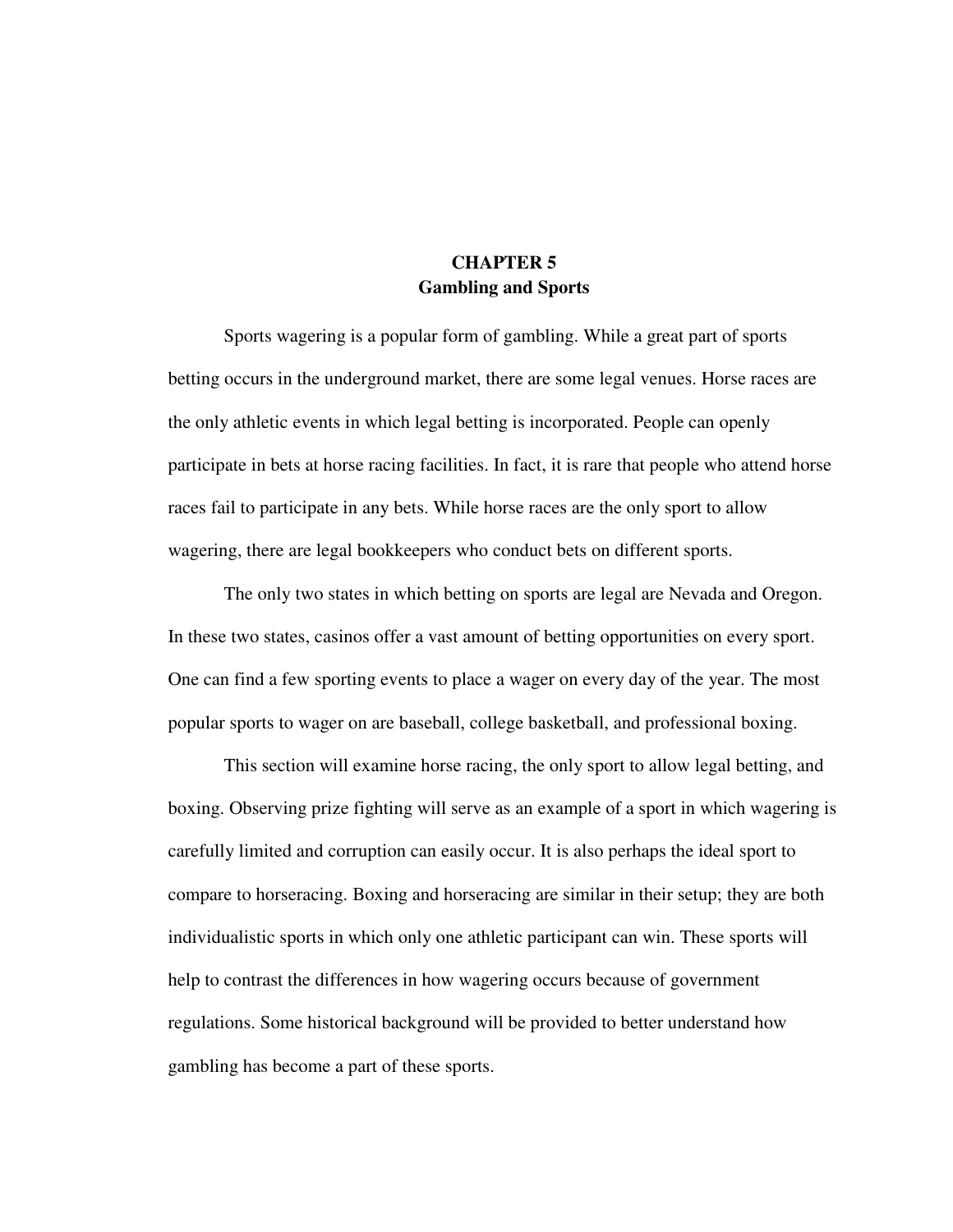## **Horse Racing**

 One of the few legal gambling activities related to sports includes betting on horse races. Of course there are always going to be illegal wagers, but it is one of the few sports activities that has a legal avenue in which to place bets. Furthermore, there are many people who would argue that the only reason why horseracing exists at all is for the thrill of making bets.

 The history of horse racing is a long one; there is a general consensus that this sport was practiced as far back as in the time of the Roman Empire. However, official documentation of horse racing events is not available until the early  $1500s$ .<sup>40</sup> Horseracing gained popularity in the 1600s, with Charles II encouraging the development of the sport and becoming a horseman himself. $41$  It became a sport that royalty and their courtiers followed, thus making horseracing a sport that demonstrated sophistication and class. Even as early as the 1600s, gambling on the races formed a central part of the sport.

 The Jockey Club, founded in Britain in the 1750s by horseracing fanatics, helped structure the sport even more. The club created regulations, some which "opened races to public participation, but betting remained a matter between private individuals."<sup>42</sup> Until 1758, horseracing was a sport that only the elite were entitled to enjoy, creating a small betting society that was easy to hold accountable. Just as the sport became more refined, so did wagering. People began to gather in neutral spaces, usually locations where horses were kept, and began to place bets. $43$  Throughout the centuries, however, different regulations changed concerning whether or not betting on horse races was legal.

 Today, attending the races at tracks remains a popular activity that people from several distinct socioeconomic backgrounds can enjoy. One of the principle forms in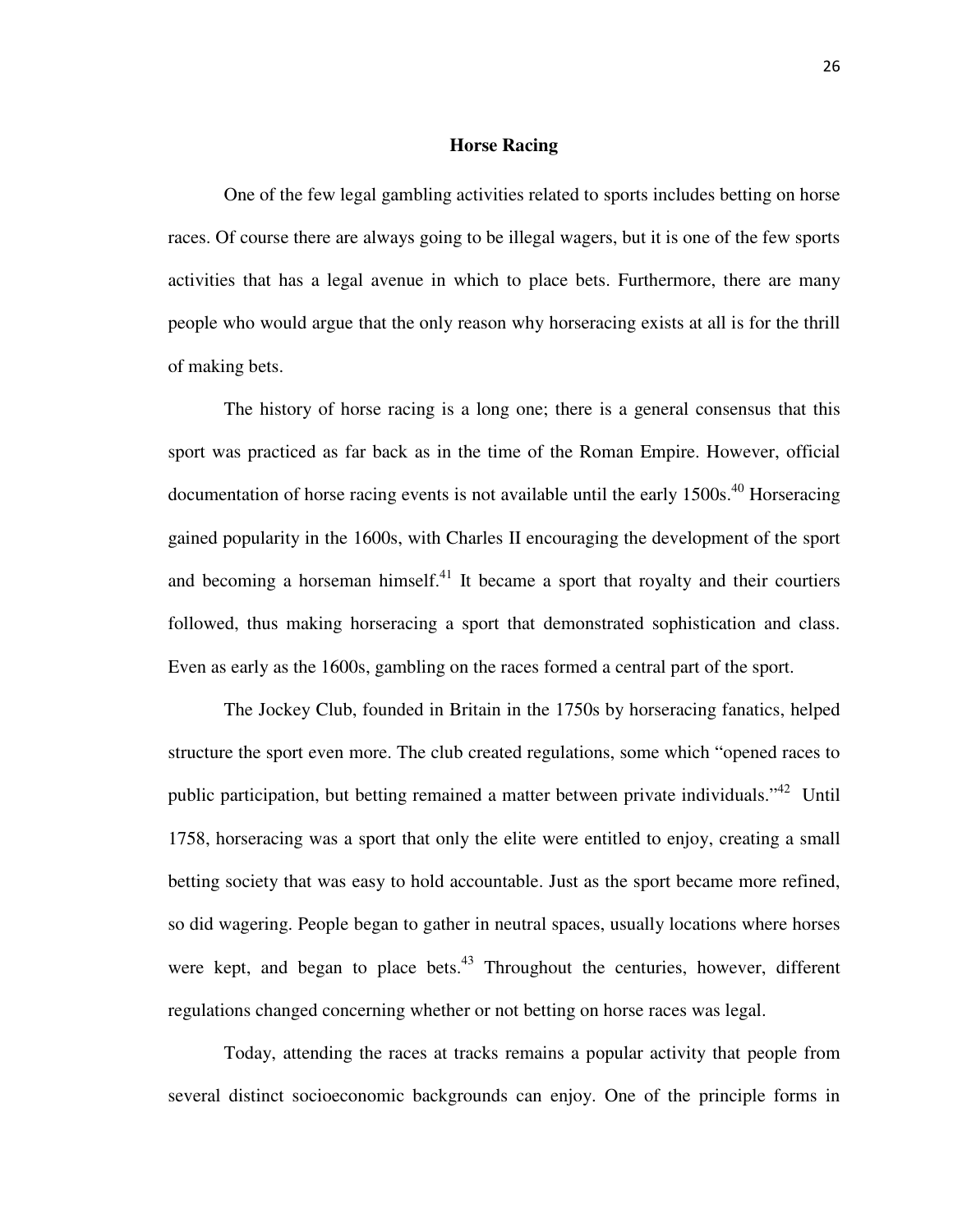which the public participates is by making bets prior to the races. It is important to note that a great majority of people attending the races are experienced and possess some strategy for placing bets. Therefore newcomers should take the time to learn some of the crucial facts concerning horse racing if they want to have a chance at making a profit. For this reason Jack Waterman, a professional writer on the sport for various magazines, wrote *The Punter's Friend: A Guide to Racing and Betting*.

 Waterman gives helpful suggestions on how to bet on a race, from the how to choose the betting shop to how to make the decision on how to bet. First, he recommends that one investigate the different available betting shops and become aware of the distinct policies or tax rates in them. He then advises that one find a betting slip, write down the type of bet (since there are various sorts), write down the amount being bet, and finally write down the race and the horse's name.

 Waterman also educates the reader on the possible ways one can bet; there is the bookmaker, the course-betting shop, and the tote. Interestingly, one may still be able to make bets as the race is happening although it is not recommended unless one is a professional bettor; these bets are riskier than most and one must be able to find the rare bookmaker who will accept them. What differentiates the course betting-shops from other wagering avenues is that one may not be able to pre-pay betting taxes. The returns will be taxed at about 4-10%. The tote method of betting involves an electric screen that shows different possible bets; in this mode individuals buy a bet. After doing so, the individual will receive a ticket which he is to save if he wants to claim his prize money in case of having bought a winning bet.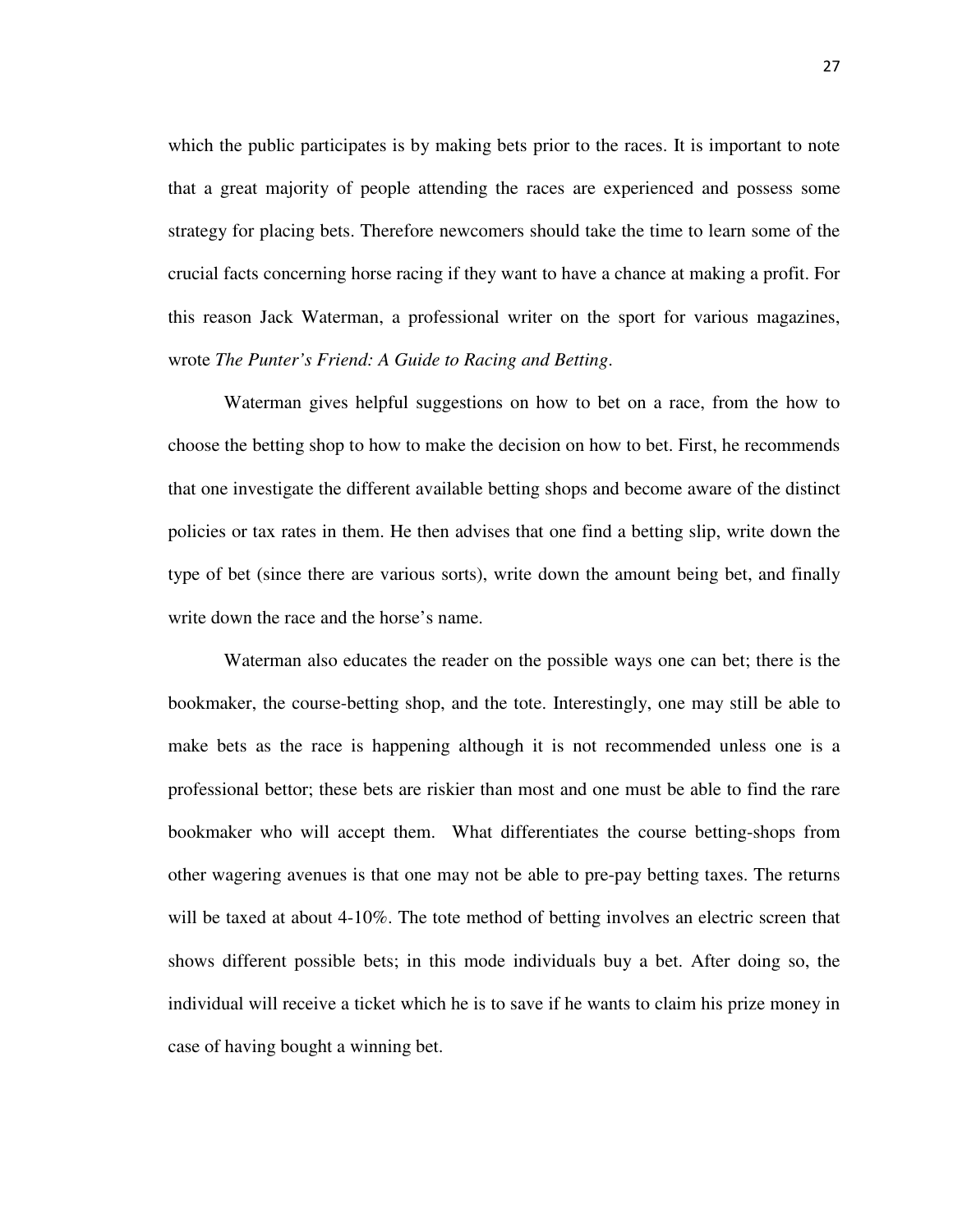The amount of money that wagering on horse races brings into the government is astounding. The grand total of 2006 wagering for the state of California alone was  $$4,263,096,561<sup>44</sup>$  In contrast to illegal wagering, this money is taxed and helps the state government with infrastructure fees and other services provided to its residents. There are some important races that help raise this much money in the horse racing world. One of these is the Kentucky Derby. Every year, this event attracts hundreds of horse racing fanatics from all around the world. There is a great deal of excitement and many events are scheduled around this race, including festivals and private parties. In actuality, there is a completely distinct social world within this fascinating sport.

 John Rosecrance documented his experience at an off-track horse betting casino in Lake Tahoe and reported what seemed to be a routine lifestyle for the men who attended these casinos. Rosecrance described how the vast majority of bettors were men and how the 'regulars' received special treatment from the house. The men who frequently bet on the horse races at the casino were given a free newspaper, the *Daily Racing Form*, dedicated solely to horse racing affairs, while other bettors had to pay for the same newspaper. $45$  The regulars also seemed to have formed their own community which revolved around the races and which work time was discussed in an effort to reschedule it to be able to participate in this community.

 People are social animals and have the need to belong to a group. It is understandable why an individual would choose to become part of a gambling faction, even if it is not the healthiest of societies. Nevertheless, for people who do choose to wager on horse races, it is important to moderate the bets and make an effort not to be strayed.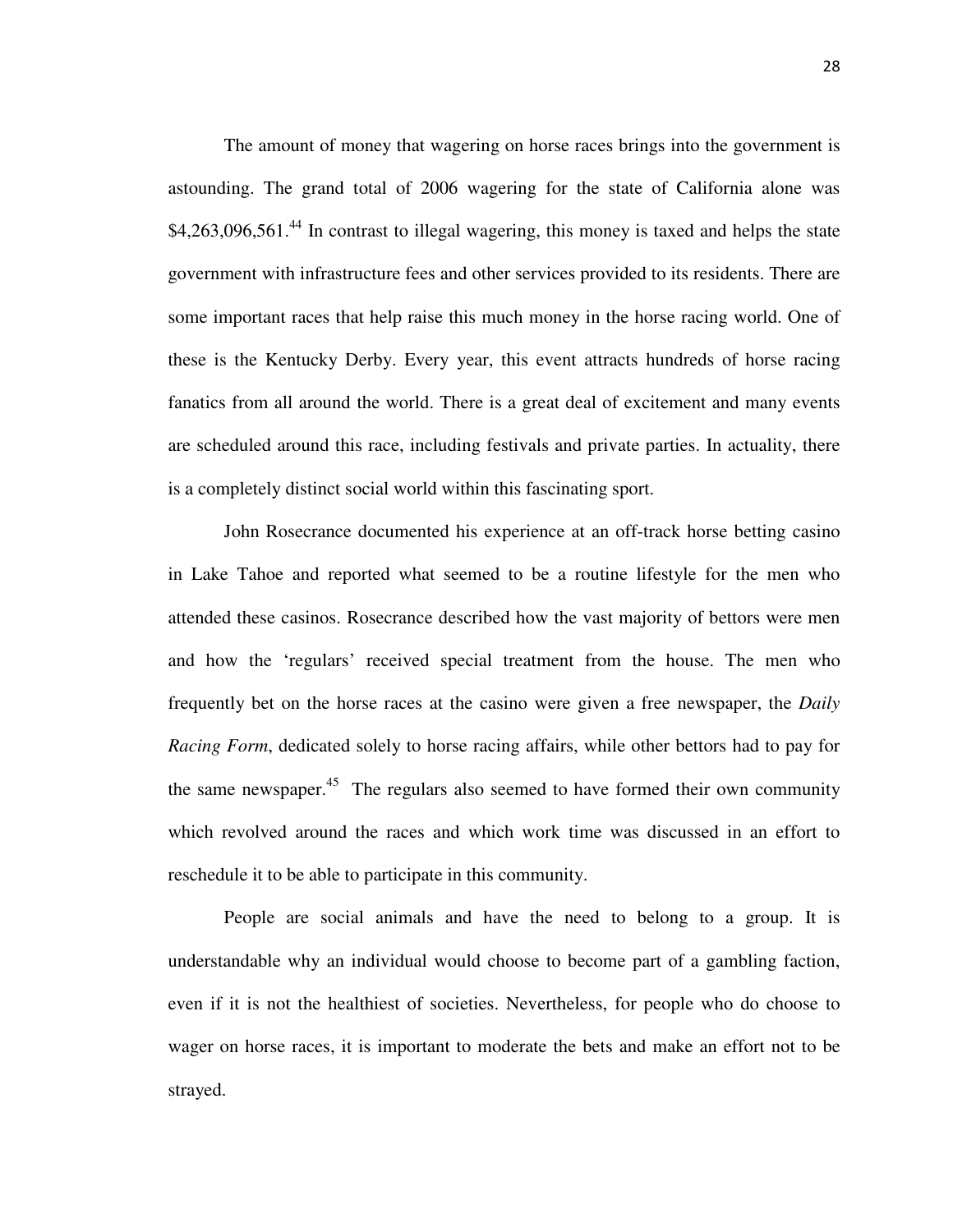## **Boxing and Gambling**

Although boxing has long been a popular sport in American culture, it was once seen as barbaric, and any association with it could tarnish one's reputation. However, in 1880, Richard K. Fox—a reporter and owner of his own newspaper—began to promote boxing matches to increase the circulation of his paper.<sup>46</sup> At the time, other newspapers rarely paid any attention to the sport—Fox's ideas were bizarre but brilliant; he gained international subscriptions to his sheet. Furthermore, his first coverage (and the only coverage by any newspaper) of the prizefight between Paddy Ryan and Joe Goss in 1880 caused his paper to sell out. Fox's innovative ideas turned his newspaper, *The Police Gazette*, into a sports journal attracting gamblers to his readership list. Clients read *The Police Gazette* to learn of the sport's statistics and make appropriate bets. Since then, the bets made on boxing matches have grown exponentially.

 Nevada—now the home of prizefighting matches—first legalized boxing in 1897 in an effort to overcome the Panic of 1893, the first economic depression.<sup>47</sup> It helped increase Nevada's economy and offered a glimpse of hope to those who made wagers in hopes of earning a bit of badly needed extra currency. Currently, the gambler's fallacy is still well and alive in Las Vegas, with thousands of bets, many on boxing matches, being made daily.

 Boxing is a multi-million business that has had numerous ties to the Mafia. It is not uncommon for matches to be fixed, although it is disappointing. The 2010 Pacquiao vs. Clottey fight has been surrounded by many rumors that Clottey was paid to let Pacquio win. One of the few reasons why a fight would even be fixed would be because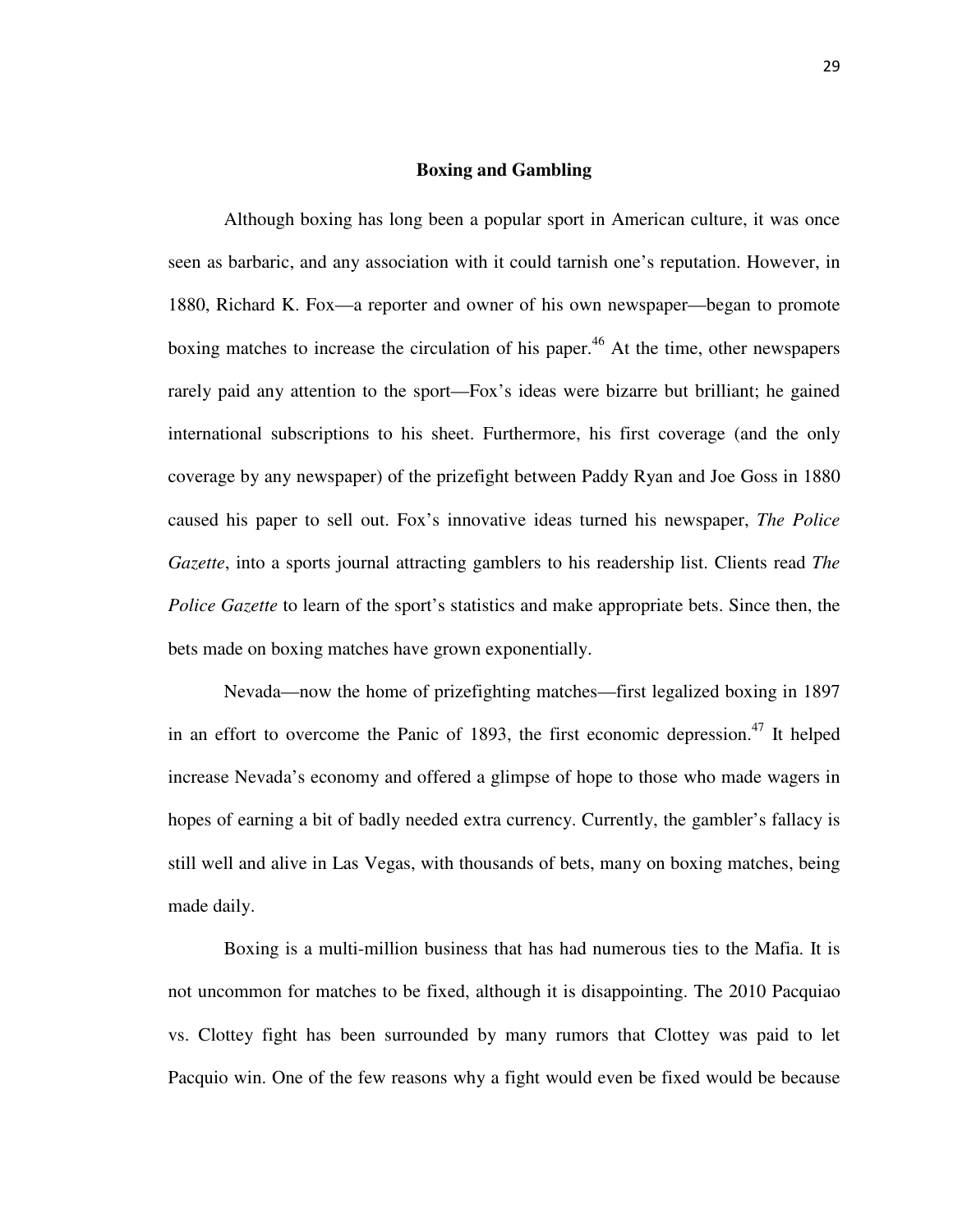of a powerful man's desire to win a large bet. Although many people admire boxing because of the incredible physique and strength of the boxers, the majority of people who watch prizefighting—especially the popular matches shown on PayPerView—cannot help but to make more people involved with the sport, and many place wagers.

 There are hundreds of bookkeepers for boxing matches. Bets range from betting on who the winner will be, to if the fight will be won by decision or by knockout, and even how many rounds it will last. Variations on the forms of betting on the same fight may make the match more interesting as there are many different opportunities to make bets. The following is an example of a boxing bet taken from SportBet website.

| Line Example: |  |
|---------------|--|
|---------------|--|

| <b>Name</b>  | <b>Money line</b> | <b>Total Rounds</b> |
|--------------|-------------------|---------------------|
| M. Tyson     | $+520$            | $5\frac{1}{2}$      |
| E. Holyfield | $-550$            |                     |
| Draw         | $+1200$           |                     |

Money Line bets:

"When betting on the money line, you are betting that the fighter will win straight up in order to win your bet. Betting on E. Holyfield -550 means you must risk \$550 to win \$100. It does not matter when or how Holyfield wins, just that he is the official winner. Betting on M. Tyson +520, you stake \$100 to win \$520. Again, in this case, it does not matter when or how M. Tyson wins, just that he is the official winner."<sup>48</sup>

 Betting on boxing matches is simple, especially when buying services from a bookkeeper and learning of relevant statistical information. Sometimes the betting even happens in someone's garage with a group of friends who have gathered to watch the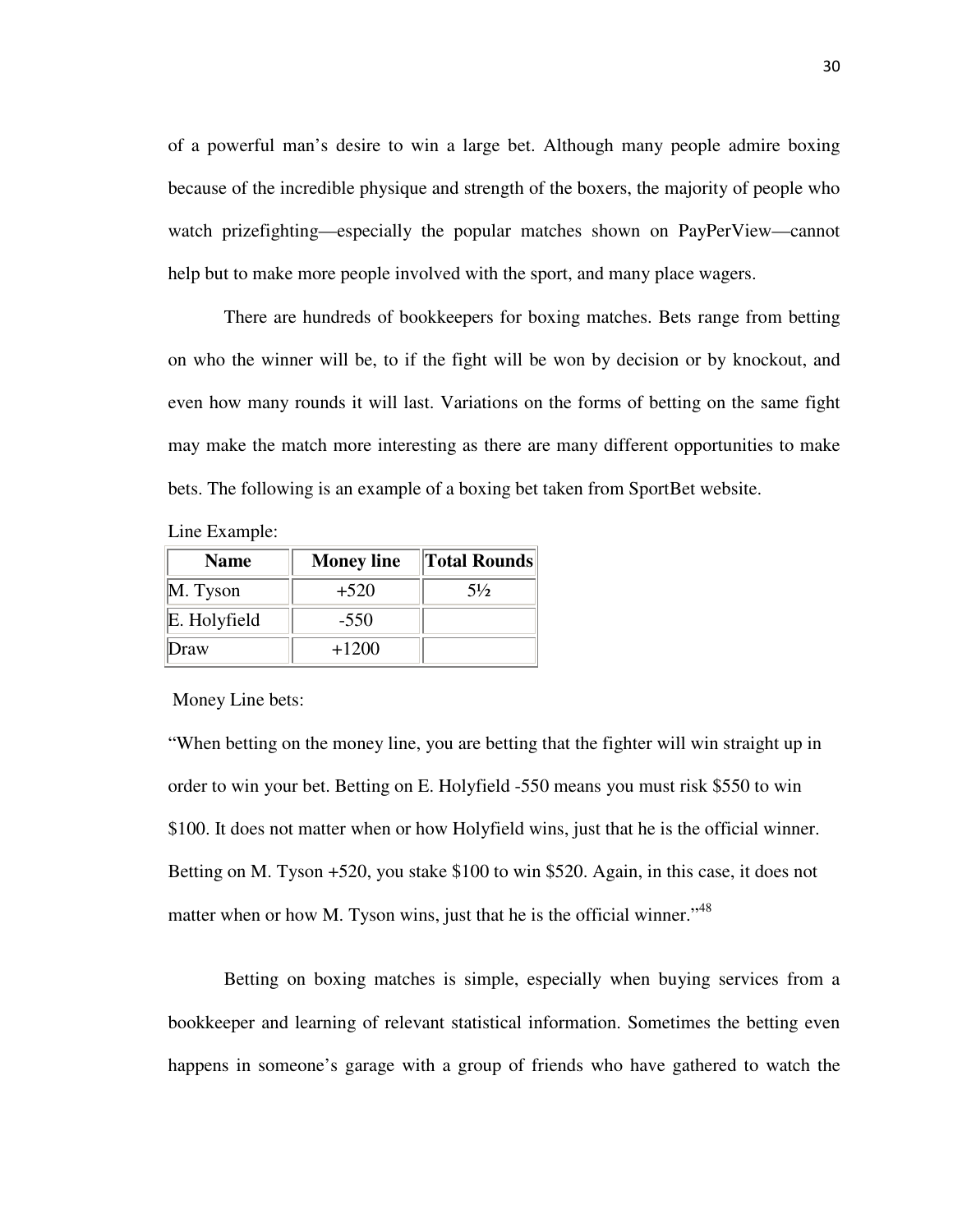fight. Nevertheless, there are laws regulating wagering activity, especially online booking.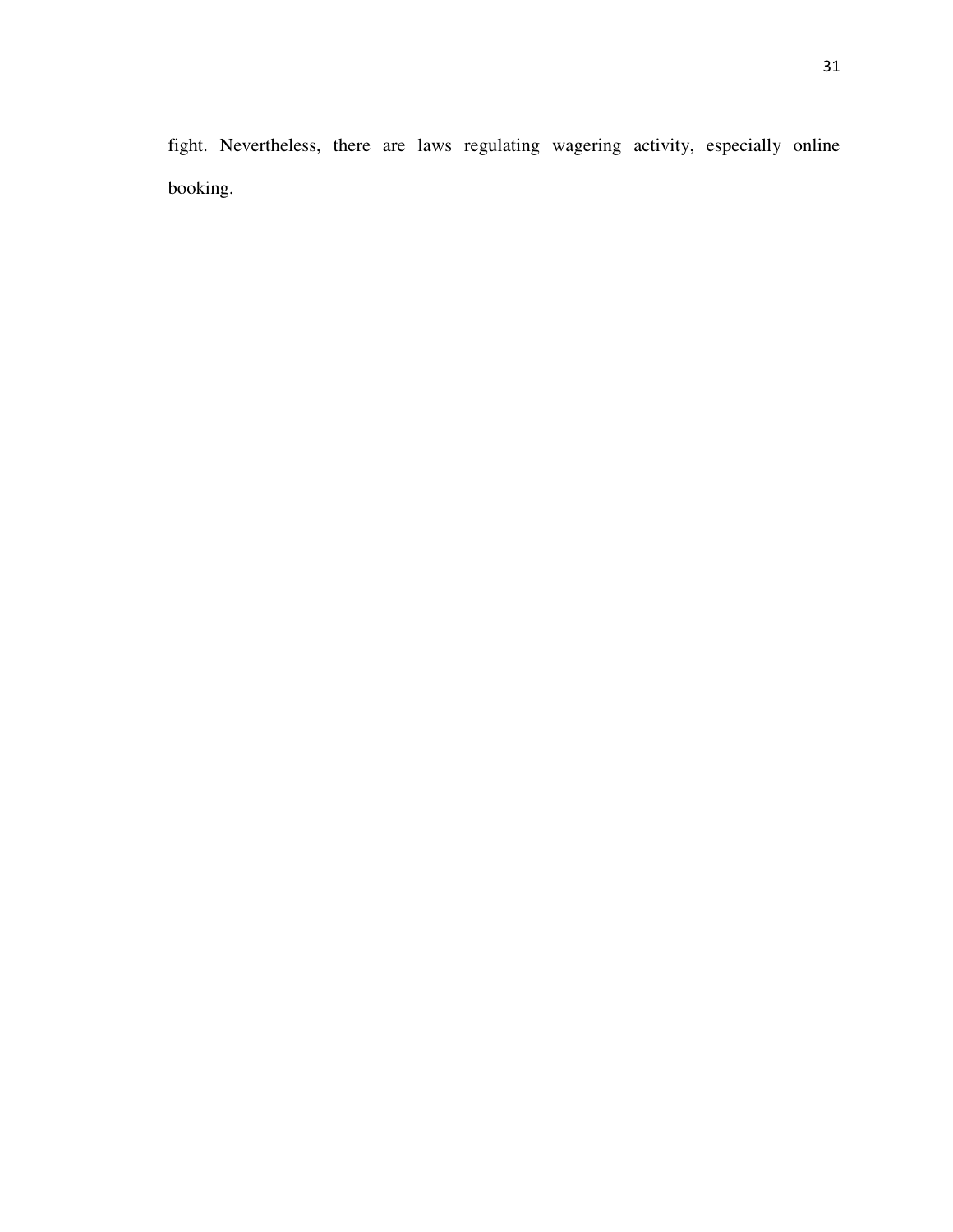## **CHAPTER 6 Main Attraction: Gambling**

 Gambling activities can be found just about anywhere. Bets on the Super Bowl may be easily taking place at one's next door neighbor's home. If one is in the mood for a more lucrative form of gambling, surely a casino will be located within driving distance. Furthermore, there are distinct forms of casinos. One can visit a commercial casino or a tribal casino. Some casinos have an air of elegance while other casinos are more homely. Various hotels also offer gambling opportunities. When it comes to gambling there are plenty of casinos to choose from. For people who desire to be surrounded by numerous luxurious casinos, Las Vegas, Nevada, is often the destination of choice. By examining how Las Vegas was transformed into one of the cities with the most tourism, one can examine the true impact of casinos in a single location. Casinos bring in money, which can fuel greed, corruption, and crime. The need for governmental political interference naturally follows. In essence, casinos can transform a bland place into a more vibrant and exciting destination.

 In contrast, Native American gambling institutions have some very distinct problems. Many Native American tribes have been officially recognized as sovereign nations by the United States government. Nevertheless, the problem of how to negotiate the regulation of tribal casinos between Native American tribes and the United States government is still unresolved. Without a doubt, economics play a significant role. In this chapter we will study primary locations where gambling is legal and popular. Las Vegas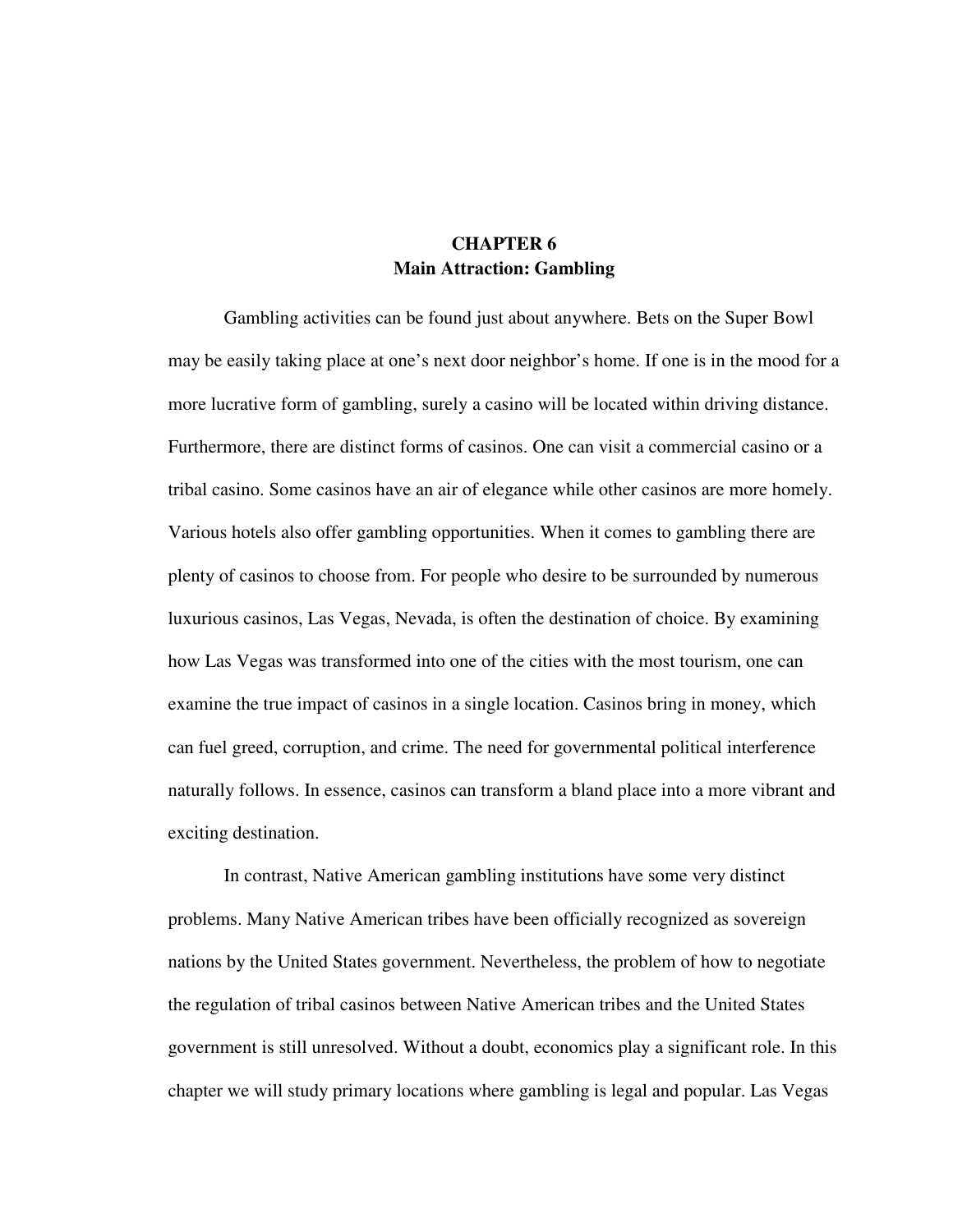will serve as an example of what gambling can do to an ordinary American community. On the other hand, the inspection of Native American casinos will demonstrate how gambling has affected a historically oppressed community. The difference between commercial casinos and tribal casinos will be explained. Furthermore, it will show the ongoing tensions between Native American tribes and the federal government as the United States strives to dominate both the gaming industry and Native American sovereignty.

## **Las Vegas**

 While through several past decades Las Vegas, Nevada, has offered many attractive opportunities to tourists and locals alike— including elegant hotels, fine shopping, prostitution, and a highly active nightlife— it is undisputable that one of the reasons for its popularity has been its status as the gambling capital of the United States. This is only logical. This infamous city was founded by mobsters whose one of many sources of income was gambling. Las Vegas is a city in which not only are gambling opportunities available any hour of any day of any week but which also offers diversity in the forms of gambling; whether it is casino machines, card games, or sporting events. Considerable plentitude in games of chance could have been constructed only by ambitious gamblers for the enjoyment of gamblers. It is a place in which vices are abundant and become easily contagious. Even government officials and organized criminal associations are occasionally revealed as having made some form of alliance. In fact, much of Las Vegas' early history foreshadows the present: what has now been dubbed as the City of Sin.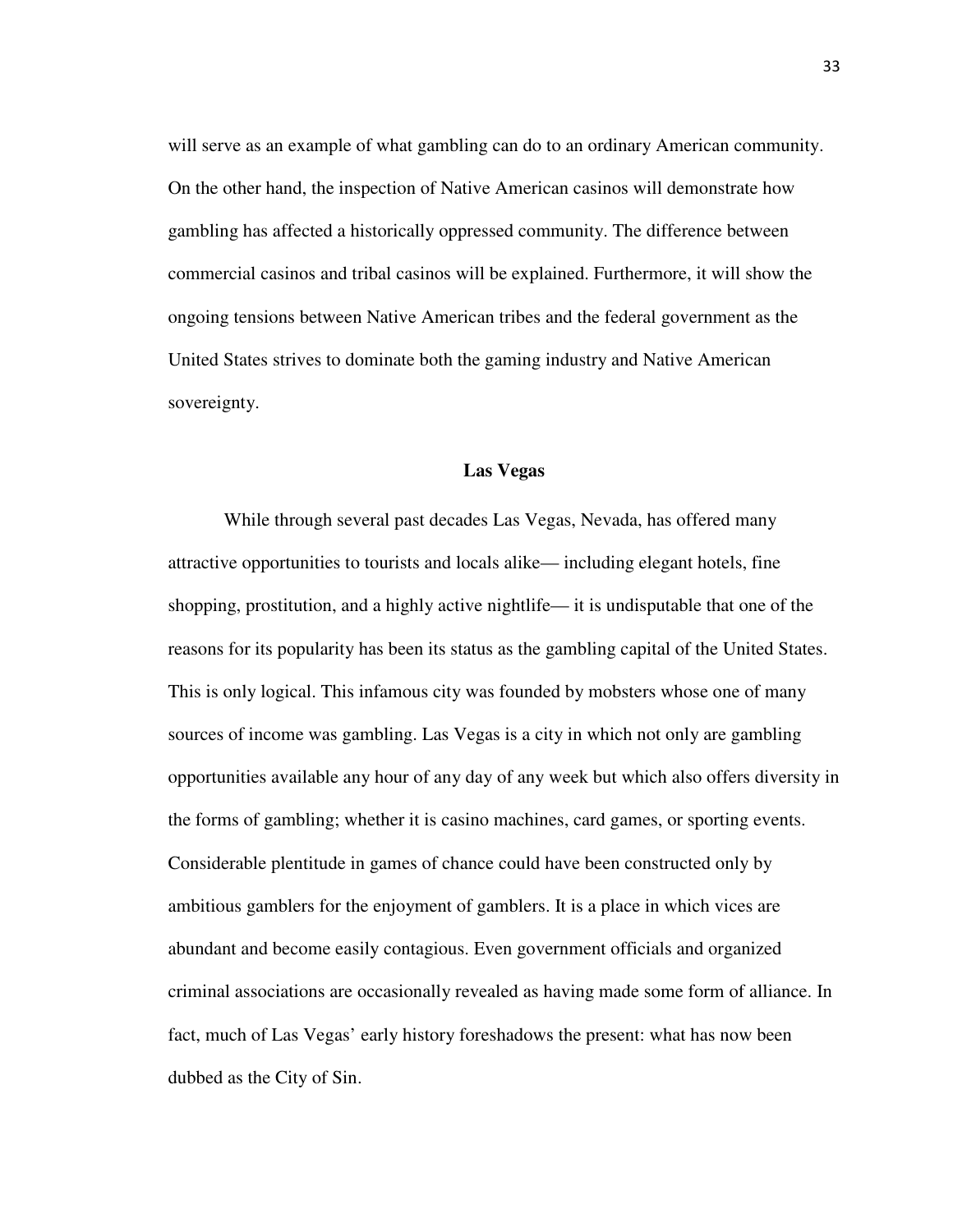The legendary Las Vegas strip began to form in the early 1940s when Tom Hull decided to place a hotel by the side of a dusty road in Las Vegas.<sup>49</sup> Hull's hotel, El Rancho, became profitable since it was the only one available on this stretch of land. Furthermore, although there was some distance between El Rancho and the nearest residential areas, the hotel's casino helped attract clients. El Rancho's success caused Hull to expand his property to accommodate even more customers. Businessman R. E. Griffith noticed El Rancho's success and decided to imitate Hull's entrepreneurial aspiration; thus, The Last Frontier was created. Unlike El Rancho's fruitful results, the Last Frontier failed to yield as much revenue. It was commented that this drastic difference was due because:

Bill Moor [the man who helped design the building] didn't visualize that the gambling was the main thing. They were catering to the hotel guests. When you came into the lobby, you always had to ask, 'Where's the casino?'…There should have been no door or wall between the lobby and the casino... $^{50}$ 

 This observation hints at what the future of Las Vegas was to become in the twenty first century. While a hotel does provide for the immediate necessity of lodging, people also seek a form of entertainment. Being able to provide this will increase the clientele even further by attracting customers who would not be using the hotel otherwise. In *A Short History of Las Vegas* by Barbara and Myrick Land, it is stated that Griffith was not too fond of gambling and this prevented him from recognizing how The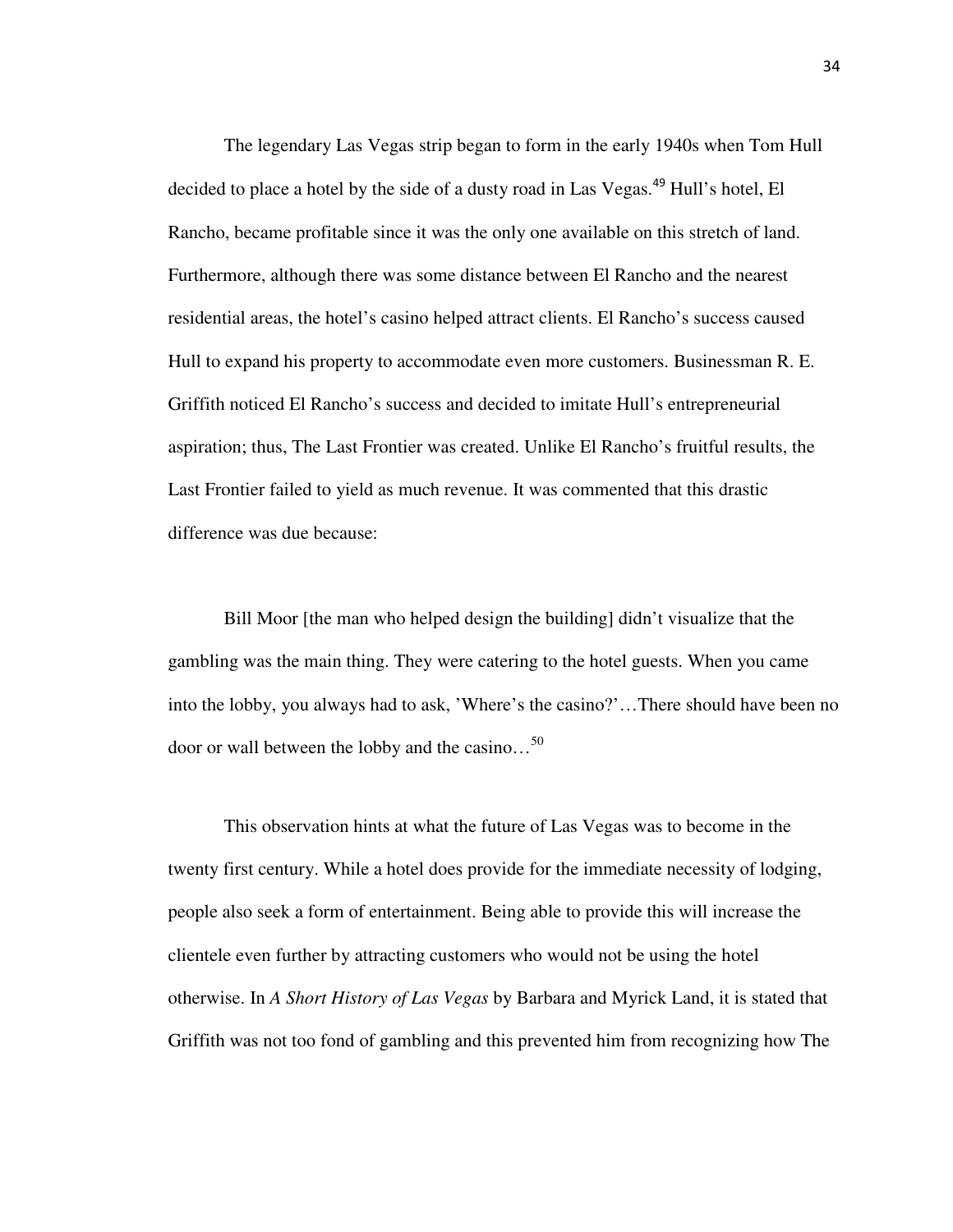Last Frontier should have been designed. It is apparent that from its origin, the Las Vegas strip relied on the gaming industry to attract consumers.

 Benjamin "Bugsy" Siegel is responsible for having permanently shaped Las Vegas into what it is today. Siegel grew up in a poor neighborhood in New York where he learned how to be feared and respected. As a teen, he joined Meyer Lansky's notorious mob. After Siegel's integration, he not only committed heinous crimes but he was also involved in various businesses including: "gambling…prostitution…illegal racing and gambling houses… (and) narcotics…Bugsy was one of America's most successful entrepreneurs."<sup>51</sup> Siegel's background encouraged him to begin designing a luxurious hotel on the same strip as the Last Frontier and El Rancho. The project's cost, however, amounted to more than had been originally estimated and many of the gangsters from Siegel's criminal organization who had invested in Siegel's project began to suspect that Siegel was stealing from them. Nevertheless, at Lansky's request, the gang continued to patiently wait for Siegel's project to be completed.<sup>52</sup> Lansky had hoped that after the opening of the Flamingo, Siegel's hotel, enough income would be earned to pay back the debts Siegel had accumulated. However, the Flamingo had a slow start. Its opening night in late December 1946 was poorly attended and the hotel had yet to be completed. As a result, the Flamingo's impatient investors murdered Siegel in January 1947. After this tragic event, Lansky's Syndicate took control of the Flamingo and under the management of Gus Greenbaum, the Flamingo's profits rapidly increased.<sup>53</sup>

 What differentiated the Flamingo from previous hotels was its distinct elegance. In fact, it seemed to be out of place in that dusty road near the other mediocre hotels. What made the Flamingo important were the management's liking and implementation of

35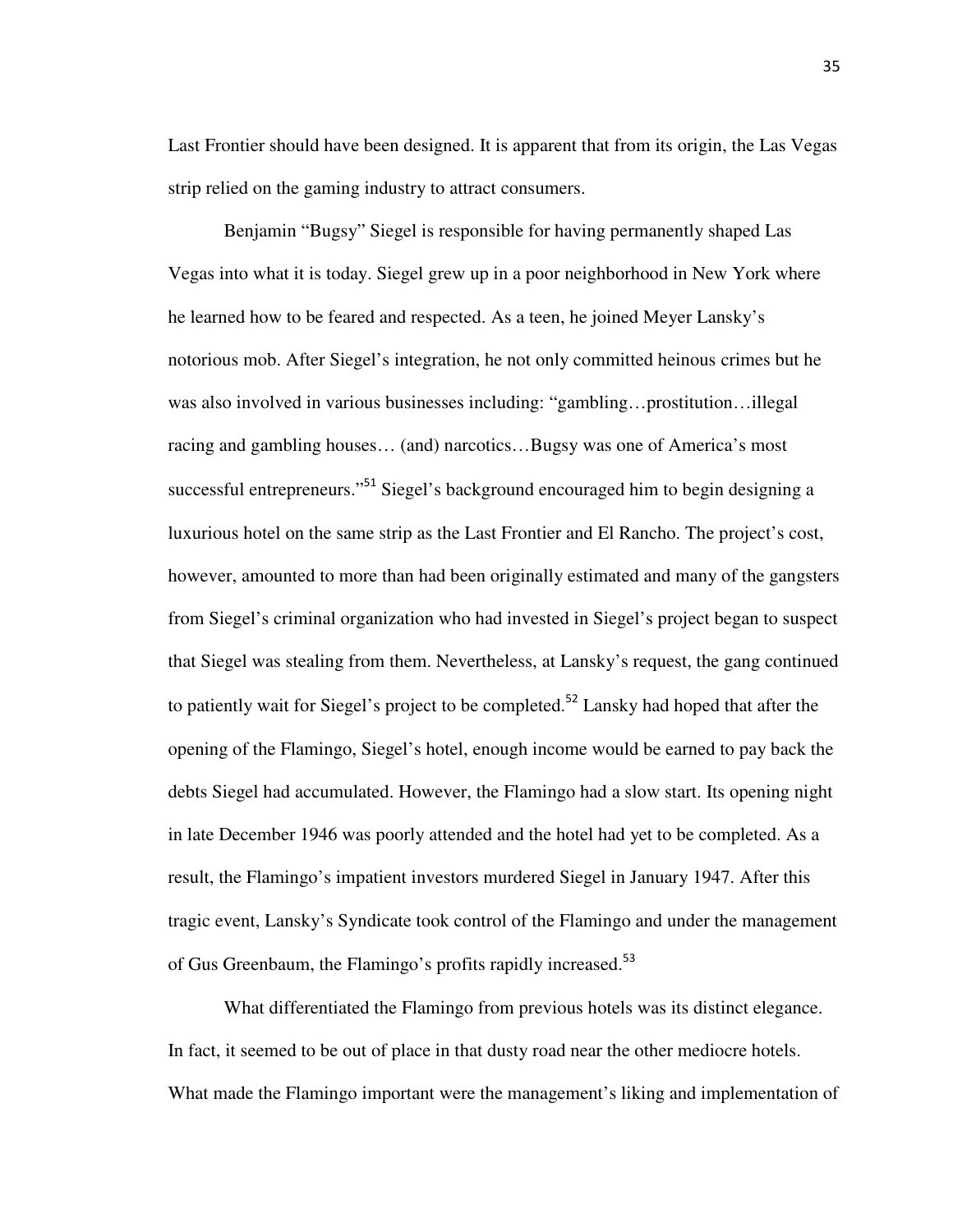various vices. Siegel's hotel became the playpen of society's shady characters; where prostitution, pornography, narcotics, and gambling were easily accessible.<sup>54</sup> Its tie to the Mafia brought individuals who led lives of crime and whose recreational activities included gambling. Soon, other gangsters created similar hotels nearby and the Las Vegas Strip began to take shape.

 Today, according to VegasENews, 43% of Nevada's general fund comes from taxes imposed on gambling.<sup>55</sup> This is significantly more considering that New Jersey's population, the state with the second highest gambling rate in the United States, has wagered \$140 billion less than Nevada's population.<sup>56</sup> Las Vegas Strip, once only a dusty road in Nevada, is now a busy city in which numerous money transactions occur hourly. Without a doubt, Tom Hull's entrepreneurship and Benjamin Siegel's vision transformed this strip of desert into a gambler's heaven.

#### **Indian Gaming**

One of the divisive issues in the gambling debate deals with Native American casinos. This has been complicated by the oppressive history that has resulted for Native Americans since the arrival of the colonists on the American continent. The political treatment of Native Americans has remained difficult since much of their current poverty has been blamed on the unfair usurpation of their lands along with other oppressive behavior that Native Americans have experienced. Past tribulations have made legal interference in Native American gambling practices a delicate subject. Nevertheless, "the tribes now have the largest gambling industry segment in the United States, having surpassed the gross gambling revenues of the state of Nevada in 2001."<sup>57</sup> Many people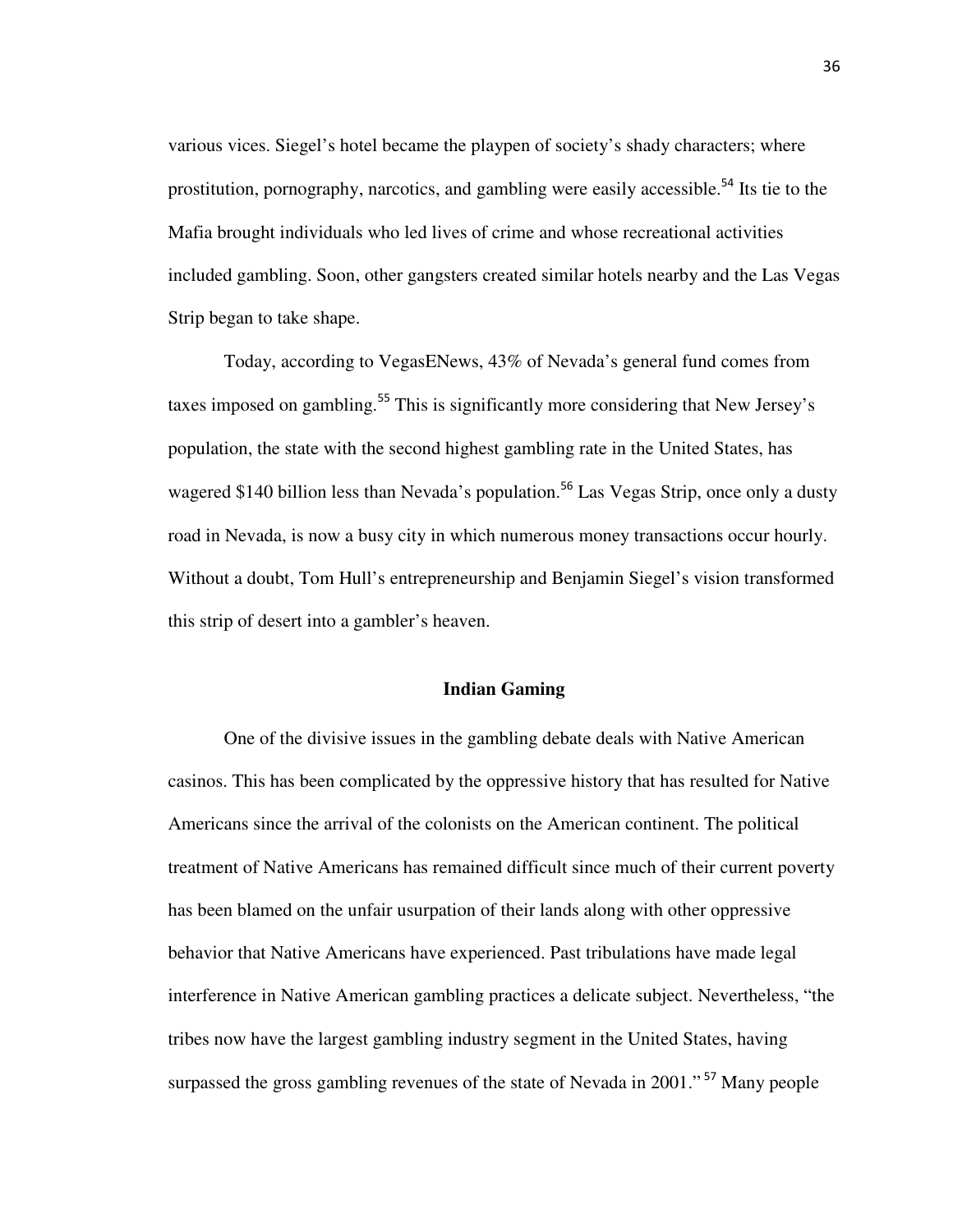mistakenly believe that it is the result of a federal welfare program designed to help Native Americans. Regardless, a vast amount of people are bothered by it and many politicians exploit this annoyance.

 Although it has not always proved to help Native American gaming be successful, one of the reasons why tribes managing casinos are able to keep a greater portion of casino incomes than the average non-Native American casino owner is the Indian Gambling Regulatory Act (IGRA) of 1988. This statute was passed as a result of *California v. Cabazon* (1987).<sup>58</sup> In the *Cabazon* case, Native American tribes were engaged in gambling activities on their reservation land. This created many jobs for members of their tribes and allowed them to sustain their communities. The state of California saw this as an opportunity to increase its revenue and wanted to extend their gambling laws into the reservations where gambling was occurring. After the federal district court ruled in favor of *Cabazon* and the Ninth Circuit affirmed the decision, the case finally made it to the Supreme Court on appeals. Justice White, who wrote the majority opinion, declared that recognized tribes (such as the ones involved in the case) had autonomy on their land and thus federal law could not be applied to them. Public Law 280, on which the lawsuit was based, had to be clarified; the limited instances in which federal law could persecute Native Americans was when Native Americans were involved in criminal activity with non-Native Americans.

 The *Cabazon* outcome helped reaffirm Native American sovereignty on their lands; however, because Public Law 280 lacked clarity, Congress drafted the Indian Gambling Regulatory Act. This statute compiled gambling into three distinct classes and stated the role state governments were allowed to play in each class of gambling as it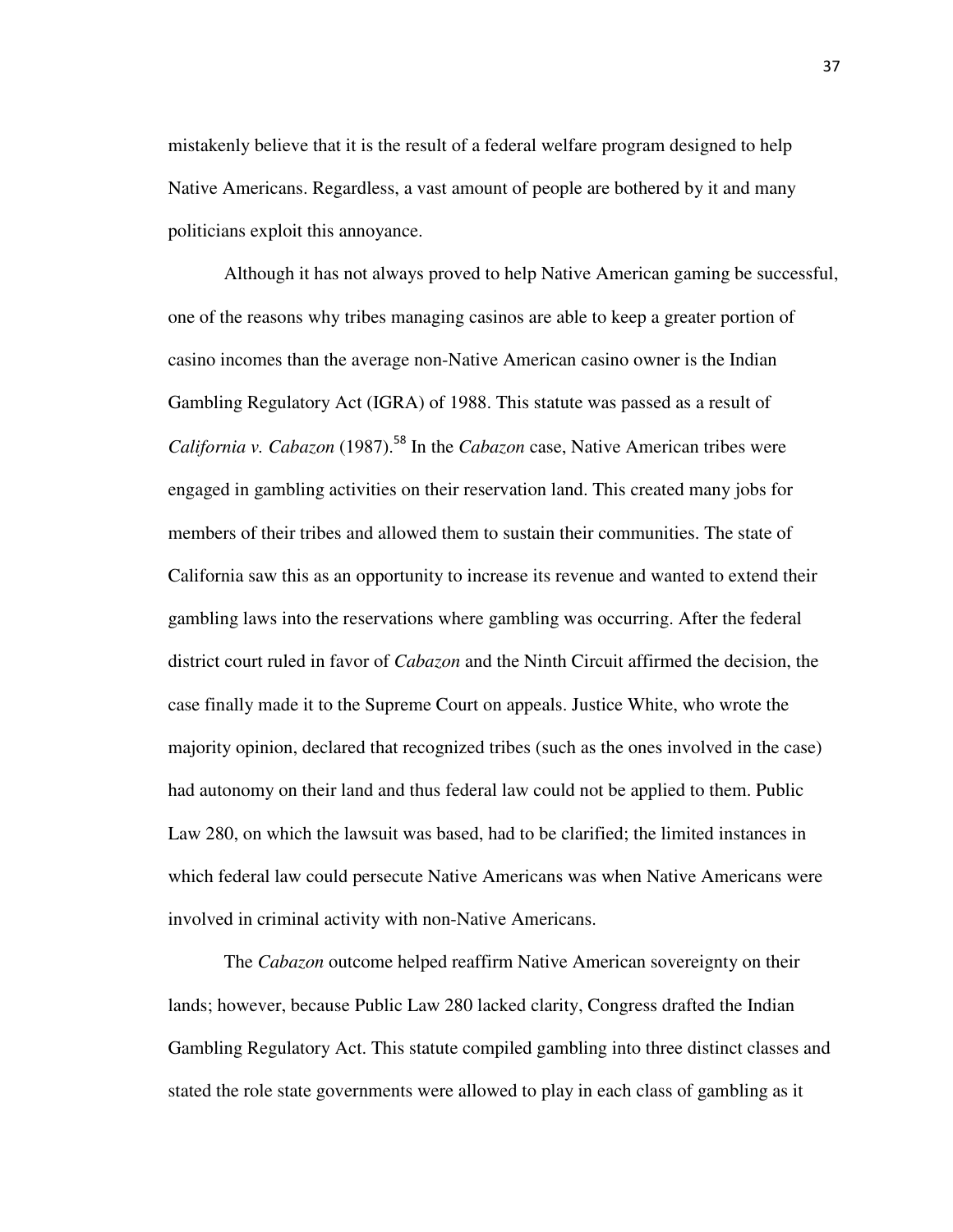applied to recognized Native American tribes. Class I consists of gambling games practiced traditionally by Native Americans often for ceremonial purposes. Native American tribes have complete sovereignty when it comes to Class I gambling. Class II gambling includes bingo, punch boards, and various card games; however, all the betting has to be between the players and not with the house. This category of gaming is allowed so long as it is legal in the state in which it is being practiced. Class III gaming encompasses every other form of gambling. However, Native American tribes have to come to an agreement with the state in which they will be conducting these games.<sup>59</sup> Class III gaming should be regulated by state or federal authorities and these may charge the casino owners for the expenses of their services but may not tax them. Furthermore, the income that gambling may bring is to be used only for the betterment of the Native American community.

 Even after these minimal legal gains that Native American tribes have attained, they continue to be vulnerable. In 1996, the Seminole tribe of Florida sued the state of Florida for refusing to negotiate with them in order to be able to engage in Class III gambling as defined by the Indian Gaming Regulatory Act. In *Seminole Tribe of Florida v. Florida (1996)*, the Supreme Court ruled against the Seminole Tribe and stated that "…the Eleventh Amendment…embraced a doctrine of state sovereign immunity and ruled that Congress did not have the authority to subject states to such lawsuits without their consent."<sup>60</sup> This decision invalidated part of the Indian Gaming Regulatory Act in which states were not required, but strongly urged to come to an agreement on Class III gaming activities on Native American land. If a state chose not to negotiate with a tribe, that tribe could bring the issue to court. After *Seminole v. Florida*, Native Americans'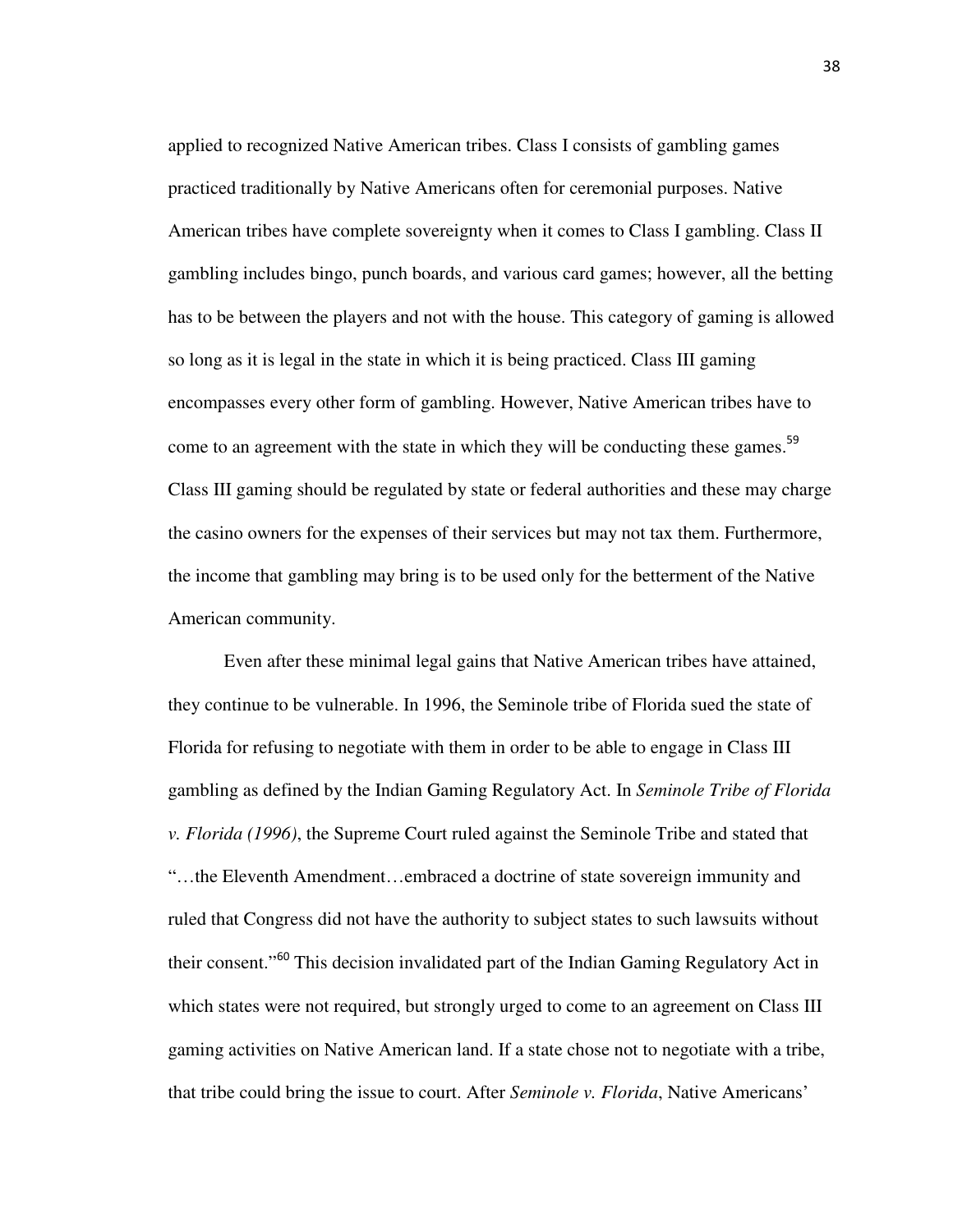autonomy decreased as their desires to improve the socioeconomic standing of their communities could easily be prevented by a state's refusal to cooperate with them. Tribes no longer had the option of trying to negotiate with the corresponding state by using federal courts as mediators.

 People are poorly informed about the Indian gaming situation. Often, Americans fail to realize that Native American tribes are sovereign entities who practice their own form of governance on their lands. Native American casinos on Native American land are thus legally protected from taxation. Conniving politicians who recognize this misconception try to utilize the issue to gain votes. As part of his campaigning efforts for the California governorship in 2003, Arnold Schwarzenegger targeted Native American casinos.<sup>61</sup> Schwarzenegger demanded that "tribes...pay...their 'fair share' to the state...<sup>52</sup> The current budget deficit furthered Schwarzenegger's image of being proactively involved in finding solutions to grave problems Californians were facing. Native Americans continue to be an accessible scapegoat in American politics.

 Indisputably, Native Americans have been the single largest group in the United States to have suffered the longest as a result of discrimination. Since the arrival of the colonists (in the 1600s), Native American tribes have been pushed into territory they did not originally occupy. When the United States finished expanding from sea to shining sea, reservations were set-up for indigenous tribes to dwell in. While this may not have been ideal for Native American tribes, they at the least had legal rights to be in designated spaces and govern their nations as they saw fit. However, there have been some problems in the relationships between Native American tribes and the United States. Native American tribes only have sovereignty if they are recognized as legitimate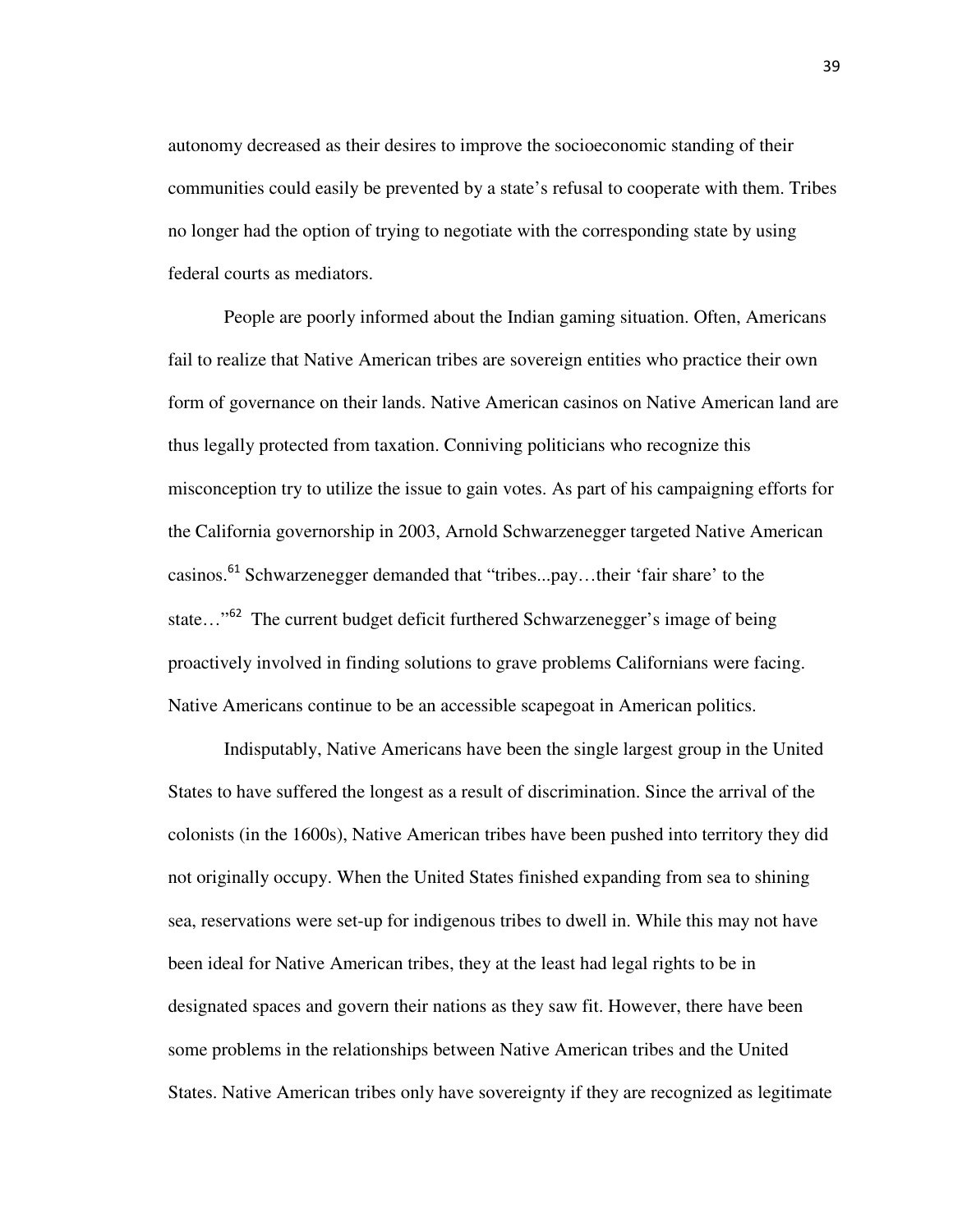tribes by the United States. Native American tribes can easily be denied the use of laws such as the Indian Gambling Regulatory Act simply because the United States refuses to recognize a tribe. Nevertheless, the recognition of tribes will likely be an issue that will continue to be exploited by American politicians; it affects the autonomy of Native American tribes in other sectors of their lives besides gambling. In issues pertaining to gambling, the United States has created some legislation that has the potential to help Native American tribes practice sovereignty over the administration of their gambling institutions. However, *Seminole v. Florida* demonstrated how fragile and vulnerable these pieces of legislation are. Instead of continuing to limit the autonomy of Native American tribes, the United States should enforce the scarce laws that allow Native American tribes to govern themselves. While the United States government may have an important interest in limiting gambling or at the least placing heavy taxes on the activity, the government system of other nations should be respected.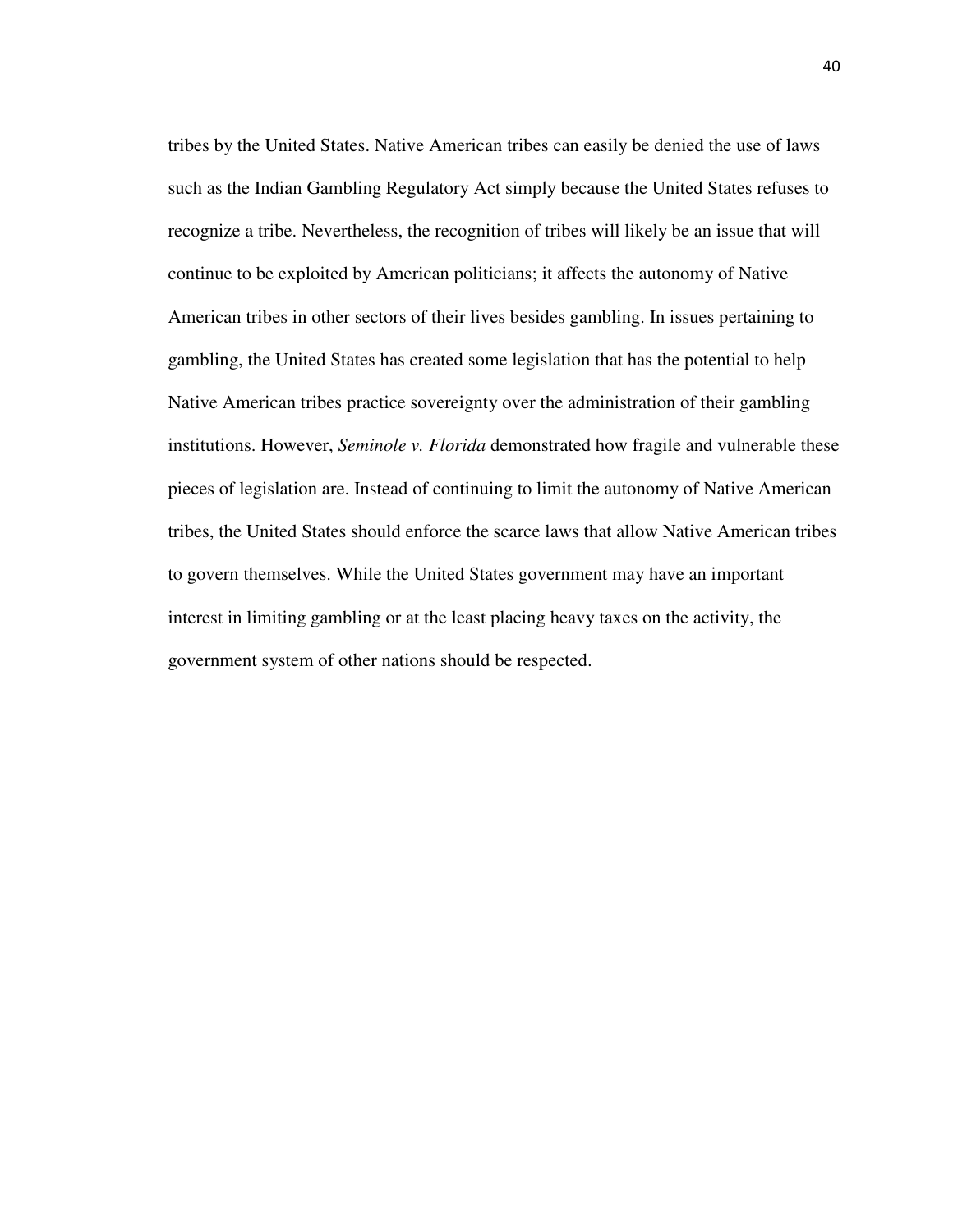## **CHAPTER 7 Gambling Scandals**

 Gambling scandals are the most noticeable in sports bets. Wagering on sporting events is mostly illegal and can easily invoke or generate a scandal. The Mafia, a notorious entity, often controls illegal bets and can coerce athletes into creating the desired outcome of a match. Often, players, even in college, can also corrupt sports for selfish monetary rewards. It is for this reason that the government is preoccupied with creating legislation regulating the integrity of sports. The government has a legitimate interest in promoting ethical practices which include preventing gambling from corrupting sports.

## **Notable Sports Wagering Scandals**

 One of the biggest scandals in the sports world occurred in 1951 as it involved 32 college basketball players. The problem developed over a span of three years. By the time that the scandal became public, some of the basketball players had already begun to play with the NBA while others were beginning to be recruited by professional basketball teams. Not surprisingly, the convicted basketball players were banned from playing with the NBA, which was unfortunate because a few of them had already begun to shine. In fact, Ralph Beard and Alex Groza, both basketball players from the University of Kentucky, led the American basketball team to a gold medal victory in the 1948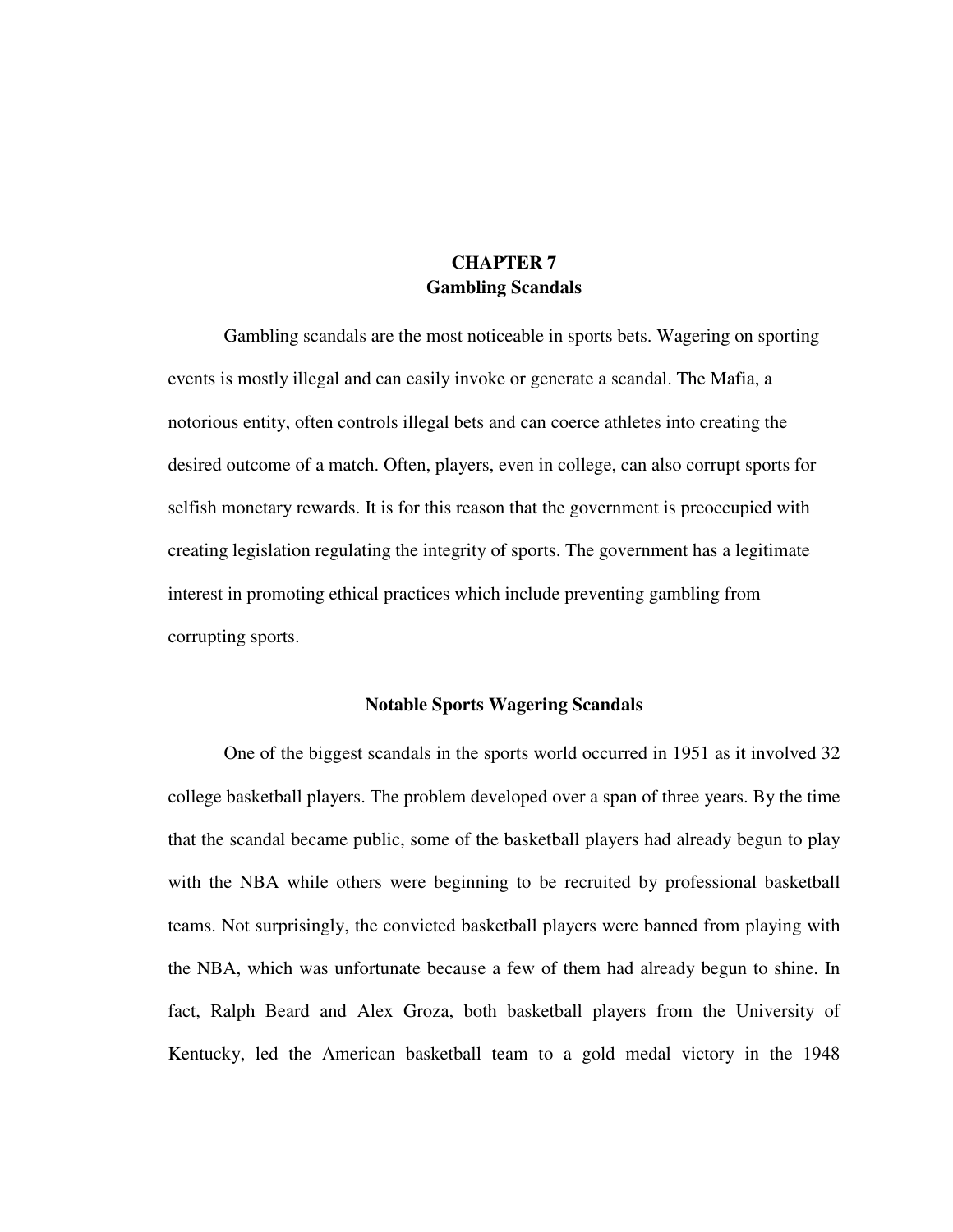Olympics.<sup>63</sup> Regrettably, Beard's and Groza's involvement in the points shaving scam abruptly ended their careers.

 Authorities first learned of the conspiracy when Junius Kellogs, from Manhattan College, came forth to his coach stating that he had been approached by his former teammate, Hank Poppe, offering him a monetary reward for shaving points off his next basketball game.<sup>64</sup> Both the Manhattan College president and the basketball coach decided to involve the police. Law enforcement investigations led to the eventual arrests of several basketball players from seven different colleges and universities. Various basketball programs were severely damaged. For instance, the University of Kentucky had recently won two NCAA basketball championships<sup>65</sup> and City College of New York had won the National Invitation and the NCAA tournament; between both educational institutions, there was a combined amount of 10 players involved. Among the colleges involved were also Toledo University, NYU, LIU, and Bradley University. The American public was shocked to discover that a grand total of 86 college basketball games had been fixed.<sup>66</sup>

 There have been other scandals—some involving Mafia connections. In 1971, Boston College basketball player Rick Kuhn was sentenced to ten years in prison for shaving points.<sup>67</sup> During the 1970 basketball season he was approached by Henry Hill, a criminal associated with the Lucchese family Mafia. Hill proposed that Kuhn help skew nine games in his favor, and for his efforts, Kuhn earned \$10,000. Kuhn also involved two more teammates but charges were not pressed against either. Later, Kuhn's sentence was reduced to twenty-eight months in prison.<sup>68</sup>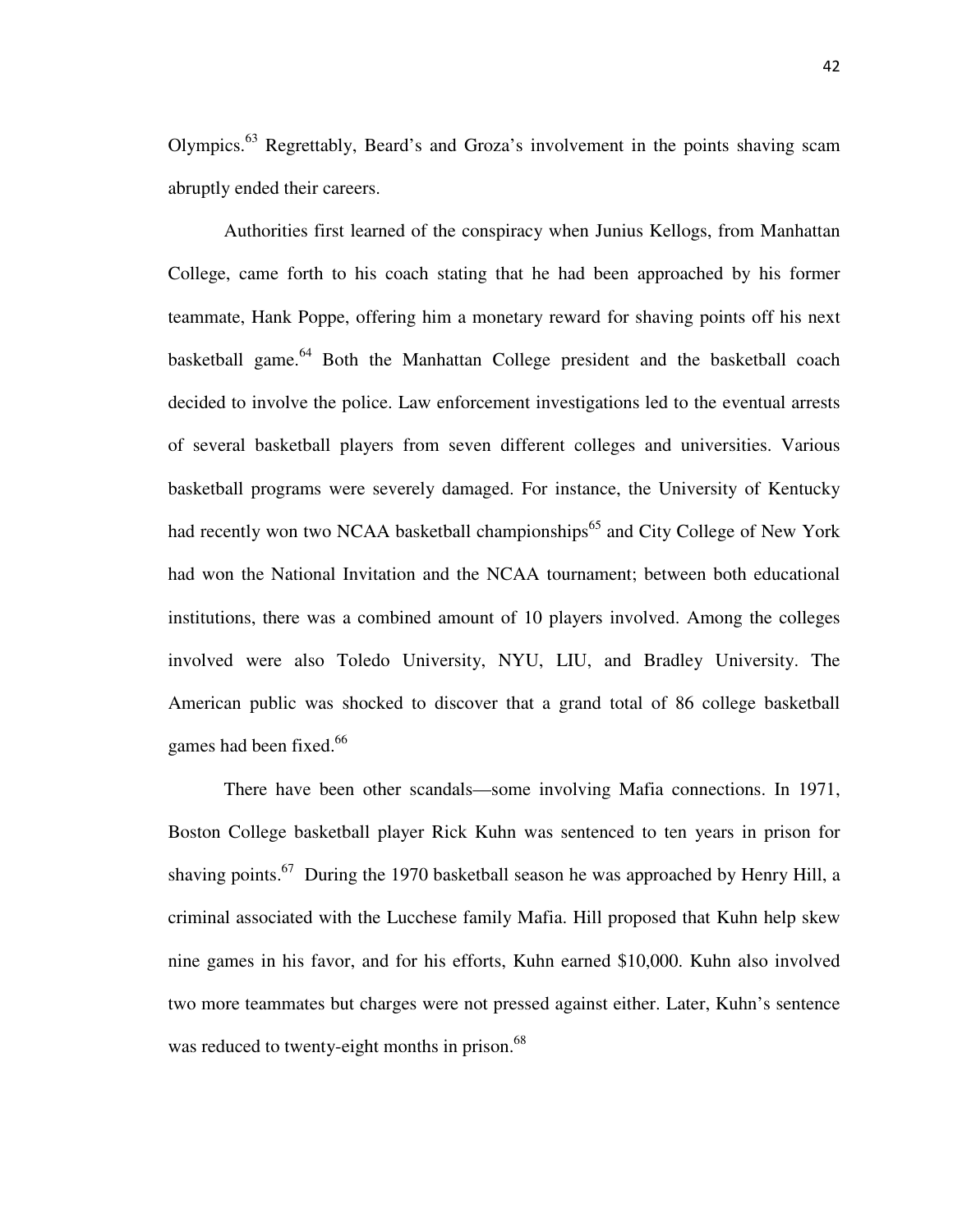To be sure, sports wagering scandals are not limited to collegiate events or to basketball. One of the biggest scandals involves the Chicago Black Sox. Eight players were found guilty of fixing the match with the Cincinnati Reds during the 1919 World Series.<sup>69</sup> Among these players was a crowd favorite, Joe Jackson. Their incentive was \$100,000—enough when considering that the players felt that they were being underpaid.<sup>70</sup> Well before the victory of the Cincinnati Reds, there was an unusually high favoritism for them on the wagering books taking into account the statistical information suggesting that the Black Sox should be triumphant. The public was highly disappointed and the players were all banned from professional baseball.

 There have been numerous incidents involving athletes' cooperation with fixing games and wagering. When the American public discovers the corruption behind some of their favorite pastimes and some of their idolized sports heroes, there is a great disillusionment. To date, there has not been a single sport that has been free from fraud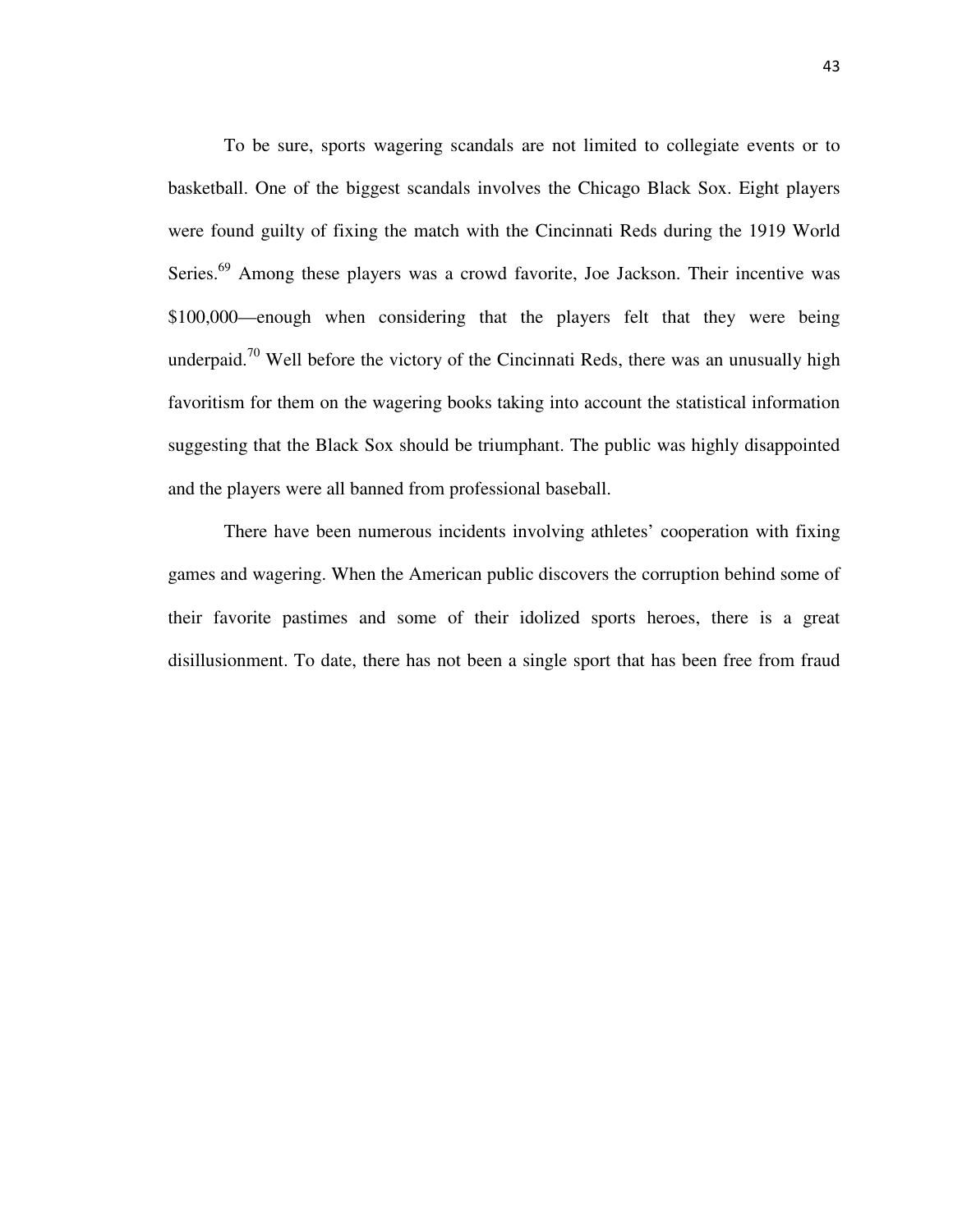## **CHAPTER 8 The Future of Gambling**

It is undeniable that gambling is strongly intertwined into American culture and history. While some of the core characteristics of gambling are the ones that helped found this country and that are possessed by the people it continues to attract to its shores, they are greatly disapproved by the federal government and frowned upon by society if they are practiced without adequate responsibility.

The United States government has a legitimate interest in regulating the gambling industry. One of the functions of government is to protect society from harm and to foster healthy citizens. Failing to restrict gambling can cause current problems associated with gambling to escalate. It is well known that various Mafia organizations control many gambling endeavors. While they could legally host gambling events by opening casinos, they often operate other illegal activities such as prostitution and the distribution of narcotics from their establishments. Keeping the government out of the Mafia's gambling businesses could allow the Mafias to expand their other illegal productions. Furthermore, Mafias often advance corruption in sports. They do this by bribing or coercing athletes to ensure a certain athletic party wins the competition in which they will be participating. The Mafia also encourages illegal sports betting. They understand that ordinary people like to wager on sports and that there are no legal avenues to satisfy this demand outside of Nevada and Oregon. Because the government values the integrity of sports it strives to prevent illegal sports wagering. The United States has tried to protect athletic completion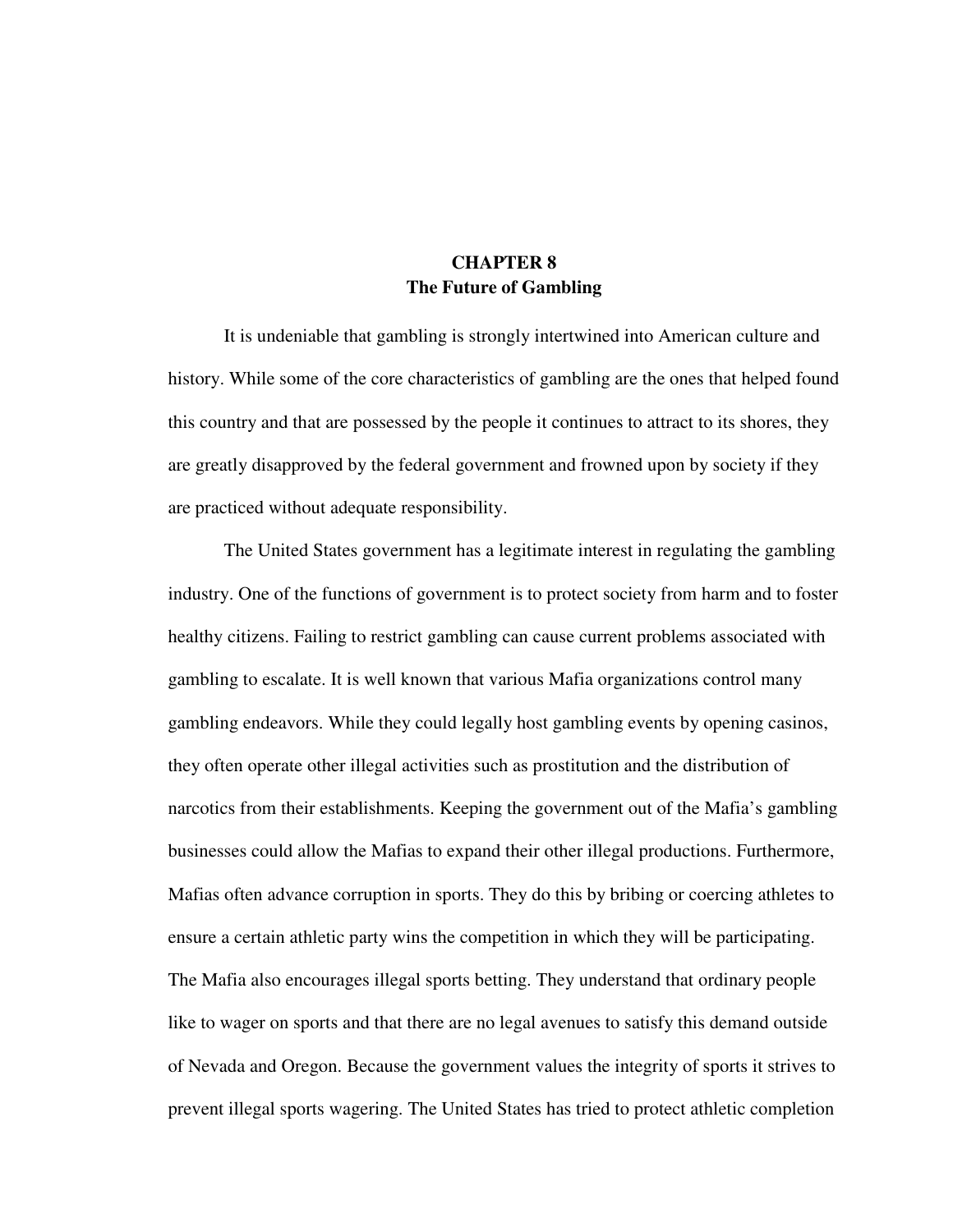from corruption and society from other vices that often accompany gambling by passing various statutes strictly regulating gambling institutions.

 Although the United States government has failed to fully prohibit gambling, it is clear that it disapproves of gambling beyond lotteries. The limited legal forms of gambling are highly taxed as form to discourage this behavior. Commercial casinos are often forced to have sin taxes as way to punish gambling activities. Indian gaming establishments, while they may not be subjected to taxes, still have to hire the American government to render security services and in this way pay the American government some type of fee for running their establishments. Perhaps the reason that Native American tribes have encountered numerous problems when trying to establish casinos has been because of the United States struggle to limit gambling; maybe it has nothing to do with international tensions.

 The United States recognizes that it is inevitable for people to engage in gambling behavior. The country also realizes that while it may on the one hand consider it a moral wrong, it offers an opportunity to raise revenue. It is for this reason that the government has a monopoly on the lottery system. All of the income is managed by the government. This is most likely how well the government would like to control all gambling establishments. It seems that the lottery leaves little room for corruption. Of course politicians can manage to misuse it as a political tool but at least the government is the only responsible party for the administration of this institution.

 The future of gambling seems bright. Not enough people view gambling as a serious problem and society is likely to continue to focus on the reduction of other destructive behaviors before it even begins to consider those of gambling. Furthermore,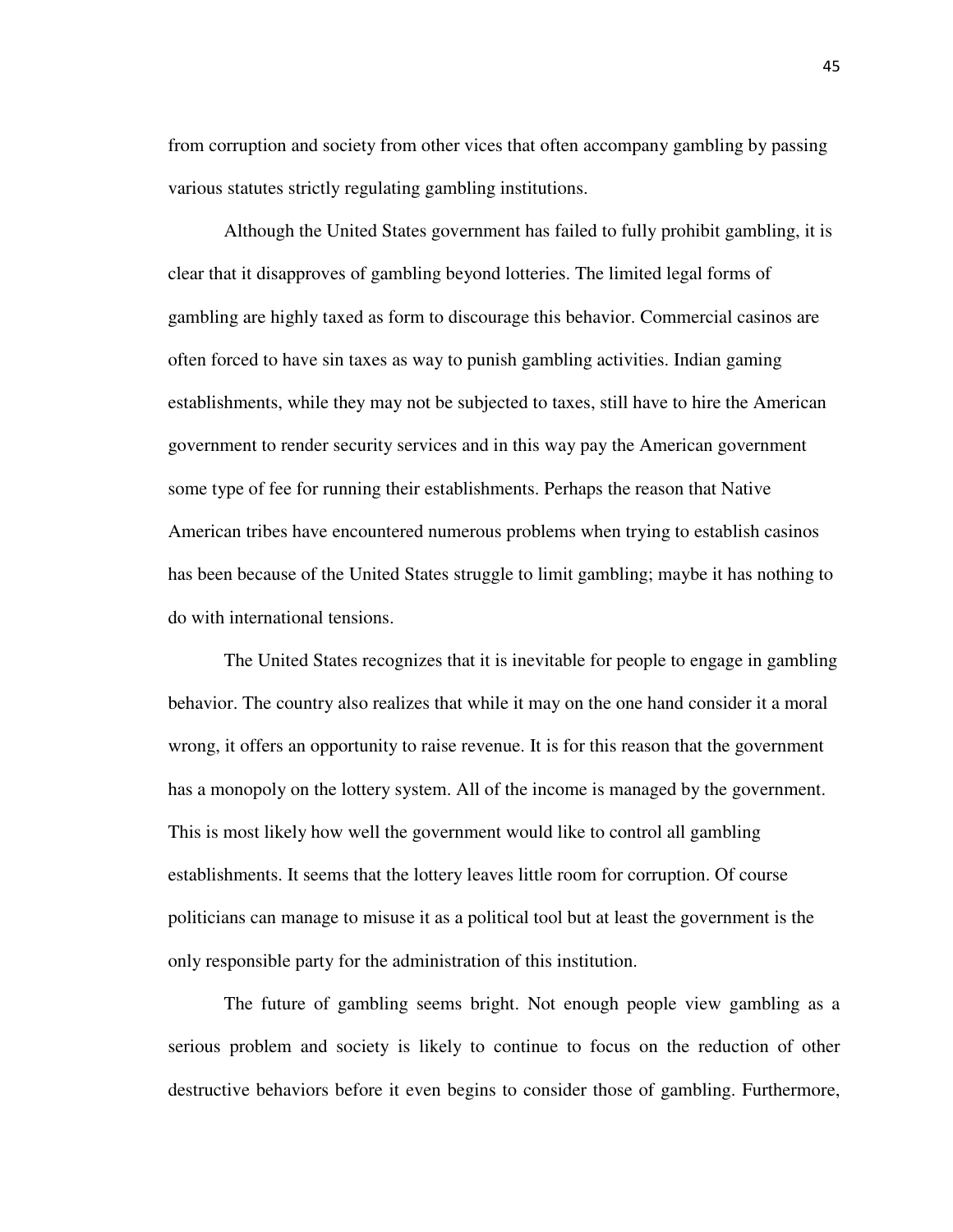there are those who, instead of trying to resolve the issue, will try to exploit it in an effort to either gain a political advantage over their opponents or to try to remedy other current situations with possible revenue created from the legalization of sports wagering, as Christy Mihos intended to do. While some people may argue that legalized gambling is immoral, others see this behavior as inevitable and would prefer to have some societal benefit as opposed to none. As time goes by, gambling in the American population will increase and so legislative dealing with this sport will also increase in efforts to control it.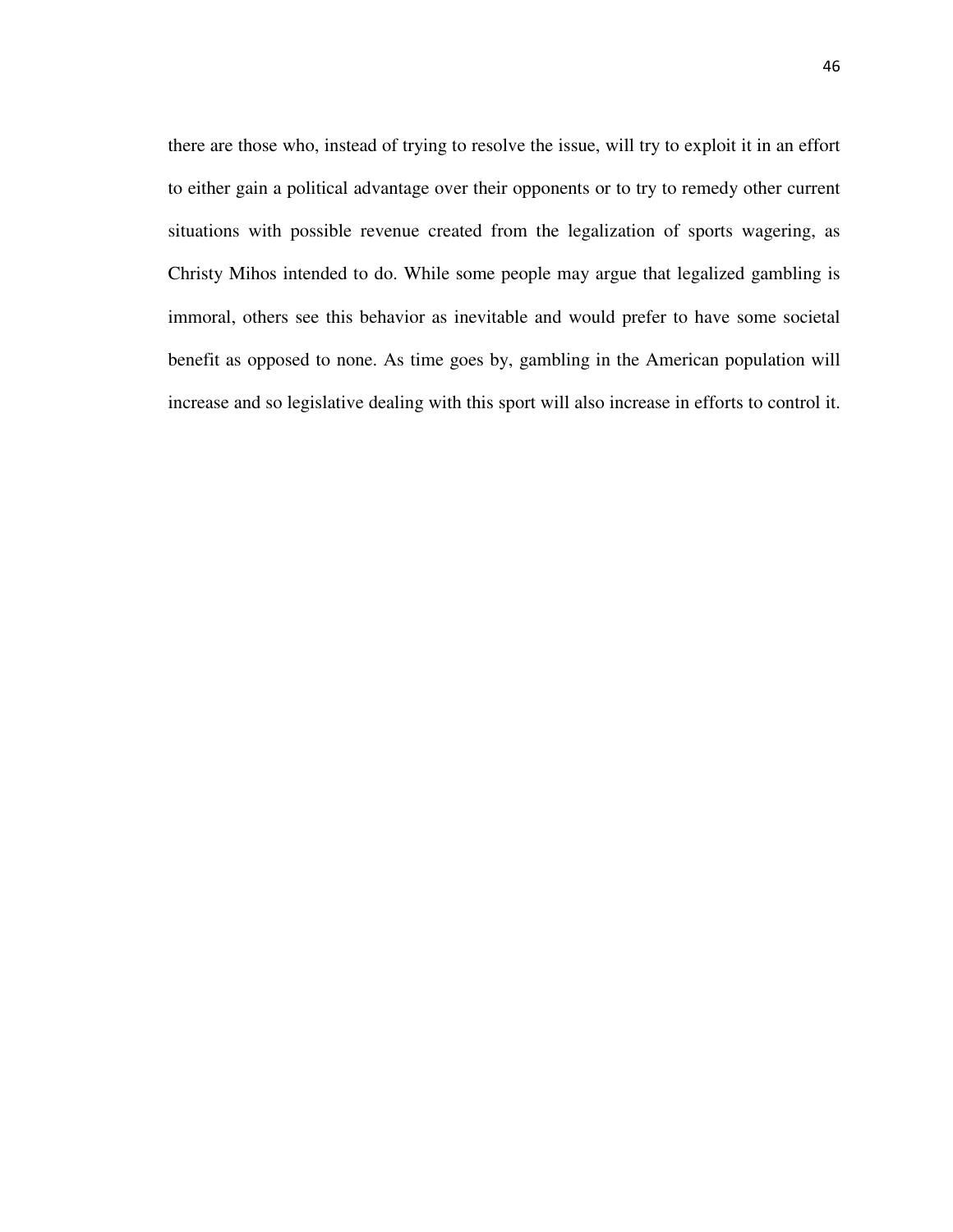## **NOTES**

THE ECONOMICS OF DISTINCT FORMS OF GAMBLING pg 5-12

- 1 . (Morse and Goss 2007) pg 33
- $\ddot{2}$ . (Morse and Goss 2007) pg 36
- 3 . (Morse and Goss 2007)
- 4 . (Morse and Goss 2007) pg 39
- 5 . (Grinols 2004) pg 73
- 6 . (Herrmann 2002) pg 11
- $\overline{7}$ . (Lottery Universe 2009)
- 8 . (Dunstan 1997)

 $\overline{a}$ 

- $\overline{9}$ . (Hansen 2005)
- <sup>10</sup> . (Hansen 2005)
- <sup>11</sup>. (King 2005)
- (King 2005)
- <sup>13</sup>. (Antigua Online Gaming Association 2006)<sup>14</sup> (Antigua Online Gaming Association 2006)
- <sup>14</sup> . (Antigua Online Gaming Association 2006)
- (Mihos 2009)
- <sup>16</sup> . (McClellan, Hardy and Caswell 2006) pg 44
- $17.$  (McClellan, Hardy and Caswell 2006) pg 44

#### GOVERNMENTAL REGULATION OF GAMBLING pg 13-18

- <sup>18</sup>. (B.G. Kutais (ED.) 1999) pg 48
- $19.$  (Rodefer 2003)
- <sup>20</sup>. (Rossum and Tarr 2010) pg 410
- <sup>21</sup>. (B.G. Kutais (ED.) 1999) pg 84
- <sup>22</sup>. (Humphrey 2010)<br><sup>23</sup>. (Humphrey 2010)
- <sup>23</sup>. (Humphrey 2010)<br><sup>24</sup> (Light and Pand 2)
- <sup>24</sup>. (Light and Rand 2005) pg 44<br> $\frac{25}{25}$  (MeClellan, Hardy and Casus
- <sup>25</sup>. (McClellan, Hardy and Caswell 2006) pg 47<br><sup>26</sup>. (Givine Impulse, LLC 2000)
- <sup>26</sup>. (Civic Impulse, LLC 2000)
- $27.$  (Humphrey 2010)

#### POLITICS IN ACTION pg 19-24

- $28.$  (Doyle 2008)
- <sup>29</sup>. (Moore 1974) pg 137
- <sup>30</sup>. (Moore 1974) pg 137
- $31.$  (Doherty 2003) pg 109
- $32.$  (Doyle 2008)
- <sup>33</sup>. (Doherty 2003) pg 108
- <sup>34</sup>. (Doherty 2003) pg 113
- $35.$  (Doherty 2003) pg 113
- $rac{36}{37}$ . (Denton and Morris 2001) pg 106
- (Denton and Morris 2001) pg 114
- $38.$  (Doyle 2008)